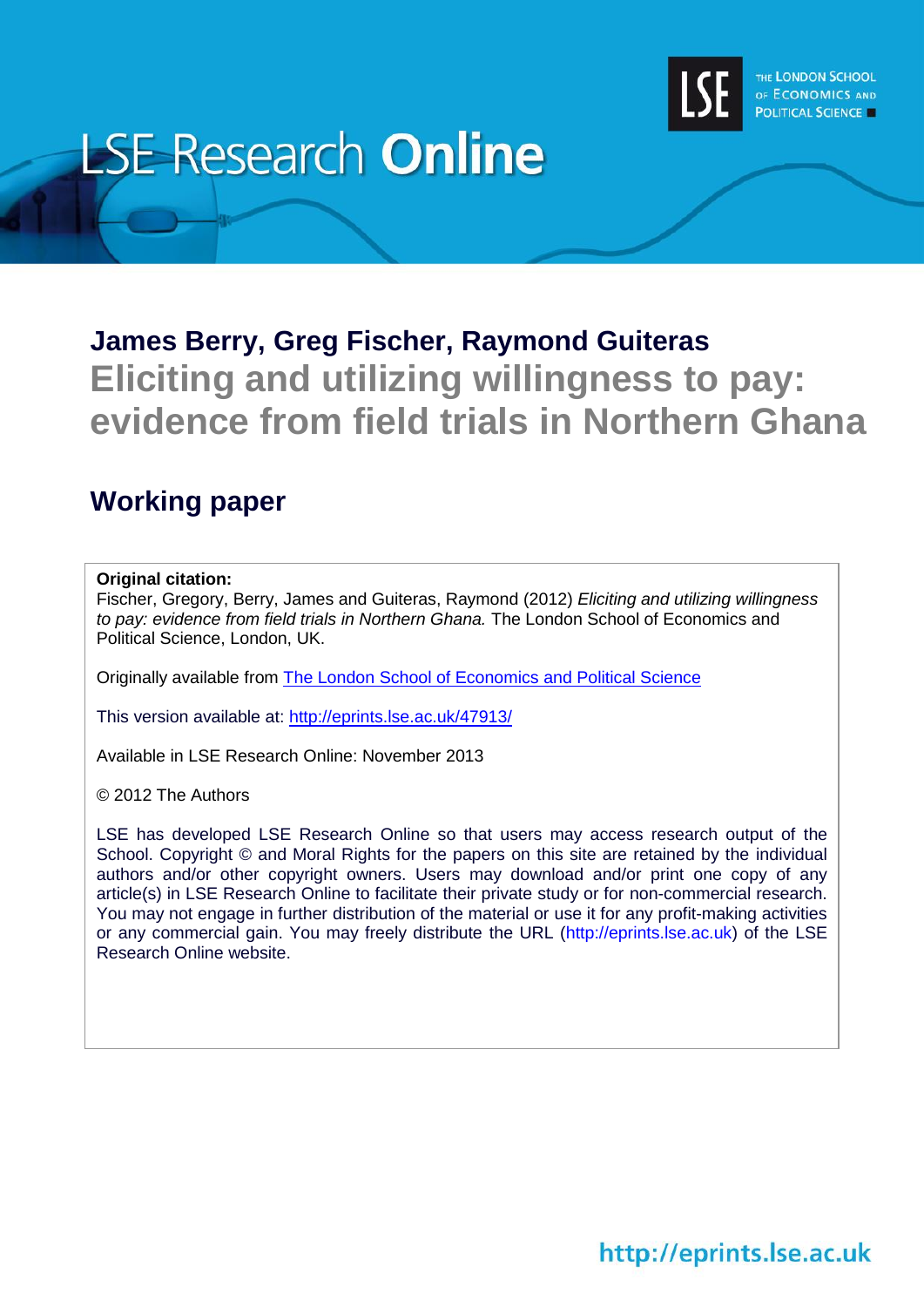# Eliciting and Utilizing Willingness to Pay: Evidence from Field Trials in Northern Ghana

James Berry Cornell University

Greg Fischer London School of Economics

Raymond Guiteras∗† University of Maryland

April 2012

#### Abstract

We utilize the Becker-DeGroot-Marschak (1964) mechanism to estimate the willingness to pay for clean drinking water technology in northern Ghana. The BDM mechanism has attractive properties for empirical research, allowing us to directly estimate demand, compute heterogeneous treatment effects, and study the screening and causal effects of prices with minor modifications to a standard field experiment setting. We demonstrate the implementation of BDM along these three dimensions, compare it to the standard take-it-or-leave it method for eliciting willingness to pay, and discuss practical issues for implementing the mechanism in true field settings.

JEL Classifications: C93, D12, D82, L11, L31

<sup>∗</sup> jimberry@cornell.edu, g.fischer@lse.ac.uk, guiteras@econ.umd.edu

<sup>†</sup>We thank Alex Nisichenko and Abdul-Salaam Sayuti for superb work in coordinating the field activities in Ghana, as well as Kelly Bidwell and Jessica Kiessel at Innovations for Poverty Action, and Mary-Kay Jackson and Susan Murcott at Pure Home Water. We have received helpful comments and suggestions from Douglas Almond, Abhijit Banerjee, Sylvain Chassang, Vivian Hoffman, Leigh Linden, Dean Karlan, Sheila Olmstead, Gerard Padro-i-Miquel, Giordano Palloni, Jesse Shapiro, Erik Snowberg, Chris Udry, Sergio Urzua, Roger von Haefen and seminar participants at Columbia University, Cornell University, HECER, the London School of Economics, Queens University Belfast, Resources for the Future, Triangle Resouce and Environmental Economics Seminar, Universitat Pompeu Fabra, the University of California Santa Barbara, the University of Maryland and the University of Virginia. S. Aqil Esmail, Kate Loose and Ben Zou provided excellent research assistance. This research was supported by the Improving Institutions for Pro-poor Growth research consortium, the International Growth Centre and by the University of Maryland Population Research Center.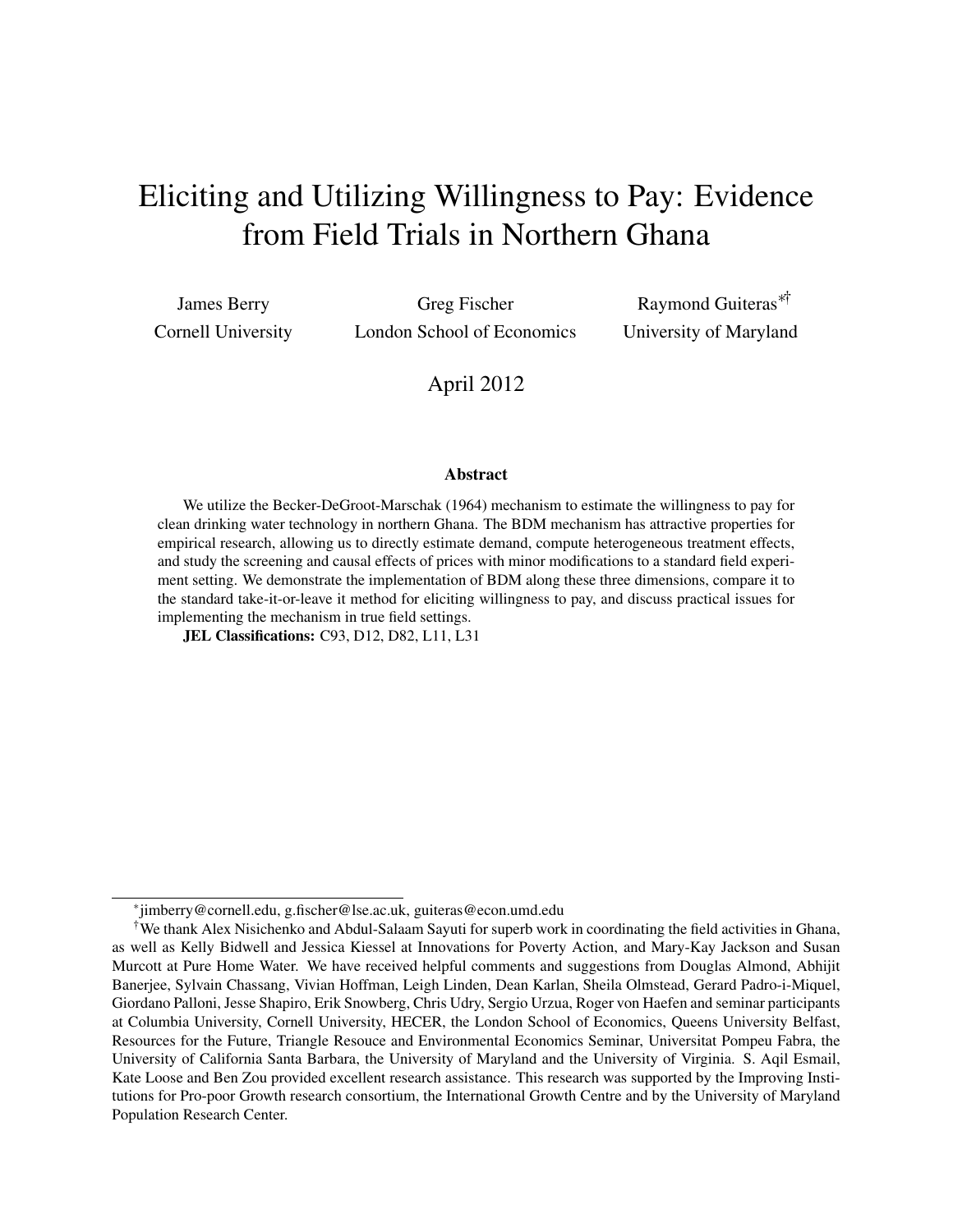### 1 Introduction

Economists, firms, and policy-makers are often interested in knowing how much an individual is willing to pay for some item. The answer to this question is, of course, the fundamental building block of demand functions and hence our ability to estimate demand elasticities and consumer surplus. Practically, such measures can inform pricing policy, guiding the magnitude and targeting of discounts or subsidies. They also provide an important intermediate input for the study of demand formation, the role of credit constraints, and other determinants of technology adoption, social learning, and health spillovers. In many contexts, willingness-to-pay measures can be used to study the screening and causal effects of prices.<sup>[1](#page-2-0)</sup> Moreover, willingness-to-pay provides a prime source of heterogeneity when evaluating treatment effects and the causal effect of prices.<sup>[2](#page-2-1)</sup>

Ideally, one would like a precise measure of each individual's willingness to pay; however, obtaining such a measure is often difficult. If an individual believes that her answer to the question "How much are you willing to pay for this product?" will affect the actual price, there will be an incentive for her to answer strategically. Economists have considered a range of techniques to elicit a truthful answer, including revealed preference methods such as simple take-it-or-leaveit offers, Vickrey auctions, *n*th-price auctions and stated preference methods such as contingent valuation and conjoint analysis. The simplest method in a field setting is to make take-it-or-leaveit (TIOLI) offers at randomized prices. A researcher asks, "Will you buy this product at price \$*p*?" TIOLI is transparent and simple to implement, but provides limited information. For example, if an individual agrees to purchase a product for \$2, the researcher does not know if her willingnessto-pay for the product was \$2.01 or \$20. The Becker-DeGroot-Marschak mechanism (BDM), commonly used in experimental economics, provides an alternative with attractive properties.

In contrast to TIOLI offers, BDM elicits an individuals' exact willingness-to-pay for a good or lottery [\(Becker, DeGroot and Marschak, 1964\)](#page-32-0). It operates much like a second-price auction

<span id="page-2-0"></span><sup>&</sup>lt;sup>1</sup>See, for example, [Cohen and Dupas](#page-32-1) [\(2010\)](#page-32-2), [Ashraf et al.](#page-32-2) (2010), Karlan and Zinman (2009), Klonner and Rai (2008) and Mahajan, Tarozzi, Yoong and Blackburn (2011).

<span id="page-2-1"></span><sup>&</sup>lt;sup>2</sup>See [Heckman and Vytlacil](#page-32-3) [\(2005\)](#page-32-3), [Heckman et al.](#page-32-4) [\(2006\)](#page-32-4) and [Chassang, Padro-i Miquel and Snowberg](#page-32-5) [\(2010\)](#page-32-5).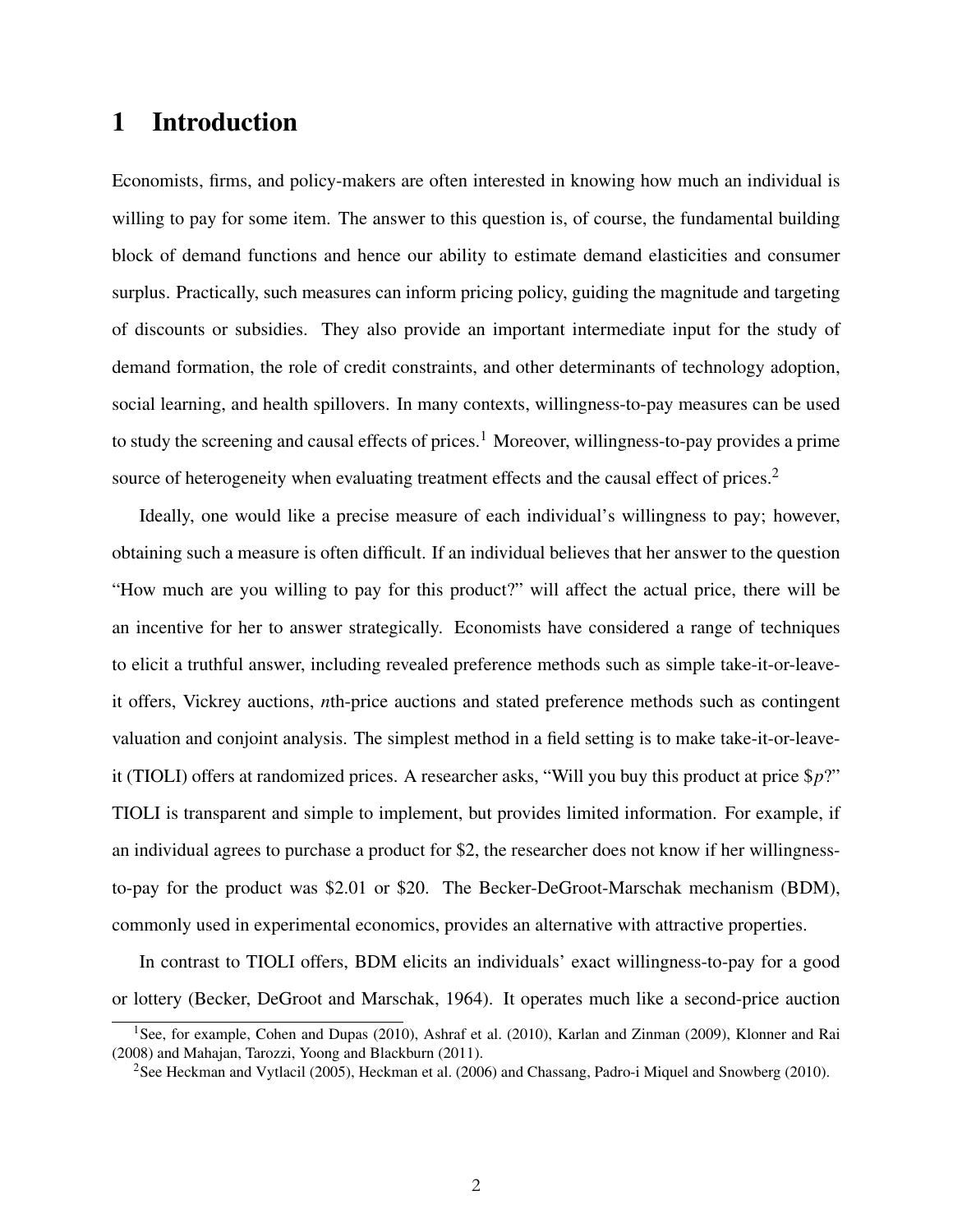against an unknown or random price.<sup>[3](#page-3-0)</sup> An individual states her bid for an item, then a random price is drawn from a distribution. If her bid greater than or equal to the price, she receives the item and pays the price drawn. If her bid is below the price, she pays nothing and receives nothing. For expected utility maximizers, where preferences over lotteries can be summarized by their certainty equivalent, bidding one's true maximum willingness-to-pay is a dominant strategy.

We implement and assess BDM in the context of studying the willingness-to-pay for household water filters in a sample of 1,265 subjects from 15 villages in rural northern Ghana. The BDM mechanism has a number of attractive properties that make it appealing for field work. First, by providing a precise measure of willingness-to-pay, it allows for direct, non-parametric estimation of demand.[4](#page-3-1) BDM shares this advantage with auction mechanisms, but unlike auctions it is robust to intra-community conflict and collusion and allows individuals with low willingness-to-pay to receive the good with positive probability. The researcher rather than the subject pool controls the price distribution. As such, it is more suited to many field settings. This feature allows us inform pricing policy with direct, "out of sample" predictions for take-up and usage.

Second, BDM generates detailed information on heterogeneous treatment effects. Like TIOLI methods with random price draws, BDM provides an exogenous source of variation in product access, allowing researchers to identify causal effects. But unlike TIOLI, BDM allows researchers to estimate heterogeneous treatment effects across the across the common support of the bid and price distributions. Intuitively, BDM reveals each individual's place in the distribution of willingnessto-pay and then allocates the good to each individual with a positive probability. We demonstrate how BDM can allow researchers to estimate local marginal treatment effects in a variety of field settings.<sup>[5](#page-3-2)</sup> In our particular context, we find an inverted U-shaped pattern for the filter's health

<span id="page-3-0"></span><sup>&</sup>lt;sup>3</sup>The first known attempted implementation of a BDM-type auction was by Johann Wolfgang von Goethe in 1797. Goethe wished to measure the worth of his poem *Hermann and Dorothea*, and offered the publisher Friedrich Vieweg the opportunity to bid against an unknown price (chosen by Goethe) in a sealed envelope. Unfortunately Goethe's lawyer revealed the reserve price to Vieweg, eliminating the opportunity to learn Vieweg's true maximum willingness to pay. See [Moldovanu and Tietzel](#page-33-0) [\(1998\)](#page-33-0).

<span id="page-3-1"></span><sup>&</sup>lt;sup>4</sup>Note that the standard BDM mechanism estimates demand for only single unit-demand items, such as the water filter studied in this project. By modifying the mechanism to elicit the willingness-to-pay for additional increments of the good, BDM can be used to estimate demand for products where multiple units may be demanded by a single individual. See Hoffman (2009) for an example.

<span id="page-3-2"></span><sup>&</sup>lt;sup>5</sup>The ability of BDM to improve information extraction from randomized control trials is emphasized by [Chassang](#page-32-5)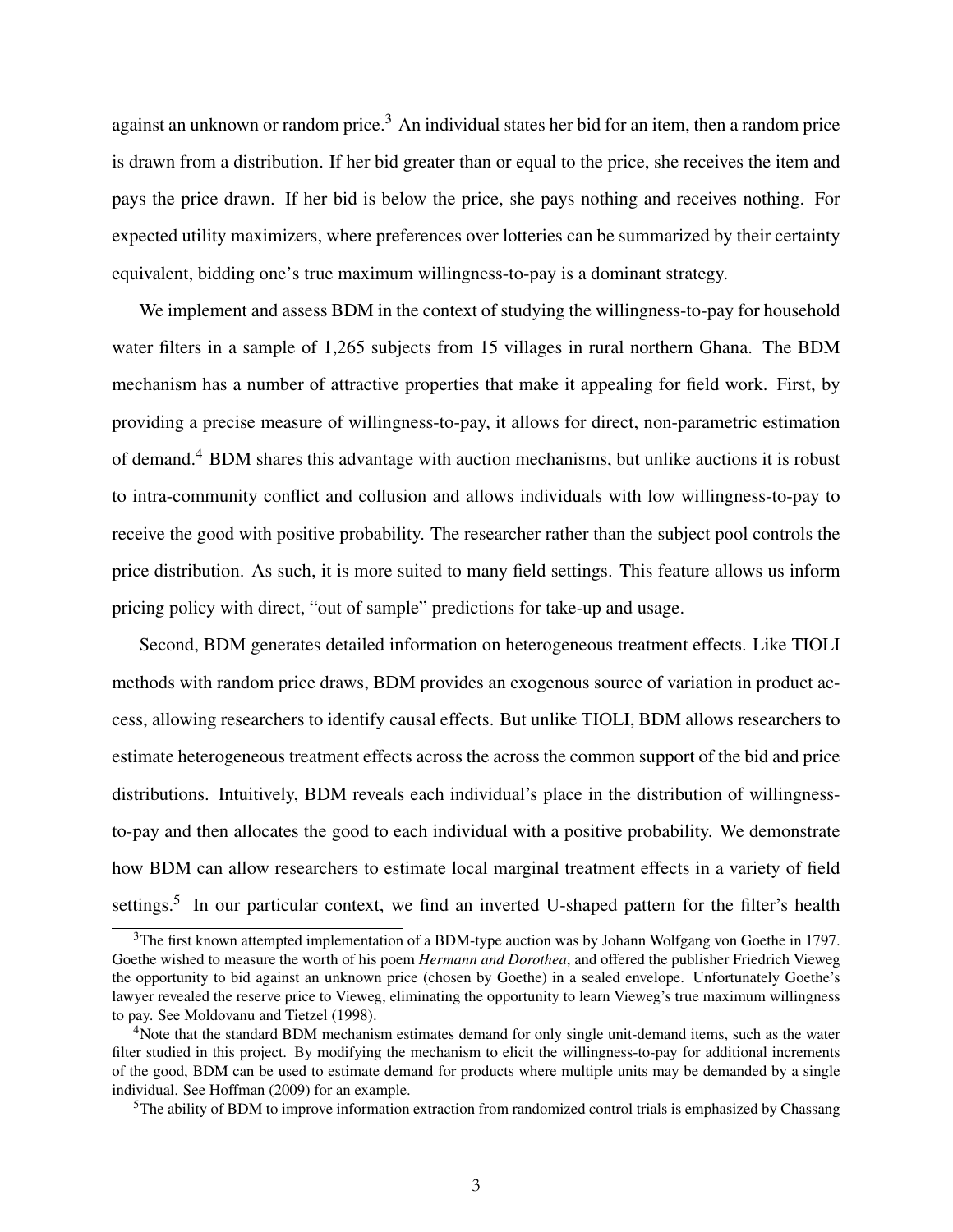[impact, as measured by reductions in children's diarrhea.](#page-32-5)

[Third, BDM induces random variation in price paid, conditional on willingness-to-pay. This](#page-32-5) [produces a double randomization, along the lines of that pioneered by Karlan and Zinman \(2009\),](#page-32-5) [with which to independently estimate the screening and causal effect of prices on usage. Be](#page-32-5)[cause the price drawn under BDM is independent of an individual's bid – the single, randomized](#page-32-5) [price draw induces the distribution of quantity and price, conditional on the bid – the second-stage](#page-32-5) [randomization does not need to be a surprise, and BDM can be implemented effectively in environ](#page-32-5)[ments where individuals know or are likely to discover the allocation mechanism independently.](#page-32-5) [In our particular setting, we find no evidence of sunk-cost effects on effort levels \(as measured by](#page-32-5) [cleaning behavior\) or usage.](#page-32-5)

[Balanced against these advantages, BDM faces a number of challenges. It is a novel mechanism](#page-32-5) [with limited experience outside the lab. As demonstrated by Karni and Safra \(1987\) and Horowitz](#page-32-5) [\(2006a\), BDM is not necessarily incentive-compatible for non-expected utility maximizers, a fea](#page-32-5)[ture it shares with auctions. Moreover, our study presents a severe test of BDM. Numeracy among](#page-32-5) [our subject pool was low; non-standard beliefs about probability were commonplace; and the good](#page-32-5) [in question was unfamiliar to respondents and yields benefits – reduced episodes of water-related](#page-32-5) [disease – that are uncertain and difficult to quantify.](#page-32-5)

[While there is a substantial literature dealing with the implementation and behavior of BDM](#page-32-5) in university economics labs, <sup>[6](#page-4-0)</sup> [little is known about the practical applicability of BDM in a field](#page-32-5) [setting. To explore this issue, we randomly assign respondents to be offered a water filter using](#page-32-5) [either BDM or TIOLI. Results from both methods of demand elicitation follow a similar pattern;](#page-32-5) [however, we find that TIOLI acceptance rates are consistently higher than those predicted by our](#page-32-5) [BDM-estimated demand curve. We explore a number of potential explanations for the gap, includ](#page-32-5)[ing anchoring and strategic behavior, but the results are inconclusive.](#page-32-5)<sup>[7](#page-4-1)</sup> We remain agnostic about

[et al.](#page-32-5) [\(2010\)](#page-32-5), who describe BDM as an example of a "selective trial."

<span id="page-4-0"></span><sup>&</sup>lt;sup>6</sup>See, e.g., [Noussair, Robin and Ruffieux](#page-33-3) [\(2004\)](#page-33-3); [Irwin, McClelland, McKee and Schulze](#page-33-4) [\(1998\)](#page-33-4); [Keller, Segal and](#page-33-5) [Wang](#page-33-5) [\(1993\)](#page-33-5); [Smith](#page-33-6) [\(1982\)](#page-33-6)

<span id="page-4-1"></span> $7$ There are a number of reasons why BDM may yield lower willingness to pay than the TIOLI mechanism. Our experiment is designed to test two. First, respondents may believe that they can influence the future price of the item by bidding low. Second, the TIOLI offer may anchor respondents to a valuation that is higher than what they would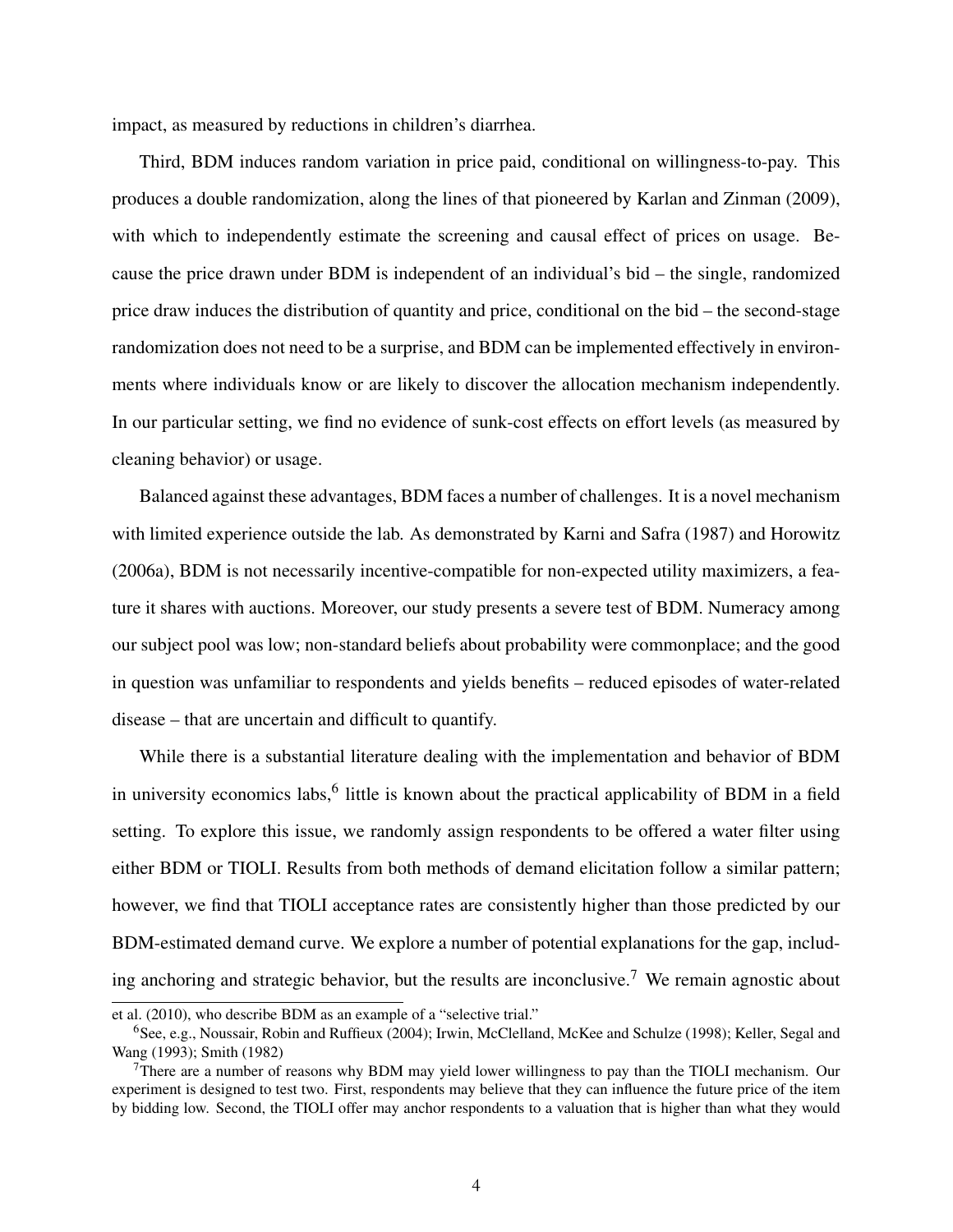which mechanism provides the more accurate estimates of normal market demand<sup>[8](#page-5-0)</sup> and are encouraged by the demonstrated feasibility of BDM to enrich the information generated by randomized control trials.

The rest of the paper proceeds as follows. Section [\(2\)](#page-5-1) describes the background of the BDM mechanism. Section [\(3\)](#page-8-0) explains the experimental setting and implementation. Section [\(4\)](#page-16-0) describes the results of our comparison of willingness to pay under BDM and TIOLI, and outlines a model of BDM bidding behavior consistent with these results. Section [\(5\)](#page-22-0) explores the relationship between willingness to pay and baseline characteristics and health behaviors. Section [\(6\)](#page-26-0) explores the screening and causal effects of prices. Section [\(7\)](#page-28-0) illustrates the use of BDM to estimate the relationship between willingness to pay and treatment effects. Section [\(8\)](#page-30-0) concludes and presents a roadmap for future work.

### <span id="page-5-1"></span>2 Background

### 2.1 Uses of BDM

There are three major appealing qualities of BDM: precision in demand estimation; quasi-experimental variation in treatment; and random variation in price paid, conditional on willingness to pay. In this subsection, we discuss each in turn.

First, BDM provides an exact value for WTP, with precision limited only by the desired granularity of the researcher. In principle, it is possible to measure exact maximum willingness-to-pay down to the smallest available denomination.<sup>[9](#page-5-2)</sup> The technique provides more precision than a ran-

bid in the BDM mechanism. Respondents may believe that the stated price carries some information about a product (Wollinsky 1983; Milgrom and Roberts, 1986; Ashraf, Jack and Kamenica, 2011). Alternatively, the stated price may make them focus on that price and resolve that their valuation is at least that much. We have collected data from a 50% subsample of participants on various preference measures including cognitive ability, risk aversion, loss aversion, and ambiguity aversion. Ongoing work explores the role of these factors in determining bidding behavior.

<span id="page-5-0"></span> ${}^{8}$ Take-it-or-leave-it offers are themselves unusual in environments where fixed, posted prices are rare and bargaining common. [Jack](#page-33-7) [\(2010\)](#page-33-7), for example, provides evidence that subjects respond less rationally to a take-it-or-leave-it offer of a payments for environmental services contract than when they participate in an auction.

<span id="page-5-2"></span> $9$ In practice, we limited our prompts to units of GHS 0.50, although nothing prevented respondents from bidding, for example, GHS 1.2 (as one respondent did). At the time of the field work, the exchange rate was approximately GHS 1.5 per US\$ 1.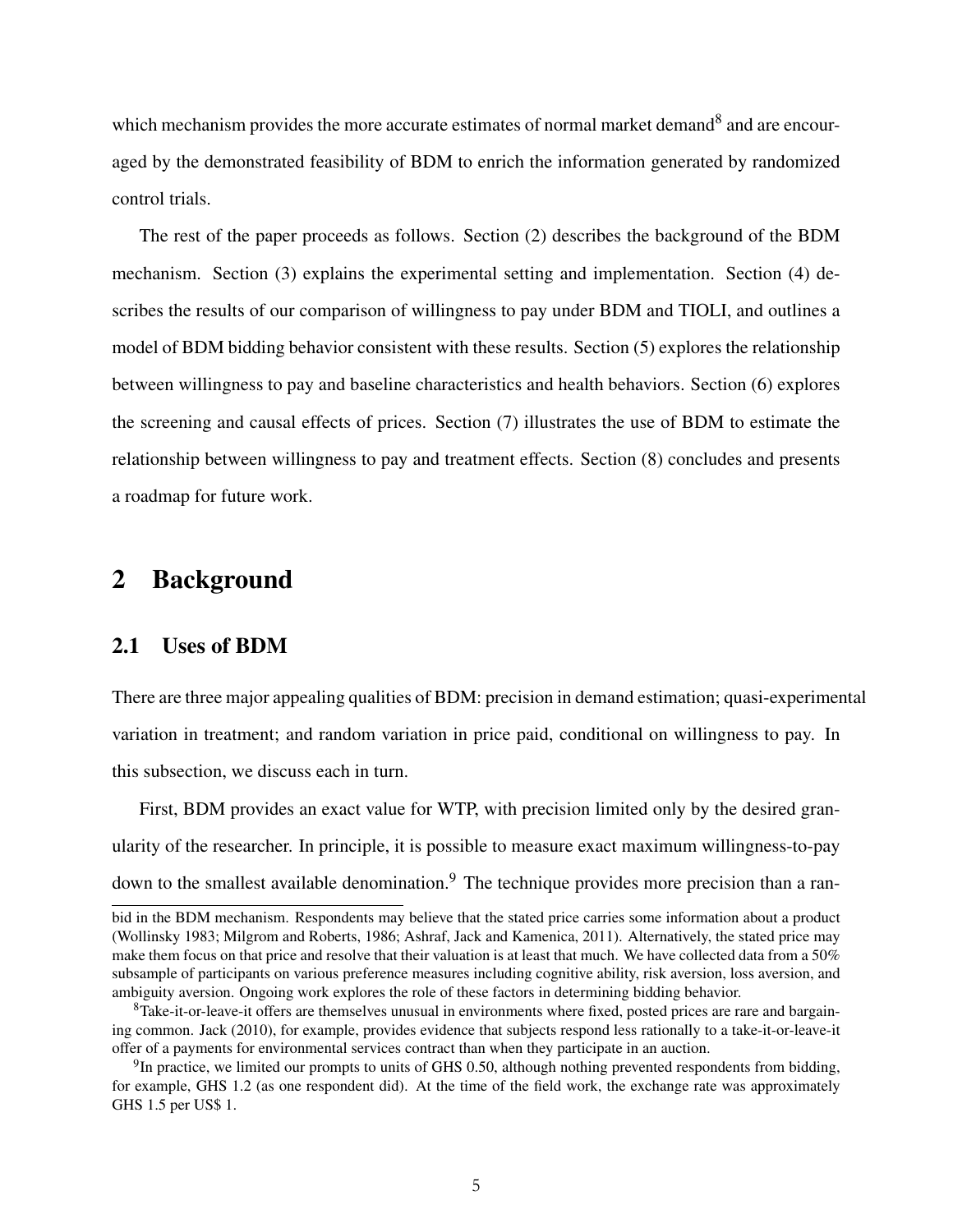domized take-it-or-leave-it offer, which provides only a bound. For example, if a respondent accepts a TIOLI offer of GHS 4, we can only conclude that her WTP was at least GHS 4. Similarly, if she rejects an offer of GHS 6, we can only conclude that her WTP was less than GHS 6. Under BDM, though, we obtain a precise number, e.g., GHS 5.50. This precision aids in the estimation of demand and understanding how WTP is correlated with important observables (wealth, health status), both of which can inform pricing for firms, social enterprises and NGOs.

Second, BDM provides a quasi-experiment that allows for instrumental variables estimation of treatment effects. Because the respondent's draw is purely random and correlated with take-up, one can estimate the treatment effect of the good in question by instrumenting for take-up with the draw. This is also true of take-it-or-leave it with a randomized price – the researcher can instrument for take-up with the randomly assigned price. However, BDM allows researchers to move beyond the single local average treatment effect estimable by TIOLI and calculate *separate* IV estimates of marginal treatment effects by levels of willingness to pay. The intuition is as follows: BDM first reveals each respondent's willingness to pay and then, conditional on this willingness-topay, randomly assigns the treatment to each individual. With sufficient data, a researcher could estimate localized marginal treatment effects for any point in support of the WTP distribution or group subjects together, for example, by WTP quantile, to estimate heterogeneous treatment effects. This allows the researcher to address a fundamental economic question: are those who stand to benefit the most also those who are willing to pay the most?

Third, BDM provides random variation in price paid among those with equal WTP, which allows the researcher to estimate, for example, the causal effect of price paid on use, as in [Ashraf](#page-32-2) [et al.](#page-32-2) [\(2010\)](#page-32-2) and [Cohen and Dupas](#page-32-1) [\(2010\)](#page-32-1). That is, BDM allows the following experiment: two subjects, both willing to pay GHS 6 for the filter, both obtain the filter, but one pays 6 GHS and the other pays 2 GHS, with the difference in price paid randomly assigned. The researcher could then study whether the amount paid (or, if zero prices are included in the BDM distribution, the act of paying a positive amount) influences the recipient's behavior with respect to the product. BDM is particularly useful for this sort of two-stage pricing, because, unlike other mechanisms that use a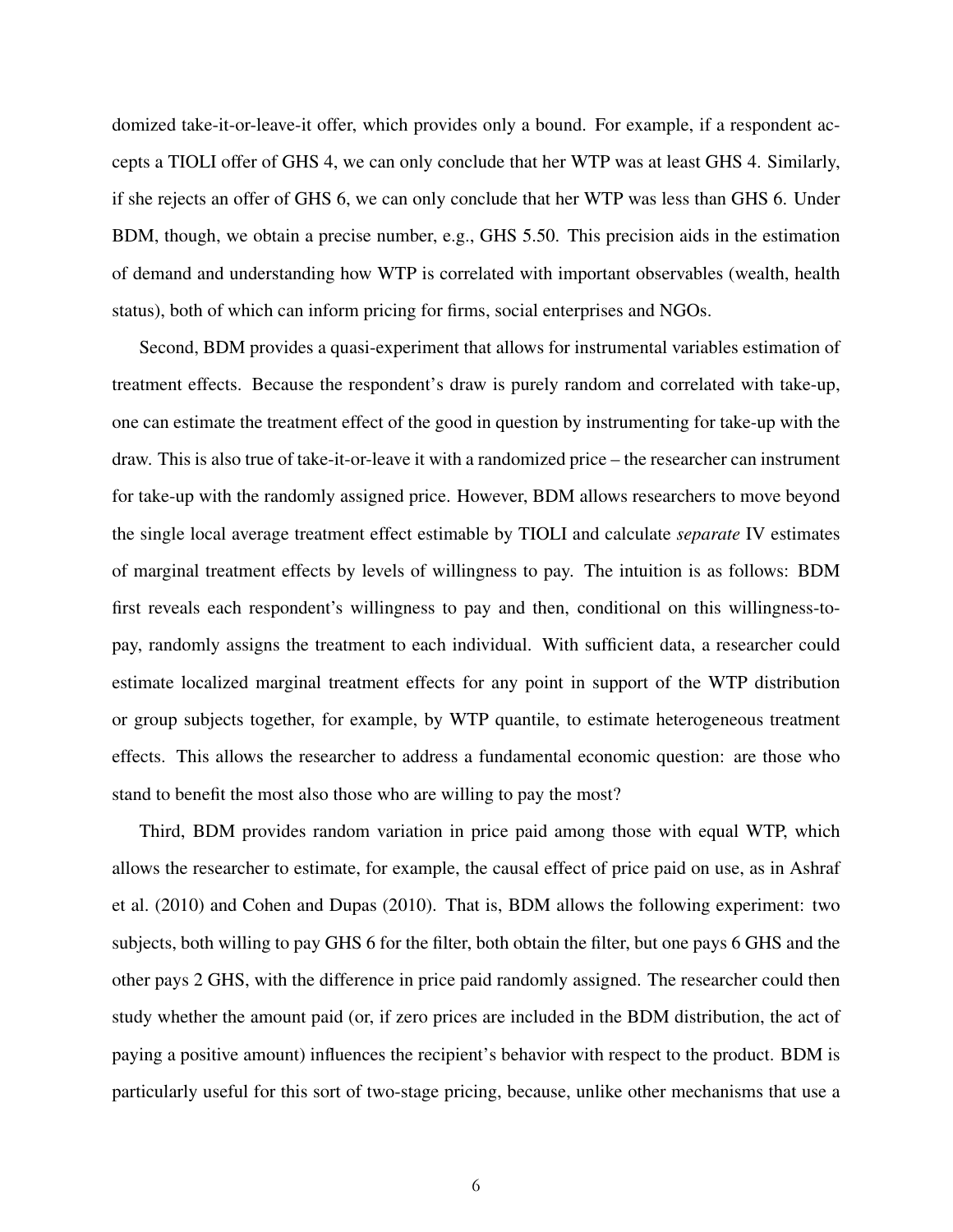surprise discount (e.g. [Karlan and Zinman, 2009;](#page-33-1) [Ashraf et al., 2010\)](#page-32-2), the random variation in price paid does not need to be kept a secret for incentive compatibility. This enables its use in contexts, such as ours, where there is close communication among subjects and the possibility of a surprise discount could never be sustained.

[Hoffmann et al.](#page-32-7) [\(2009\)](#page-32-7) use BDM to measure the willingness to pay / willingness to accept compensation gap for bednets in Uganda, and find that subjects are less willing to sell a bednet received for free than purchase one at the same price. Coverage of young children is higher when nets are received for free, due to this endowment effect and possibly a psychological effect of free receipt [Hoffmann](#page-32-8) [\(2009\)](#page-32-8).

### 2.2 Functioning of BDM in Theory and Practice

Departures from expected utility theory present challenges for revealed-preference methods of eliciting willingness-to-pay. [Karni and Safra](#page-33-2) [\(1987\)](#page-33-2) show that for individuals who are not expected utility maximizers, BDM is not incentive compatible over lotteries or when the good's value is uncertain. This builds on their earlier results demonstrating similar implications for second-price, sealed-bid (Vickrey) auctions [\(Karni and Safra, 1985\)](#page-33-8). [Horowitz](#page-32-6) [\(2006a\)](#page-32-6) extends these results, showing that for non-expected utility maximizers BDM may not be incentive compatible even when there is no uncertainty over the good's value. The intuition in all cases is akin to that embodied in the Allais Paradox: when an individual's preferences cannot be represented by an expected utility function, the value she places on an outcome is no longer independent of how that outcome is determined. For example, winning an auction may directly enter an individual's utility function beyond the value of the good and the price paid. Failing to purchase a good may generate disappointment, and this disappointment or the potential for it can directly impact utility [\(Gul,](#page-32-9) [1991\)](#page-32-9).

[Horowitz](#page-32-10) [\(2006b\)](#page-32-10) describes several empirical comparisons of BDM to other elicitation mechanisms. Many of these compare BDM to Vickrey or *n*th price auctions. BDM bids are generally below those obtained in a Vickrey auction, while there is not a consistent pattern with respect to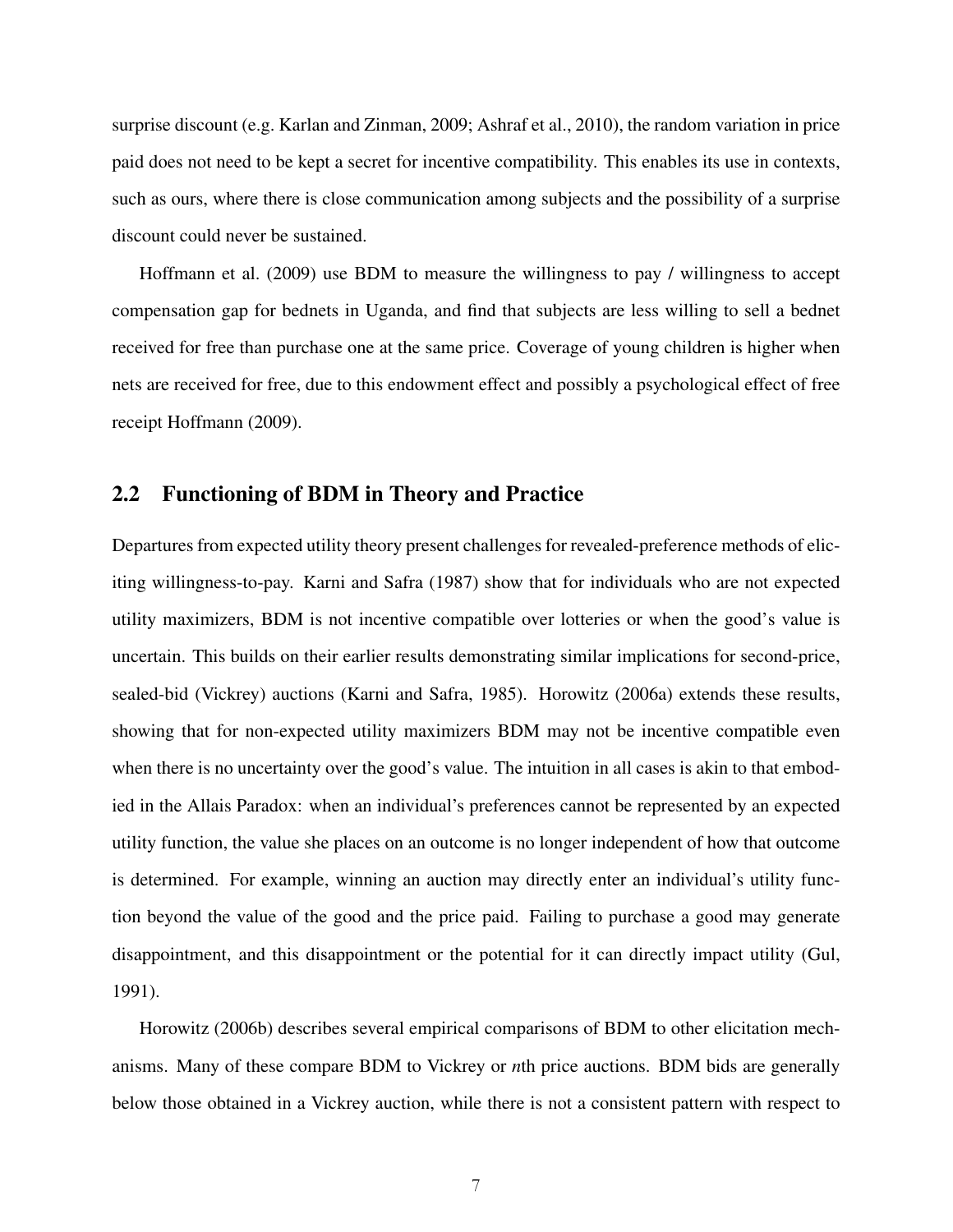other auction mechanisms. A recent paper by [Miller, Hofstetter, Krohmer and Zhang](#page-33-9) [\(2011\)](#page-33-9) tests several mechanisms to elicit willingness-to-pay for a cleaning product in a population of Swiss consumers, primarily university and high school students. Interestingly, they include a real purchase option, presenting subjects with a single, randomly-drawn price in a simulated online shop, finding a close match between BDM bids and real purchase decisions. However, as Horowitz notes, the question of how BDM bids compare to market demand remains largely unanswered.

Another strand of research studies the internal rationality of behavior under BDM by comparing bids under different price distributions. [Bohm et al.](#page-32-11) [\(1997\)](#page-32-11) find that BDM bids are sensitive to information about the underlying price distribution. [Mazar et al.](#page-33-10) [\(2010\)](#page-33-10) extends this result in a controlled lab setting with students bidding on a travel mug or a box of chocolates. They demonstrate that this sensitivity cannot be explained by rational inference drawn from the price distribution and consider several minor modifications to the BDM mechanism. Our elicitation mechanism is most similar to their titration-based BDM, which almost entirely eliminated sensitivity to the price distribution. [Urbancic](#page-33-11) [\(2011\)](#page-33-11) studies 69 subjects' valuation of a gift certificate for a dozen cookies. Subjects played 20 times for the same item, allowing (1) the study of learning over time and (2) within-subject variation in both the shape and support of the price distribution.<sup>[10](#page-8-1)</sup> [Urbancic](#page-33-11) finds evidence of "mass-seeking bias," – that subjects' valuation is pulled toward the mean or median of the price distribution.

### <span id="page-8-0"></span>3 Experimental Design

### 3.1 Point of Use Water Treatment in Rural Northern Ghana

Lack of access to clean water is one of the most significant threats to health and welfare in the developing world, particularly rural Africa. Forty percent of Africans—and 54% of rural Africans—lack access to improved sources of drinking water. This has serious health conse-

<span id="page-8-1"></span> $10$ Incentive-compatibility is maintained by selecting one round at random to be binding. Unavoidably, this limits the scope for learning since the random price is not revealed until after the binding round is chosen.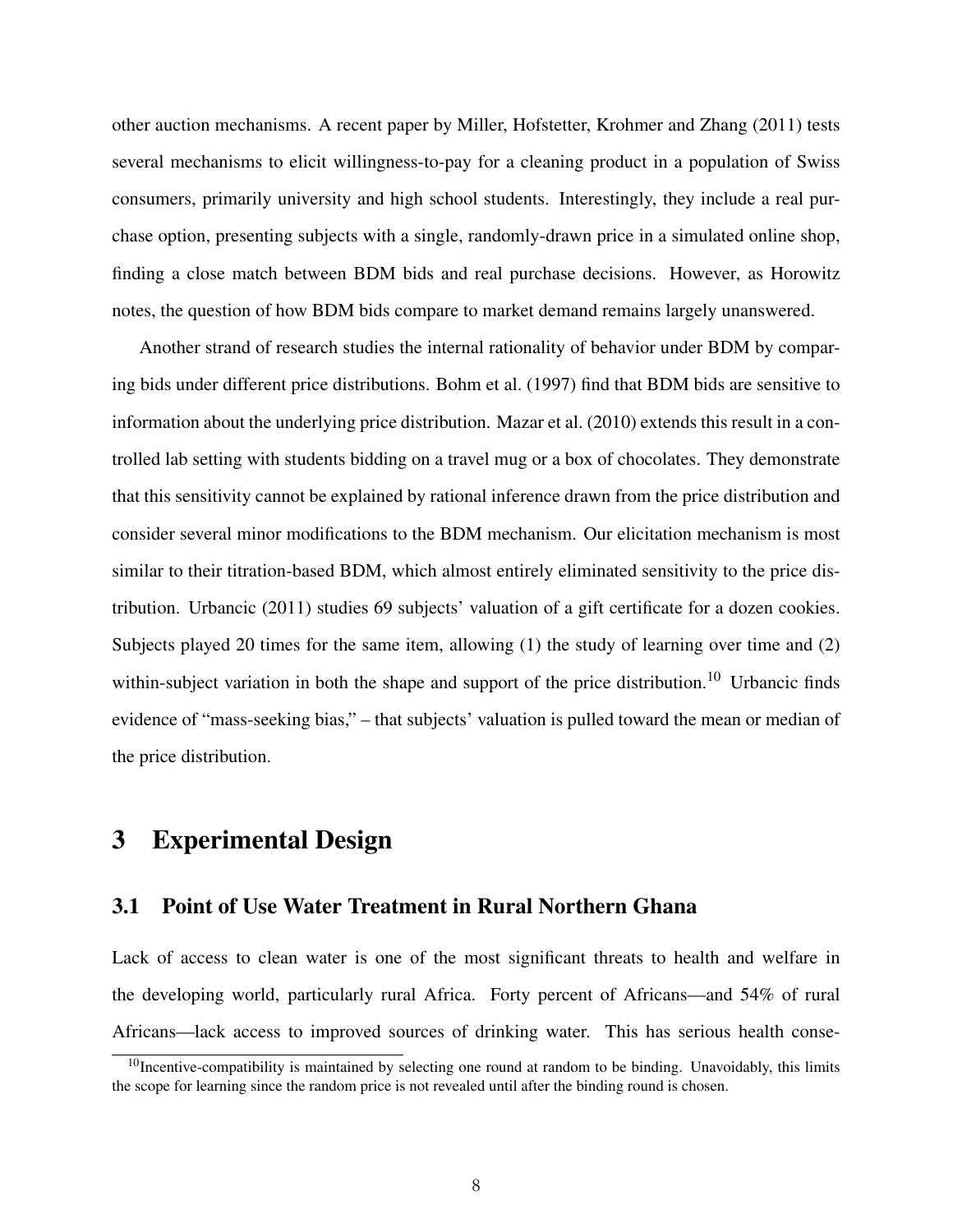quences: diarrheal disease causes nearly 1.8 million deaths worldwide each year, and is responsible for 17% of deaths of African children under five years of age. Poor water quality also has large impacts on the health of the living, contributing to other debilitating diseases such as malaria, schistosomiasis, trachoma and worms [\(World Health Organization, 2004,](#page-33-12) [2005,](#page-33-13) [2011\)](#page-33-14).

Our study measures willingness to pay for a particular household water treatment: the *Kosim* filter, a ceramic filter sold by Pure Home Water, a Ghana-based non-profit organization (see Figure 1). This simple product is highly effective at improving water quality and is appropriate for the region, since it removes particulates and pathogens from water without the use of chemicals or electricity. This product provides an excellent platform studying willingness to pay for health products because (1) similar technologies are sold through social marketing organizations, and (2) Pure Home Water itself is interested in learning about demand for its own product and is therefore a responsive partner in the evaluation.

#### 3.2 Village Selection

Our study is based on sales of the *Kosim* filter to households in 15 villages in northern Ghana. Villages were selected according to several criteria. First, we targeted villages in which Pure Home Water had not previously conducted sales, nor had there been a giveaway by UNICEF or any other organization. Second, we selected villages within 2 hours' travel time from our headquarters in Tamale, but a minimum of 30 minutes outside the city. Third, we had to receive the initial cooperation the village chief and health liaison in conducting the study in the village. Fourth, we selected villages which contained between 30 and 60 compounds (extended-family households). Finally, we chose villages in which residents did not already have easy access to clean water. In particular, we excluded villages with access to piped water and villages that were saturated with functioning bore-holes. These criteria produced a list of 24 villages, from which we visited 15 in random order.<sup>[11](#page-9-0)</sup>

<span id="page-9-0"></span> $11$ Our initial assessment produced a list of 22 villages. After surveying had begun in the 4th village, we determined that 1) our initial estimates of village size were too small, and 2) we had the capacity to survey larger villages. Therefore, we added 10 villages with between 40 and 60 compounds to our list, dropped 7 villages from the original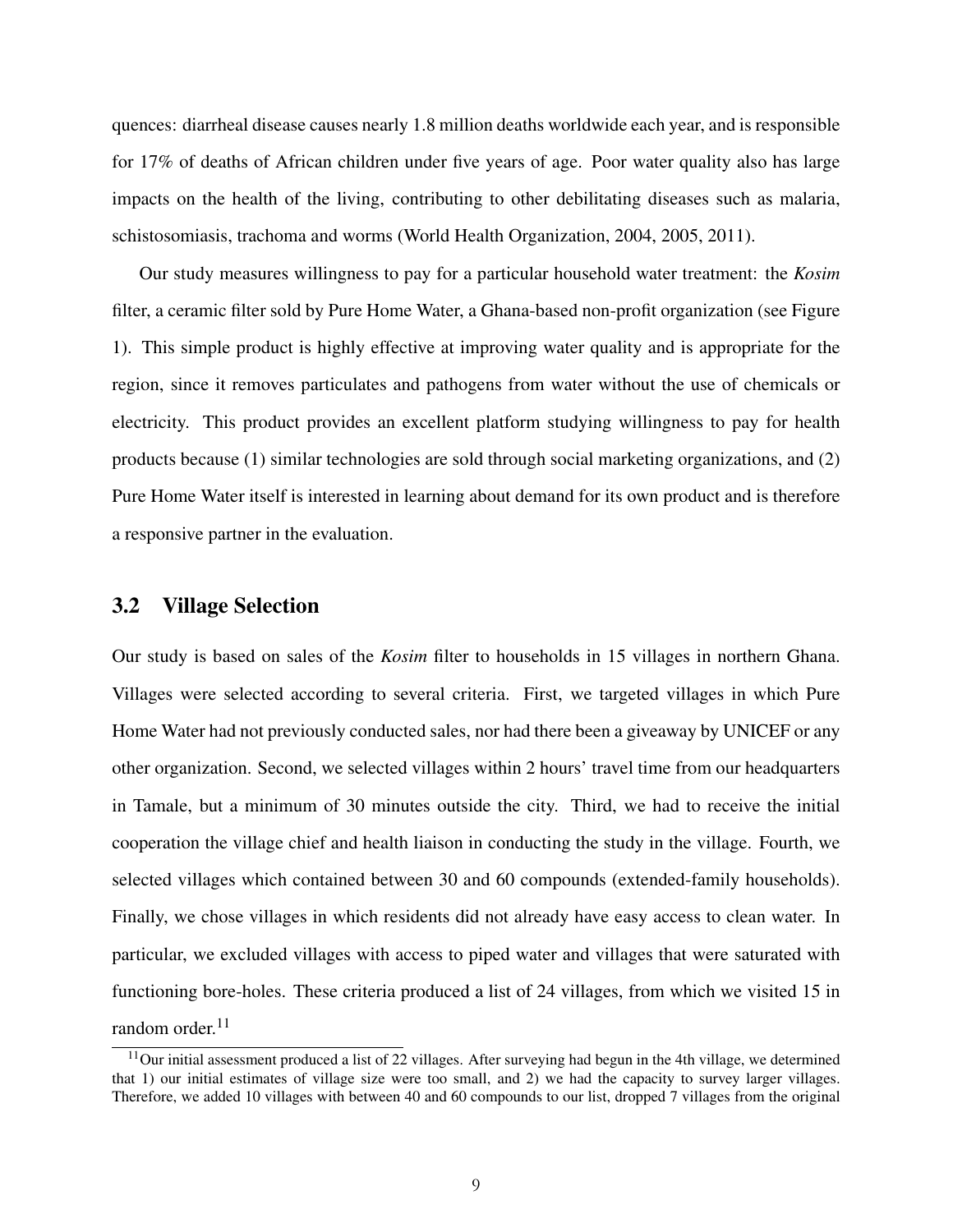### 3.3 Unit of observation

Because the focus of most clean water interventions is child health, our unit of observation is defined as any person with primary caregiving responsibilities for children age 12 or under. In the vast majority of cases, this was the child's mother, although there were some instances of widower fathers, grandparents, aunts and uncles and foster parents caring for children whose parents were absent or deceased. For simplicity of prose, we will refer to these caretakers as "respondents" from this point forward, to distinguish them from other village residents potentially affected by the study or otherwise appearing in our data, who we will refer to generally as "subjects."

Most subjects live in extended patrilineal family compounds, which are small clusters of individual huts, usually enclosed by a wall. Many resources are shared within the compound, although in most cases each mother is responsible for providing water for her own husband and children. As described below, the treatments were randomized at the compound level and all inference is robust to clustering at the compound level.

#### 3.4 Sales Process

#### 3.4.1 Preliminary activities & household survey

INITIAL VISIT AND CENSUS. For each village, we conducted an initial village meeting, during which we provided a demonstration of the filter and the two sales mechanisms. Two surveyors performed a mock version of both BDM and TIOLI for a token item, such as chocolates or a bar of soap. The surveyors also practiced the sales mechanisms with volunteers from the attendees, again for a token item. We informed villagers that a filter would be installed at the health liaison's home and encouraged them to visit the liaison to see the filter working, taste the water and ask questions. We instructed the attendees that we would visit their households in approximately two weeks to offer them an opportunity to purchase the filter via one of the mechanisms we performed.

list with less than 40 compounds and 1 village which our initial visit revealed to have 98 compounds. We then rerandomized the village order. Since our treatments were randomized within villages and stratified by compound size, we do not view this as a problem for our study.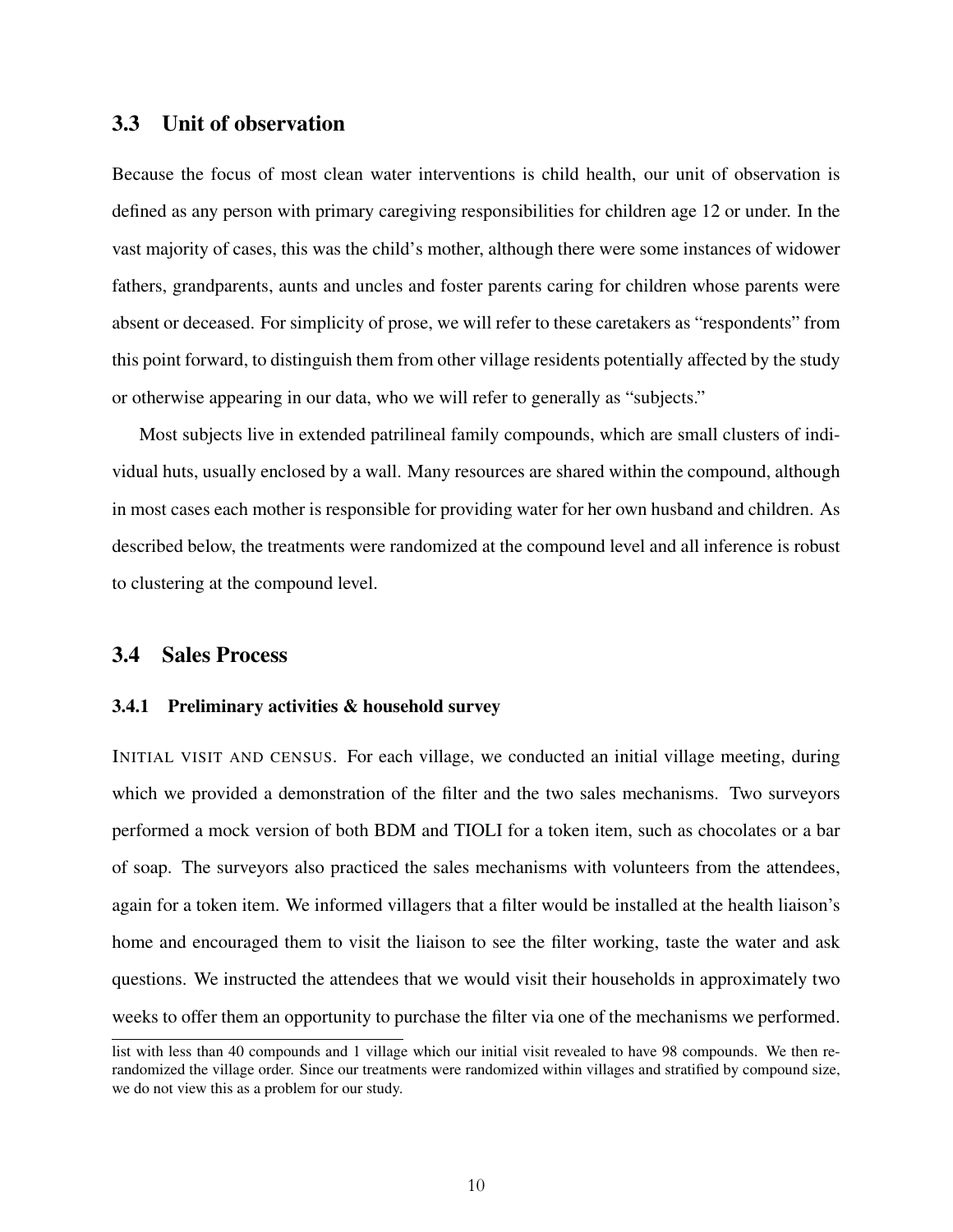Attendees were encouraged to discuss with their families what they were willing to pay for the filter. The two-week interim period was chosen to allow families time to try the filter and determine their willingness to pay, as well as to obtain the desired level of cash, either through occasional work or by selling assets such as grain.

After the meeting, we conducted a comprehensive census of all residents of the village. With this information, we were able to identify the study subjects as defined above and perform random assignment of the subsequent treatments.

WATER QUALITY TESTING AND HEALTH EDUCATION TREATMENT. In the roughly two-week period between the village presentation and the sale, we visited each household to remind them of the upcoming sales visit and to answer any questions they had about the treatment. During this reminder visit, we took a 100 ml baseline sample of their water for testing in the lab. In addition, we conducted one of two health education treatments in randomly selected households. The first treatment is a general message describing the link between untreated water and health and explaining how the filter helps prevent diseases such as diarrhea. This treatment discusses child health but it is not a particular emphasis. In contrast, the second treatment emphasizes child health. The substantive elements of the treatment are largely similar but the emphasis is placed on the dangers to children of untreated water and the potential benefits of the filter to children. The impacts of these treatments will be analyzed in a separate paper.

HOUSEHOLD SURVEY. Roughly one week after the reminder visit (and, for treatment households, the education treatment), we conducted a survey and sales visit with each respondent. Re-spondents were compensated with a 1.00 GHS cash gift, awarded at the beginning of the survey.<sup>[12](#page-11-0)</sup>

All respondents were administered a basic survey covering income, assets, education and health status. We also included a few specialized modules, including a module on water collection and treatment practices and a module asking about basic health knowledge, in particular asking respon-

<span id="page-11-0"></span> $12$ This was awarded in small denomination coins to ensure that respondents could submit reasonably fine-scale bids in the practice WTP game described below. It is possible that a cash gift influenced willingness to pay for the filter by inducing goodwill toward the surveyor. However, because of the length of the survey there was always at least 30 minutes between the gift and the sales offer, which would ameliorate any "house money" effect. Also, we would not expect the gift to affect WTP differentially between the two mechanisms.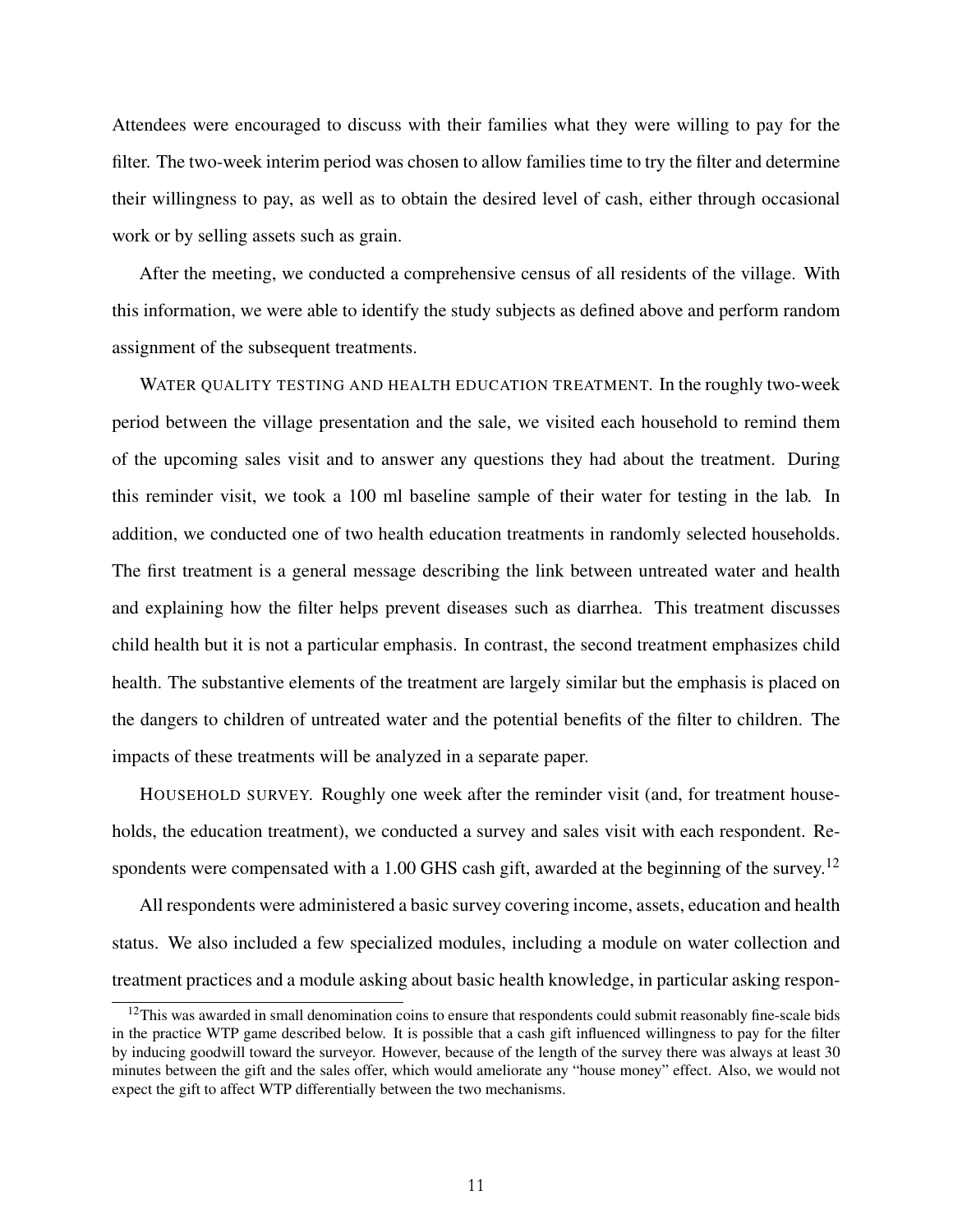dents to list causes of diarrhea in children. This latter module was performed as an unprompted question to avoid suggestion bias. At the end of the survey, we conducted the sales experiment. By conducting the sale at the end of a survey on water and health, we may have primed the respondent's demand for the filter. However, it was not feasible to conduct the sale first, because respondents, and especially respondents who were not able to purchase the filter, would quickly lose interest in the survey. Furthermore, we have no reason to believe that this priming would affect WTP in BDM or TIOLI differentially.

SALE. Respondents were randomly assigned to either a BDM or TIOLI sales treatment. Within each of the two broad categories described above, there are three sub-treatments designed to disentangle potential reasons for different WTP responses in the two treatments. We describe first the basic BDM and TIOLI treatments, then the refinements and the rationale for them. All sales treatments were randomly assigned at the compound level, stratified by number of respondents in the compound. $13$ 

The scripts for the sales were designed to be as similar as possible across treatments. Each sale began with a practice round for a token item, in most cases a bar of soap with retail value approximately 1.00 GHS. The respondent was then given the opportunity to purchase the soap using the mechanism corresponding to her treatment category. After the practice round was complete, the respondent was given the opportunity to purchase the *Kosim* filter using the same mechanism. [14](#page-12-1)

#### 3.4.2 BDM

First, the surveyor reads a brief description of the BDM procedure. We emphasize that the respondent will have only one chance to play, cannot change her bid after drawing from the cup, and must be able to pay that day. The surveyor then plays a practice round for the bar of soap. The respondent is asked for her maximum willingness to pay for the bar of soap. The surveyor reminds her

<span id="page-12-0"></span><sup>&</sup>lt;sup>13</sup>In separate research, we are exploring whether intra-compound strategic behavior can explain differences between demand under BDM and WTP. We chose to stratify by number of respondents in a household to maximize power to study this hypothesis.

<span id="page-12-1"></span><sup>&</sup>lt;sup>14</sup>Scripts for the standard BDM and TIOLI treatments are provided in the Appendix. Scripts for the variants of BDM and TIOLI are available from the authors on request.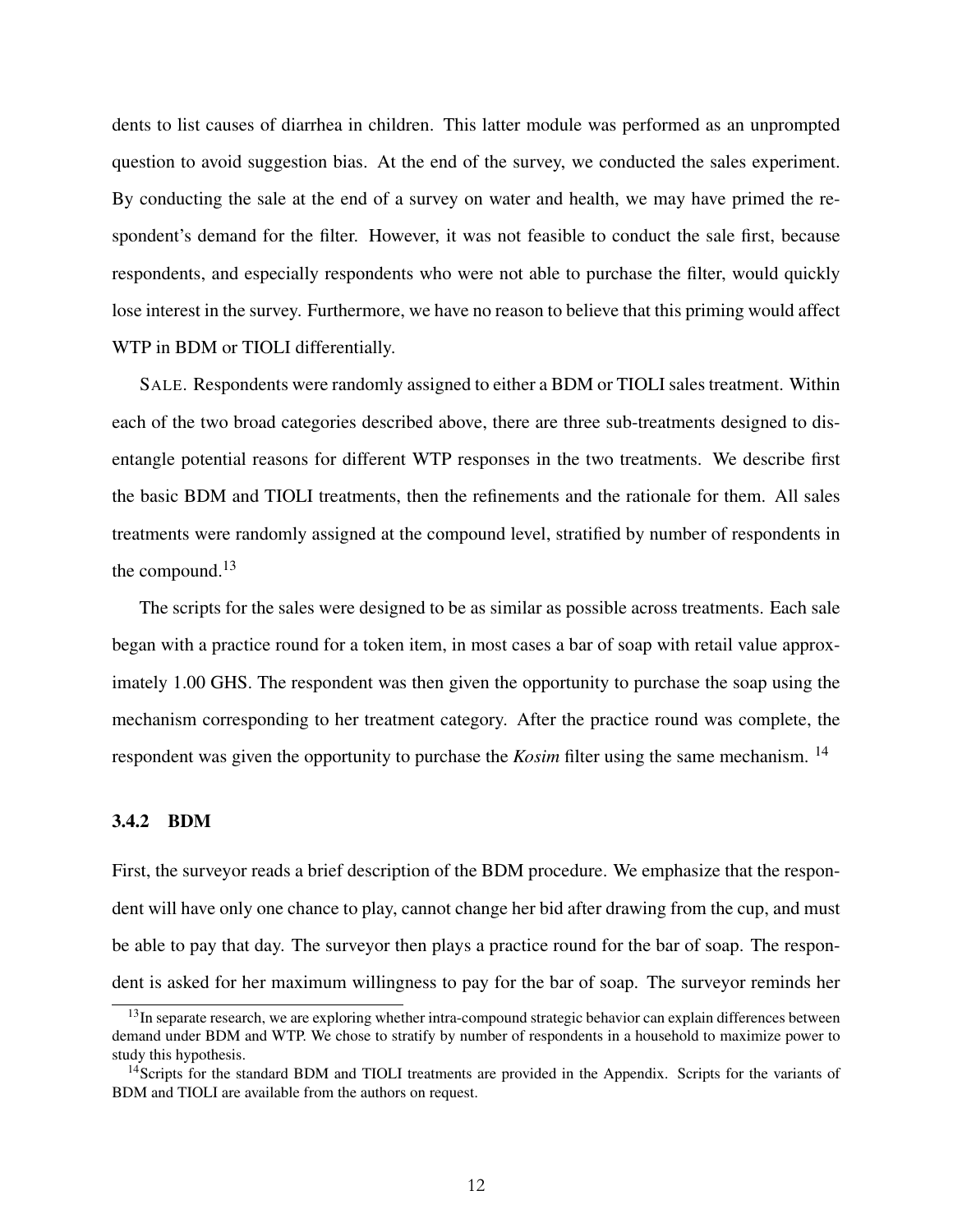that if she draws slightly more than her bid, she will not be able to purchase the soap. She is then allowed to adjust her bid. This process repeats until the final bid is established. Before she draws, the surveyor then reviews various hypothetical outcomes to test her understanding. Once the final bid is established, the subject draws a ball from the cup and purchases or does not purchase the soap. The balls in the cup are distributed from 0 to 100 in increments of 5 pesewas (0.05 GHS), with amounts  $0, \ldots, 45$  receiving double weight (i.e., there are two balls marked with each of these numbers, versus only one ball for each of  $50, \ldots, 100$ .

The procedure for the filter is similar. As with the practice round, the respondent is reminded that she will not be allowed to purchase the filter if she draws a price slightly higher than her bid, and is then allowed to adjust her bid upwards if she wishes. The distribution of prices is 0, 0.5, 1, 1.5, 2, 2.5, 3, 3.5, 4, 5, 6, 7, 8, 9, 10, 11, 12 in equal proportions. At the completion of the game, the respondent, if successful, pays for the filter and receives a receipt that can be redeemed for a filter at the village's health liaison's home.<sup>[15](#page-13-0)</sup>

We do not require respondents to present the amount of cash they are willing to bid before the draw is made. Rather, we permit the household to gather the money by the end of that day. Before the draw is made, we ask multiple times whether the respondent will have access to the funds. We do this to maintain realism: households routinely make small loans to each other for purchases. Of the 272 respondents who drew a price less than or equal to their bid, only three were unable to gather the funds. These appear to have been idiosyncratic events – e.g. a neighbor or friend was not home – rather than the result of an attempt to game the mechanism, so we have left the willingness to pay data unaltered for these respondents. Recoding their WTP as zero or dropping them does not change our results.

We also track whether a losing respondent attempts after the fact to purchase at the price drawn (i.e., above her final offer) and ask all losing respondents whether they wish they had bid more.

<span id="page-13-0"></span><sup>&</sup>lt;sup>15</sup>Perhaps the most salient difference between the procedure for the filter and for the practice round is that the filter is not physically present in front of the respondent during the bidding. We chose not to have surveyors bring the filters to compounds: first because they are bulky and could break; second because there is some instruction on assembly and care that should be given at the time the household receives the filter. This instruction is most efficiently provided at a central location.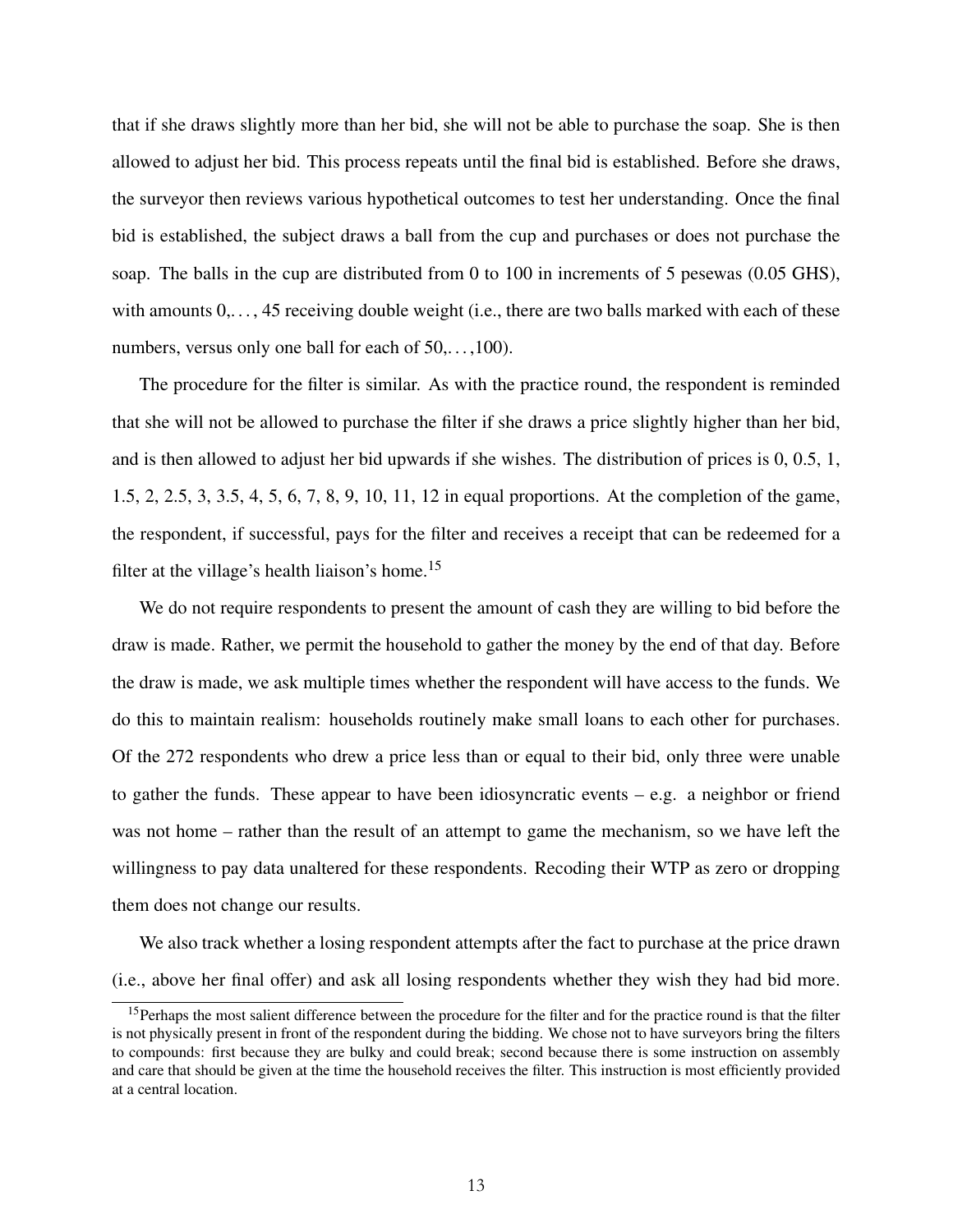Either of these occurrences could suggest that the respondent did not understand the game. In our data, 18 of 332 (5.4%) of BDM losers offered to pay more than their final bid, while 64 (19.3%) of the losers stated that they wished they had bid more. There is some overlap between the two groups, so in total 70 of the losers  $(21\%)$  gave some indication that they did not bid their maximum willingness to pay. An alternative interpretation is that the act of drawing a higher price actually alters the respondent's willingness to pay. That is, someone who thought her willingness to pay was 5 GHS and drew 5.5 GHS might experience regret at missing by only 0.5 GHS and, upon further introspection, realize that she would in fact have been willing to pay 5.5 GHS.<sup>[16](#page-14-0)</sup>

#### 3.4.3 TIOLI

The standard take-it-or-leave it treatment is a simple sales offer at a randomized price. We randomized at three prices, 2, 4, and 6 GHS. These prices were chosen as roughly the 25th, 50th and 75th percentiles of BDM bids in pilot exercises in similar villages. Before revealing to the respondents, we emphasized that there would be no bargaining. If they accepted the offer price, respondents were allowed until the end of the day to obtain the necessary cash. If the respondent initially agreed to the purchase but is ultimately unable to obtain the funds, we code her as not purchasing but note the attempt to purchase. As discussed below, this is important for the comparison between TIOLI and BDM.

The price is randomized at the level of the compound. It was determined that in a TIOLI setting it would not be acceptable to offer the filter to different members of the same compound at different prices. All analysis is clustered at the household level.

#### <span id="page-14-1"></span>3.4.4 Sub-treatments

Each of the broad categories of BDM and TIOLI contains three sub-treatments. These subtreatments were included to help disentangle the possible channels through which purchasing

<span id="page-14-0"></span><sup>&</sup>lt;sup>16</sup>We find that ex-post regret is highest for those who narrowly missed winning in BDM. Roughly 30% of those who missed by just GHS 0.5 wish that they had bid more, with this percentage declining steadily to approximately 10% among those who missed by GHS 5-10. Results are available from the authors on request.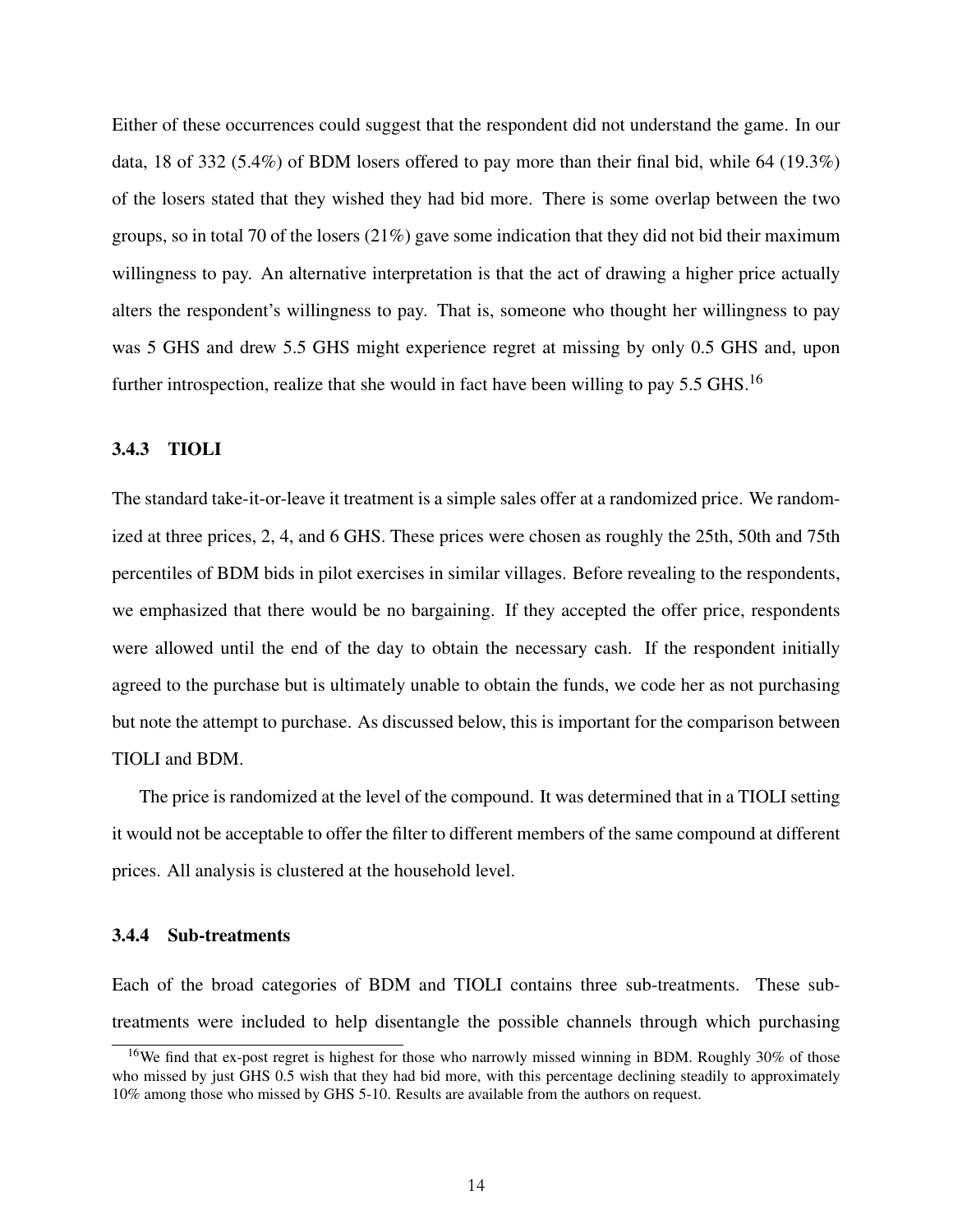behavior under BDM and TIOLI may differ. Pilots conducted in the summer of 2009 indicated that BDM under-predicted willingness to pay relative to TIOLI (consistent with what we find below), and each sub-treatment is designed to test potential mechanisms for this difference. The two hypothesized mechanisms and the associated sub-treatments are described in the remainder of this section. We denote the standard treatments, described above and without modification, as the "standard BDM" and "standard TIOLI" sub-treatments.

First, we hypothesize that respondents in the BDM treatment could act strategically in hopes of influencing the future price of the filter, which would lead them to bid below their true maximum WTP. To examine whether this is in fact the case, we include two sub-treatments. In the first sub-treatment (the "anchoring BDM" sub-treatment), we inform the respondent of the price of the filter in the Tamale market, 20 GHS. In the second sub-treatment (the "market study BDM" sub-treatment), we tell the respondent that we are using the information from the study to help decide on the future price of the filter in similar villages. If strategic bidding is important, then one would expect that respondents in the anchoring sub-treatment will have higher bids than those in the standard sub-treatment, and that those in the market study sub-treatment will have lower bids than those in the standard sub-treatment.

Second, we hypothesize that the given price in the TIOLI treatment causes respondents to anchor their own valuations to that price. If that is the case, then the "anchoring BDM" subtreatment may induce a similar form of anchoring and thereby raise bids relative to the standard BDM sub-treatment. However, if anchoring is the key factor influencing bids rather than strategic bidding, one would not expect a difference between the "market study BDM" sub-treatment and the standard BDM sub-treatment.

We were also concerned that the anchoring induced by the BDM anchoring treatment would not increase valuations above those in the standard TIOLI sub-treatment. We therefore include an anchoring sub-treatment (the "anchoring TIOLI" sub-treatment) using the TIOLI mechanism where the respondents are informed of the retail price in town.

As a final test for anchoring, we include a TIOLI sub-treatment (the "random TIOLI" treat-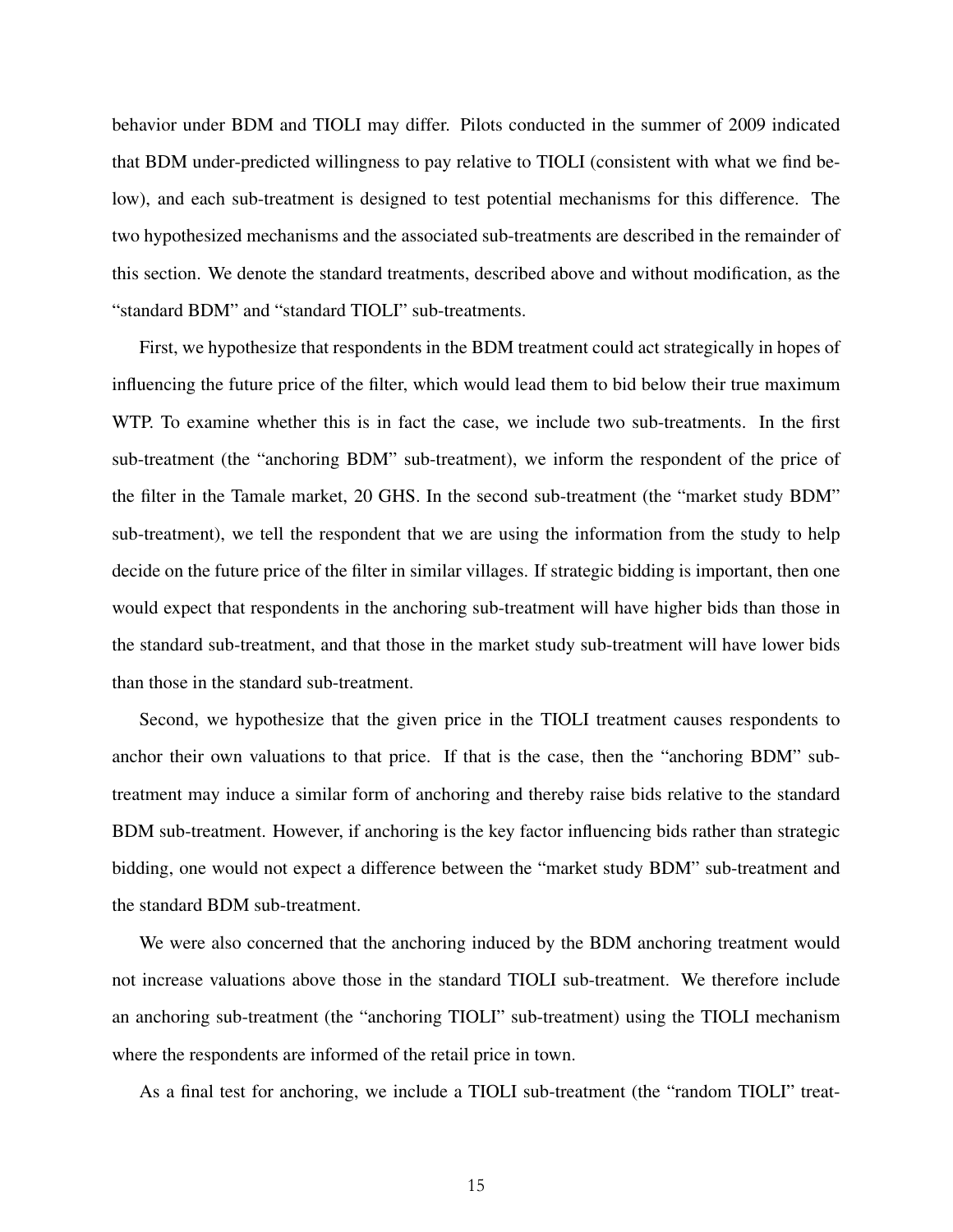ment) in which the randomization of the price was carried out in front of the respondent. In this sub-treatment, the respondent drew a price (2, 4 or 6 GHS) from a cup and stated whether she wanted to purchase at this price. We include this sub-treatment to confirm to the respondents that the price at which the filter was offered did not serve as a signal of quality. Furthermore, if respondents are generally uncomfortable with randomness, this "random TIOLI" sub-treatment should match BDM more closely.

The following table summarizes the predictions of bidding behavior in the six sub-treatments, if each of the channels is a factor:

| <b>Channel</b>     | WTP implied by bidding/purchase behavior |  |  |  |  |
|--------------------|------------------------------------------|--|--|--|--|
|                    | Anchoring BDM > Standard BDM             |  |  |  |  |
| Strategic Behavior | Market BDM < Standard BDM                |  |  |  |  |
|                    | Anchoring BDM > Standard BDM             |  |  |  |  |
| Anchoring          | Anchoring $BDM =$ Anchoring TIOLI        |  |  |  |  |
|                    | Random TIOLI < Standard TIOLI            |  |  |  |  |

### <span id="page-16-0"></span>4 Comparison of Demand under BDM and TIOLI

### 4.1 Sample characteristics

Table 1 displays the number of respondents in each of the 6 categories of sale treatments. Treatment was randomized at the compound level. The first two columns show the number of compounds and individuals assigned to each treatment. To the extent permitted by the preliminary census, we attempted to stratify on the number of subjects in each compound. However, there is still some residual imbalance in the number of respondents assigned to each treatment category.

The second two columns display the number of compounds and subjects for which the survey and sales offer were actually completed. We do not observe any clear differences in attrition rates by treatment, which is reasonable since most attrition occurred when respondents had traveled away or were spending nights at their agricultural plots. In either case, the respondents did not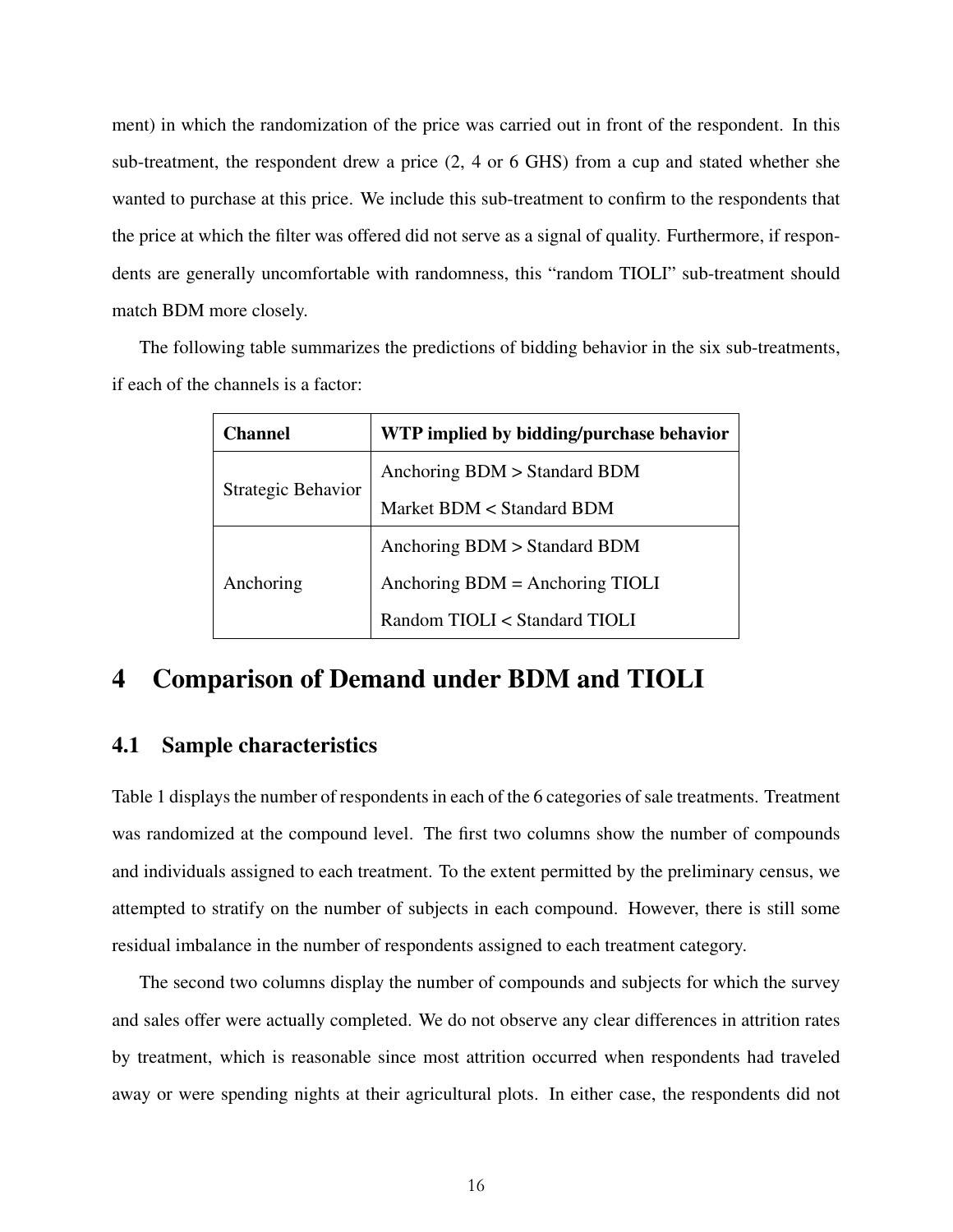know their treatment at the time of attrition.

### 4.2 Comparison of BDM and TIOLI Treatments

Figure 2 displays a histogram of the BDM bids. The average bid among all 603 BDM respondents was 3.1 GHS, median 2.5 GHS.

Figure 3 displays the acceptance behavior of the TIOLI treatments at each price. Overall, 92% accepted at 2 GHS (N=238), 47% accepted at 4 GHS (N=219), and 20% accepted at 6 GHS (N=186). Figure 3 also overlays the acceptance frequencies with the (inverse) demand curve implied by the BDM bids. As shown by the figure, at each price, the fraction of respondents in the TIOLI treatments that purchased the filter was greater than the share of BDM respondents with bids that high or higher. In other words, Figure 3 suggests that the fraction of respondents for whom the mechanism revealed a willingness to pay of more than 2, 4, or 6 GHS was higher in the TIOLI treatments than in the BDM treatments.

To estimate the sizes of these differences via regression, we compare the BDM bids with TIOLI acceptance behavior at each price by determining whether the BDM bid implies a purchase at that price (i.e., a willingness to pay of greater than or equal to that price). For example, in order to compare a BDM bid with TIOLI purchase at a price of 2 GHS, we generate a new variable that indicates purchase if the BDM bid is greater than or equal to 2 GHS. At each price, we compare purchase behavior using the following equation:

$$
buy_{icp} = \alpha_0 + \alpha_1 BDM_c + \varepsilon_{icp}
$$
 (1)

where buy<sub>icp</sub> indicates whether person *i* in compound *c* purchased at price  $p$  (under the TIOLI mechanism), or would have purchased at price *p* given her bid (under the BDM mechanism), and BDM*<sup>c</sup>* is an indicator for whether compound *c* was assigned to the BDM mechanism.

We estimate the equation separately for each TIOLI price. Note that because the BDM bid gives a point estimate of willingness to pay, an observation assigned the BDM treatment can be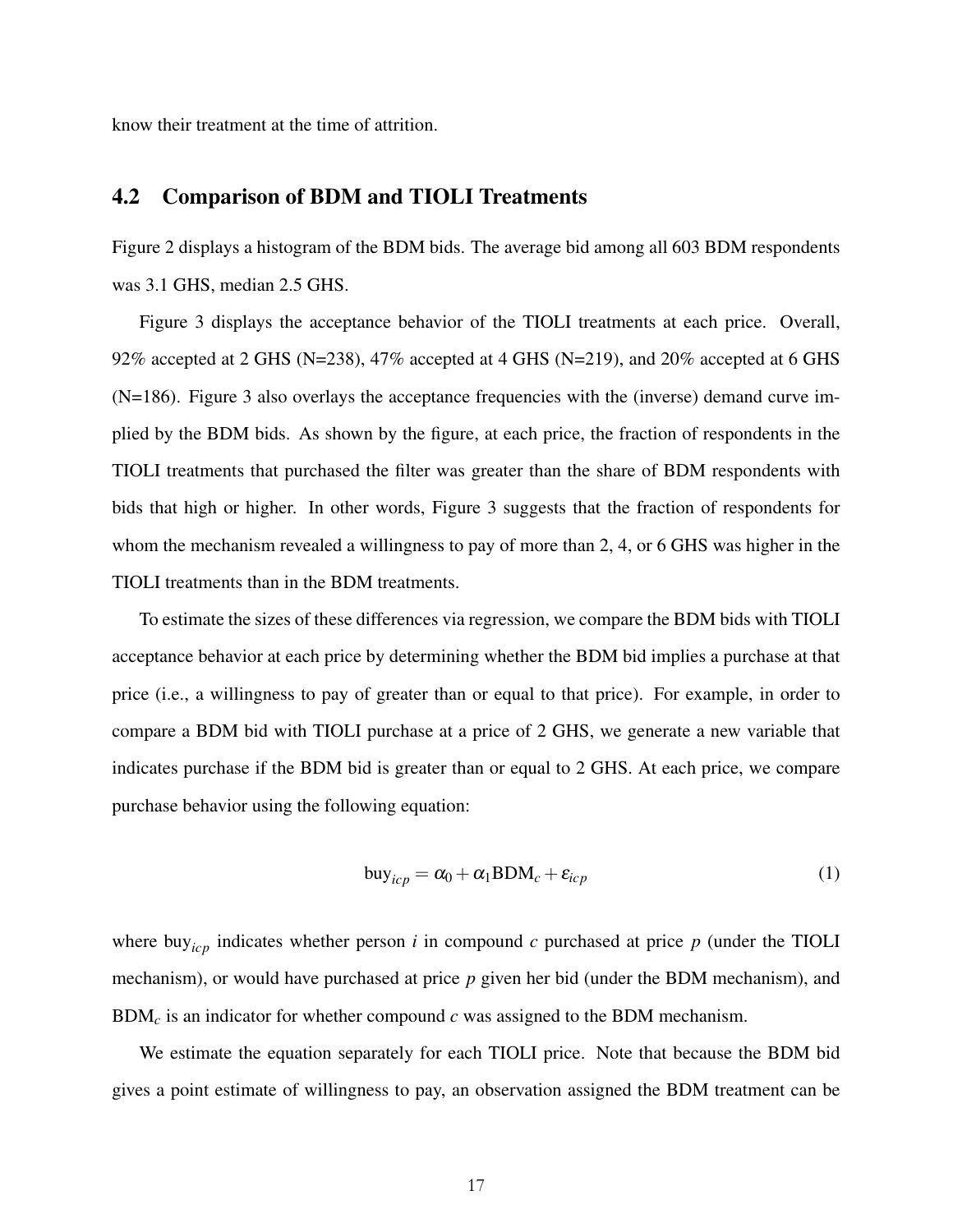used for multiple prices. Therefore, each regression contains about three times as many BDM observations as TIOLI observations. Since the errors are clearly correlated across equations, we estimate the system via seemingly unrelated regression so that we can conduct cross-equation tests.

The regression results are presented in Table 2. The difference between the two mechanisms is significant at the 5% level or greater for each of the three prices. The test of joint significance of all three differences yields a p-value of less than 0.001. While the absolute (percentage point) differences are declining with each price, we cannot reject that all three differences are equal (pvalue  $= 0.18$ ), and there is no such pattern in relative (percentage) differences.

### 4.3 Comparison of BDM and TIOLI Sub-treatments

We now analyze the BDM and TIOLI sub-treatments, beginning with BDM. Figure 4 displays the BDM demand curves for each of the three BDM sub-treatments. The graph shows slightly higher demand for the market study treatment relative to the standard treatment. The anchoring treatment yields a similar demand curve to the standard treatment.

Table 3 presents the results of two tests that compare the distributions of the BDM subtreatments using both the Wilcoxon-Mann-Whitney rank-sum and Kolmogorov-Smirnov tests. In both tests, the distribution under the marketing treatment is significantly different from the standard treatment at the 10% level, while neither test rejects the null that the anchoring and standard treatments are the same.<sup>[17](#page-18-0)</sup>

Turning to the three TIOLI sub-treatments, Figure 5 displays the percentage of respondents who accepted in each treatment and at each price. Our hypothesis was that demand would be lowest for the random TIOLI treatment and highest for anchoring TIOLI, with standard TIOLI in between. However, over all three prices, there is no clear pattern. Demand under the random

<span id="page-18-0"></span> $17$ Cluster-robust significance levels for the distributional tests are constructed via a bootstrap percentile method. We pool data from the two treatments being compared, draw block-bootstrap samples, where the compound is the block, and then randomly assign placebo treatments by compound and run the distributional test in question. Since the placebo treatments are randomly generated, the null hypothesis of equality of distribution is true by construction. By sampling compounds and assigning placebo treatments by compound, we preserve the clustering structure in the data. We repeat this for 999 bootstrap repetitions, and then obtain a p-value for our test by finding where the original test statistic falls in the distribution of bootstrap test statistics.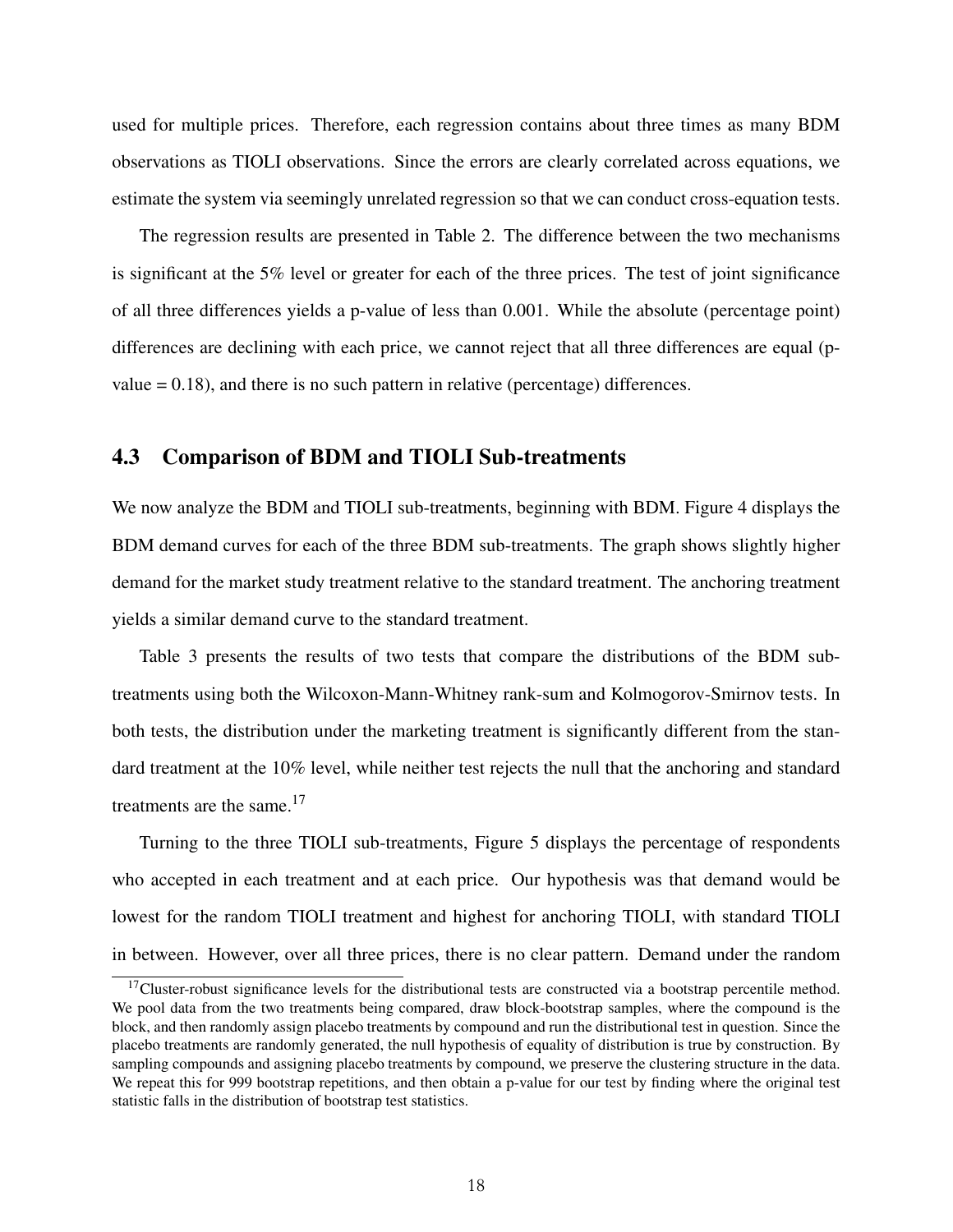treatment is lower than under the standard treatment at a price of 2, but is higher at prices of 4 and 6. Demand under the anchoring treatment is higher than under the standard treatment at prices of 4 and 6, but not at a price of 2. In all cases, the 95-percent confidence intervals are overlapping (within each price).

To compare the mean acceptance behavior across treatments, we run the following regression separately for each price:

$$
buy_{icp} = \alpha_0 + \alpha_1 \text{TIOLI}\_\text{ANCH}_c + \alpha_2 \text{TIOLI}\_\text{RAND}_c + \varepsilon_{icp} \tag{2}
$$

where TIOLI ANCH<sub>c</sub> is a dummy variable indicating the anchoring treatment, and TIOLI RAND<sub>c</sub> is a dummy variable indicating the random treatment. Table 4 presents the results of these regressions. Among all six of the individual comparisons, the only significant difference is the difference between the anchoring and the standard treatments at a price of 4. However, the joint test that all three differences between the anchoring and standard treatments equals zero is rejected at the 10% level (p-value  $= 0.081$ ).

In sum, the analysis of sub-treatments does not support the hypotheses put forward in Section [\(3.4.4\)](#page-14-1). In fact, two of the relationships go in the opposite direction: the market study treatment increases demand relative to the standard BDM treatment, and the TIOLI anchoring sub-treatment seems to depress demand relative to the standard TIOLI sub-treatment. In what follows, we propose a model of BDM bidding consistent with these surprising facts, which can be tested in future laboratory and field work.

We caution against interpreting these results as supporting a conclusion that BDM does not or cannot "work," in a broadly defined sense. First, the maintained hypothesis that TIOLI yields a true measure of willingness to pay is tenuous.<sup>[18](#page-19-0)</sup> Second, we chose a context and designed our experiment in such a way as to provide a severe – perhaps extreme – test of BDM. For example: numeracy among our subject pool was low; superstitious beliefs about probabilities are commonplace; we

<span id="page-19-0"></span> $18$ For example, [Jack](#page-33-7) [\(2010\)](#page-33-7) provides evidence that subjects respond less rationally to a take-it-or-leave-it offer of a payments for environmental services contract than when they participate in an auction.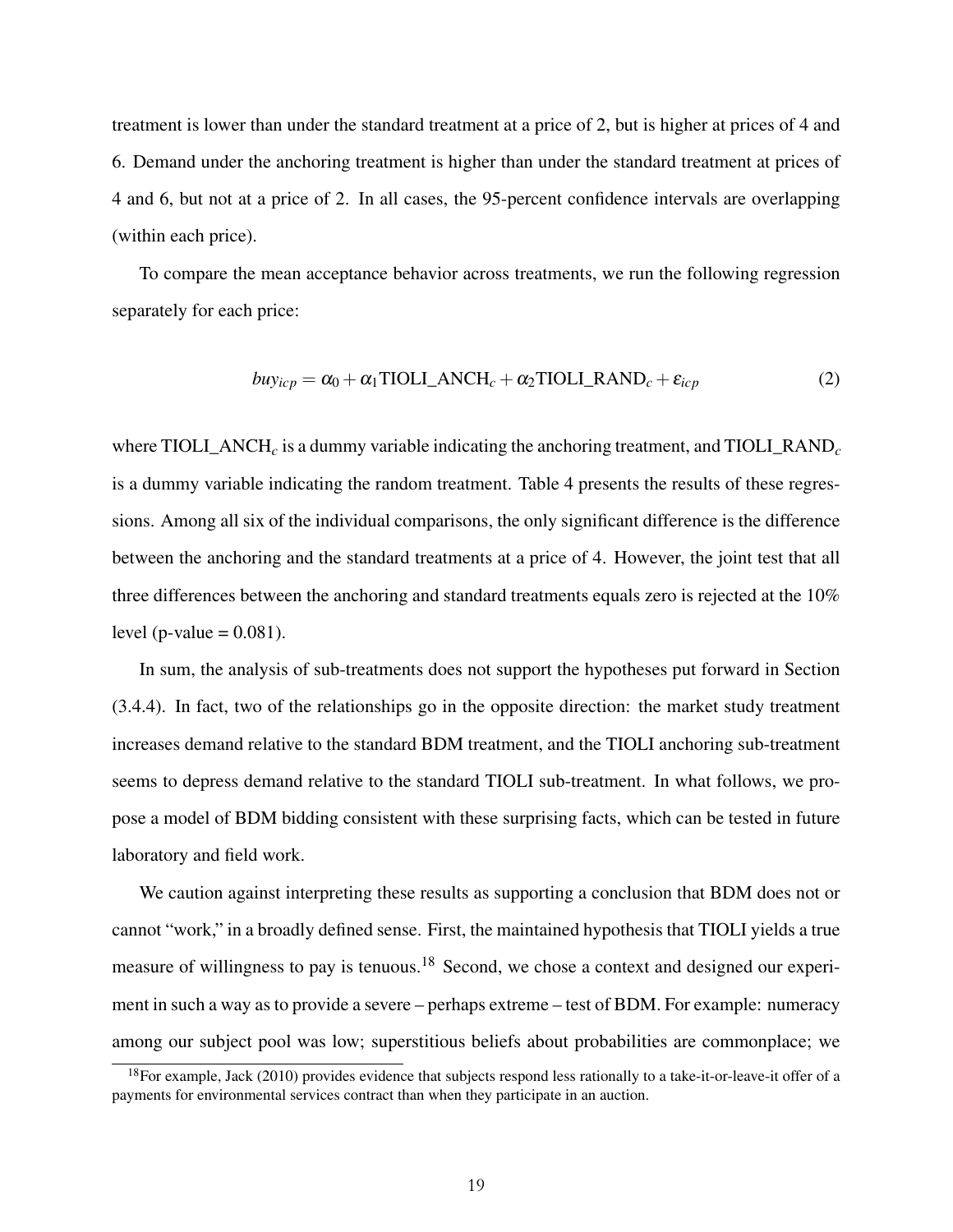did not tell subjects the distribution of prices; the good in question was new for respondents (although they were provided an opportunity to familiarize themselves with it) and yields benefits – reduced episodes of water-related disease – that are uncertain and difficult to quantify. All of these can work against BDM. Future work will investigate which of these factors, among others, are significant and inform improved versions of BDM.

### <span id="page-20-0"></span>4.4 A Model of BDM Bidding

While the BDM mechanism has long been described as unconditionally incentive compatible, [Karni and Safra](#page-33-2) [\(1987\)](#page-33-2) and [Horowitz](#page-32-6) [\(2006a\)](#page-32-6) show that this feature depends critically on the assumption of expected utility maximization. When preferences do not satisfy the von Neumann-Morgenstern independence axiom, the BDM procedure is not necessarily incentive compatible. More generally, an individual's willingness to pay for a product may depend on any number of the features of the mechanism for the potential purchase.

The following model serves to compare the optimal bidding strategy under BDM to the "true" willingness-to-pay, which we define as the highest price an individual would accept in a single takeit-or-leave-it offer. Note that the concept of a "true" value is somewhat arbitrary as the structure of the take it or leave it mechanism may itself impact an individual's willingness to pay. For example, as described above, the offer price may serve as an anchor or a signal of quality.

Suppose an individual has utility  $u(w, c)$  where w is the value of possessing a certain item, *W*, and *c* is the monetary value of all other consumption. The quantity of *W* consumed is  $q \in$ {0,1}—that is, the individual can either consume one unit of W or not—and we can normalize *w* to *q* without loss of generality. Her income is *Y*, and if she purchases the good she pays a price *p*. We can then write her utility as  $u(q, Y - qp)$ .

Under BDM, the individual states her maximum bid, *b*, for the item. The price, *p*, is then drawn from a distribution  $F(\cdot)$ . If  $b \geq p$  then she buys the item at price p. Otherwise, she pays nothing and does not receive the item. With expected utility, an individual's optimal bid solves: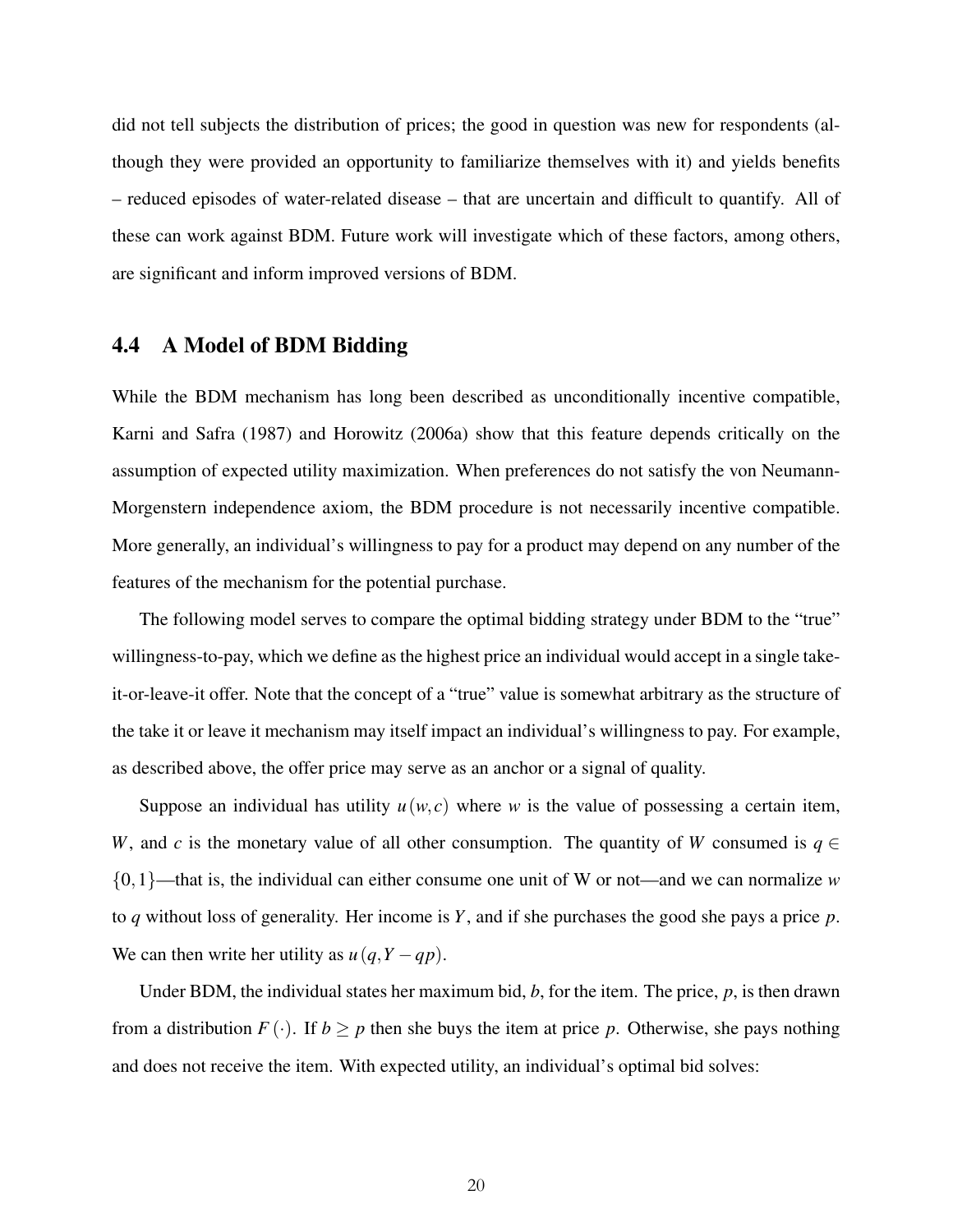$$
\max_{b} \int_{0}^{b} u(1, Y - x) dF(x) + u(0, Y) (1 - F(b))
$$
\n(3)

Taking the first-order condition with respect to *b* and applying the fundamental theorem of the calculus, we can show that the optimal bid,  $b^*$ , satisfies  $u(1, Y - b^*) = u(0, Y)$ . Note that this is the price such that the respondent is exactly indifferent between purchasing the item and not purchasing, which is precisely the condition for the maximum take-it-or-leave-it offer to which she would agree. BDM elicits the "true" value of the item.

Under expected utility, this result also easily extends to the case of uncertain value to the purchase item. Assume, again without loss of generality, that *w* is distributed according to  $G(\cdot)$  on the interval [0,1]. The individual's optimal bid now solves:

$$
\max_{b} \left\{ \int_{0}^{b} \int_{0}^{1} u(w, Y - x) dG(w) dF(x) + u(0, Y) (1 - F(b)) \right\}
$$
 (4)

and the optimal bid,  $b^*$ , now satisfies  $\int_0^1 u(w, Y - b^*) dG(w) = u(0, Y)$ . Again,  $b^*$  is also the point at which the individual would be indifferent to a take-it-or-leave it offer, and BDM elicits the item's "true" value. Note, however, that this value is not necessarily the expected value of the item. In particular, if  $u(w, c)$  is concave in consumption *c*, the optimal BDM bid and the maximum TIOLI acceptance will be identical but less than the expected value of *w*.

As shown in [Machina](#page-33-15) [\(1982\)](#page-33-15) and applied directly in [Horowitz](#page-32-6) [\(2006a\)](#page-32-6), when preferences do not necessarily conform to expected utility, the utility function is no longer independent of the distribution of prices. However, when preferences are smooth, the individual acts as a standard utility maximizer with a "local utility function"  $u(w, c; F_b, G)$ , where  $F_b$  is the induced distribution of *q* and *c* based on *b*.

Now, the optimal bid under BDM satisfies  $u(1, Y - b^*; F_b, G) = u(0, Y; F_b, G)$ . However, the maximum TIOLI acceptance price,  $b_T^*$ , now satisfies  $u(1, Y - b_T^*; F_1, G) = u(0, Y; F_0, G)$ , where  $F_1$  is the degenerate distribution at  $b = 1$ , i.e. the respondent receives the item with certainty at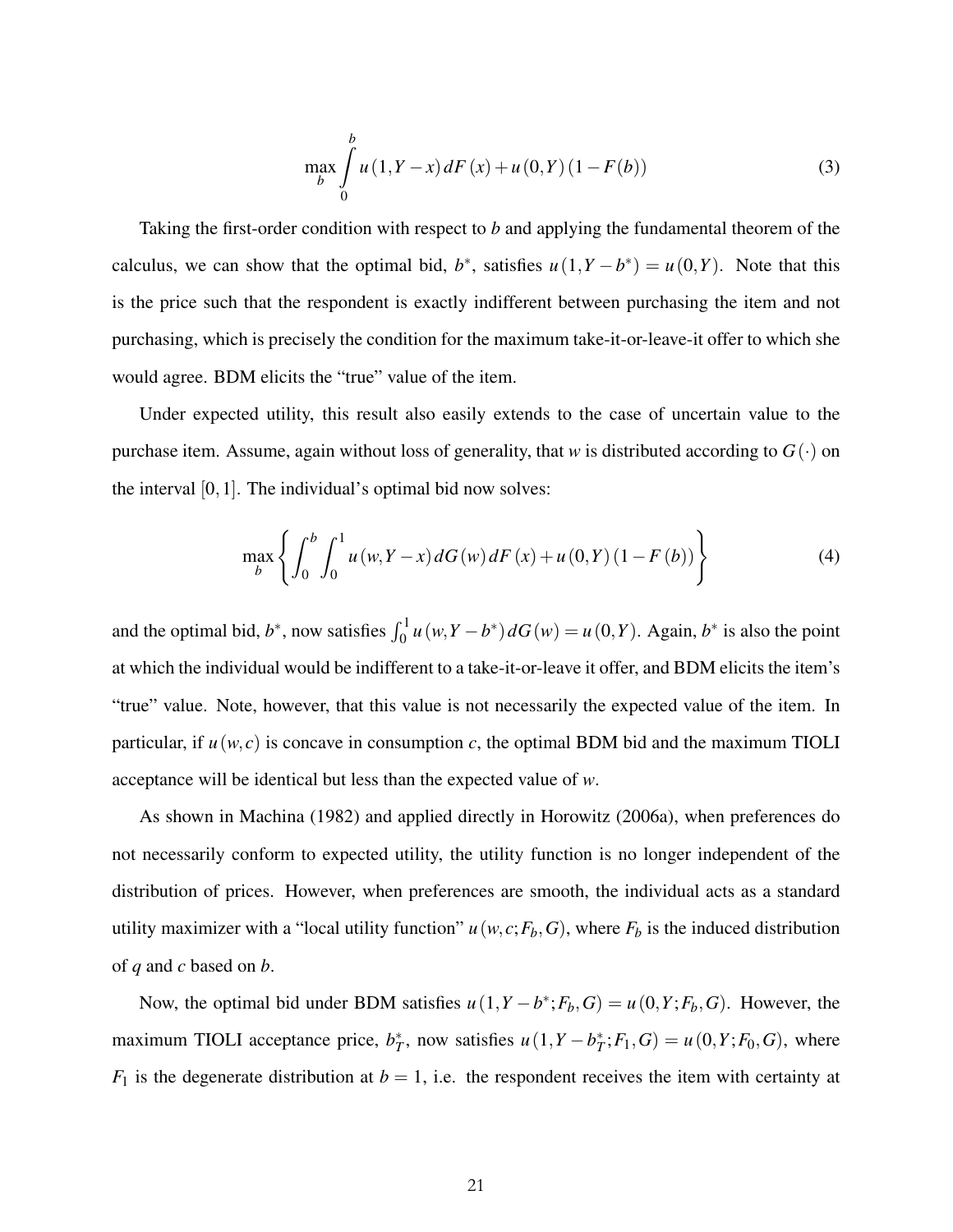price  $b_T^*$ , and  $F_0$  is the degenerate distribution at  $b = 0$ , i.e. the respondent does not receive the item. Because of the dependence of the utility function on prices, it need not be the case that  $b^* = b_T^*$ . Thus, the model predicts that optimal BDM and TIOLI behavior may diverge. The size and direction of the divergence between BDM and TIOLI depends on the nature of the deviation from expected utility and the shape of underlying preferences. For example, consider a special case of Gul's model of disappointment aversion [\(Gul, 1991\)](#page-32-9) where individuals with the opportunity to purchase a filter under BDM expect to "get a good deal" and are disappointed if the mechanism does not generate significant savings. This will lead individuals to underbid in BDM relative to TIOLI, and the extent of this underbidding will increase with greater risk aversion. If, however, individuals are relatively more disappointed by not being able to purchase the filter when they have a chance, then they will tend to overbid in BDM. Again, increased risk aversion exacerbates this deviation.

Continuing work seeks to uncover preferences that predict the deviation between BDM and TIOLI. We are collecting additional data on preference measures including risk aversion, loss aversion, and ambiguity aversion. The direction and magnitude of any divergence will depend on the interaction of these preference parameters and the nature of the independence assumption in expected utility. Rather than make significant assumptions about this functional form, we intend to remain agnostic and estimate reduced-form relationships between preference measures and bidding behavior in hopes of better understanding the deviations between BDM and TIOLI.

### <span id="page-22-0"></span>5 Baseline Characteristics and Willingness to Pay

While the analysis above presents strong evidence that demand as measured by BDM is lower than demand as measured by TIOLI, it is important to explore what information each measure contains. In this section we analyze the relationship between willingness to pay and baseline characteristics.

The relationship between willingness to pay and baseline characteristics is important to understand how pricing targets different types of households. Previous studies have found mixed evi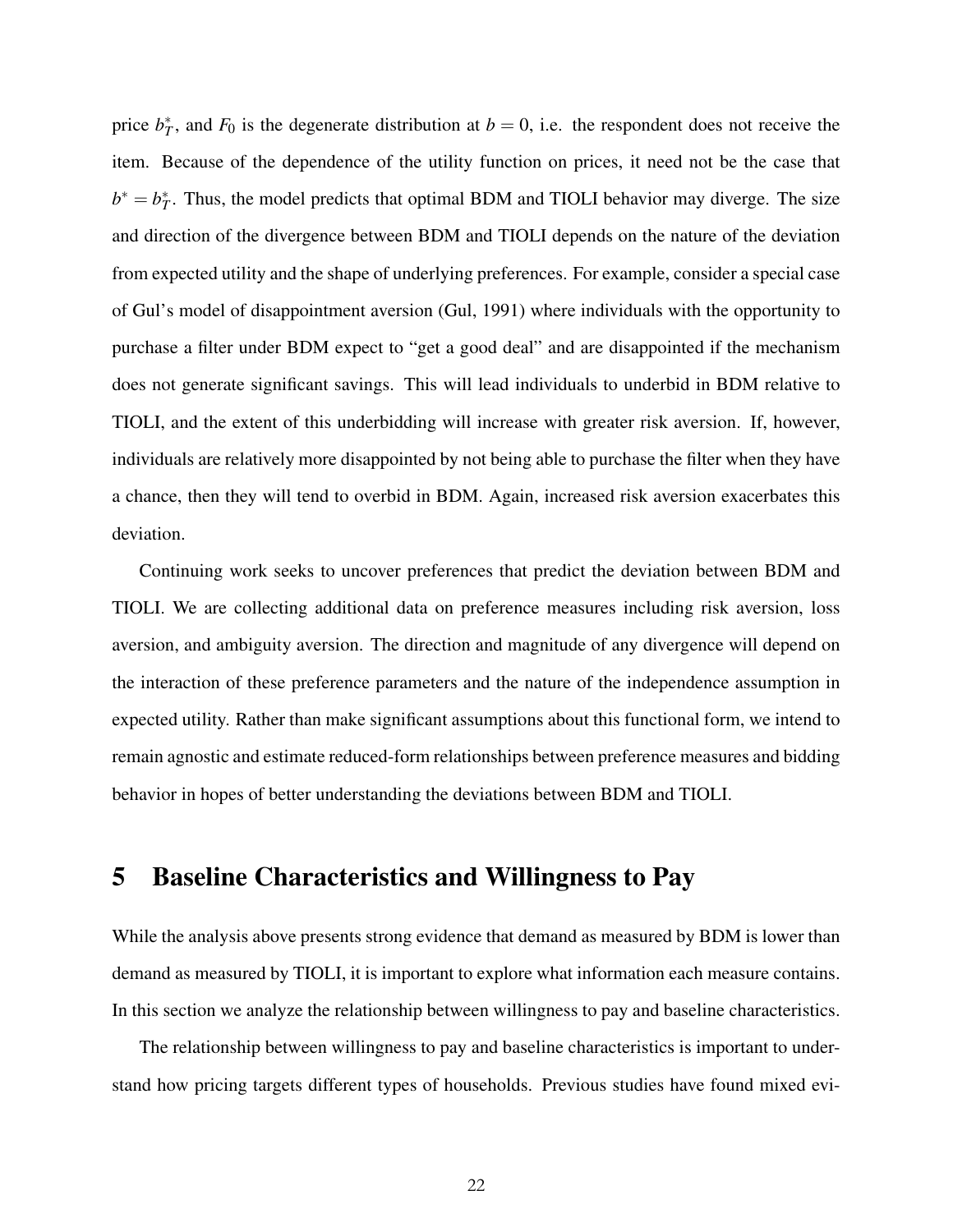dence that higher willingness to pay for health goods is related to health characteristics or wealth [\(Ashraf, Berry and Shapiro, 2010;](#page-32-2) [Cohen and Dupas, 2010;](#page-32-1) [Cohen, Dupas and Schaner, 2012\)](#page-32-12)) For our analysis, we model the relationship between willingness to pay and baseline characteristics and behaviors as follows:

<span id="page-23-0"></span>
$$
WTP_{ic} = \alpha_0 + X_{ic}'\beta + \varepsilon_i
$$
 (5)

where  $X_{ic}$  is a vector of the characteristics of interest for subject *i* in compound *c* and  $\varepsilon_{ic}$  is an error term, possibly correlated at the compound level. The characteristics we consider are whether a child aged 0-5 in the household has had diarrhea in the past two weeks, the number of children aged 0-5 in the household, the number of children aged 6-17 in the household, the respondent's years of education, a wealth index (the first principal component of a set of variables on ownership of durables, land and livestock), and an indicator for whether the respondent currently treats her water.

Estimating equation [\(5\)](#page-23-0) using our BDM sample is straightforward: we regress the BDM bid on the vector of characteristics. Column 1 of Table 5 presents the results of this regression. The BDM bid is positively and significantly related to the child diarrhea indicator, durables ownership, and current treatment of water, all at the  $10\%$  level.<sup>[19](#page-23-1)</sup> The p-value of the F-test of the regression equals 0.018, indicating that these characteristics are jointly significantly correlated with the BDM bid.

We now examine whether the relationship between willingness to pay and characteristics varies between our TIOLI and BDM treatments. Although willingness to pay is substantially lower in BDM compared with TIOLI, we might tolerate a level effect as long as the characteristics of those who choose to purchase are not systematically different between the two mechanisms. That is, we would like to be confident that the elicitation procedure is not substantially altering the association between important covariates and demand. If this is the case, then relationships estimated are more likely to provide useful guidance in how pricing is likely to target different types of households. In the remainder of this section, we present evidence addressing this point.

In order to compare demand correlates between the BDM and TIOLI treatments, we must

<span id="page-23-1"></span><sup>&</sup>lt;sup>19</sup>Water treatment includes use of cloth filters, pipe filters, pot filters, boiling or chemicals.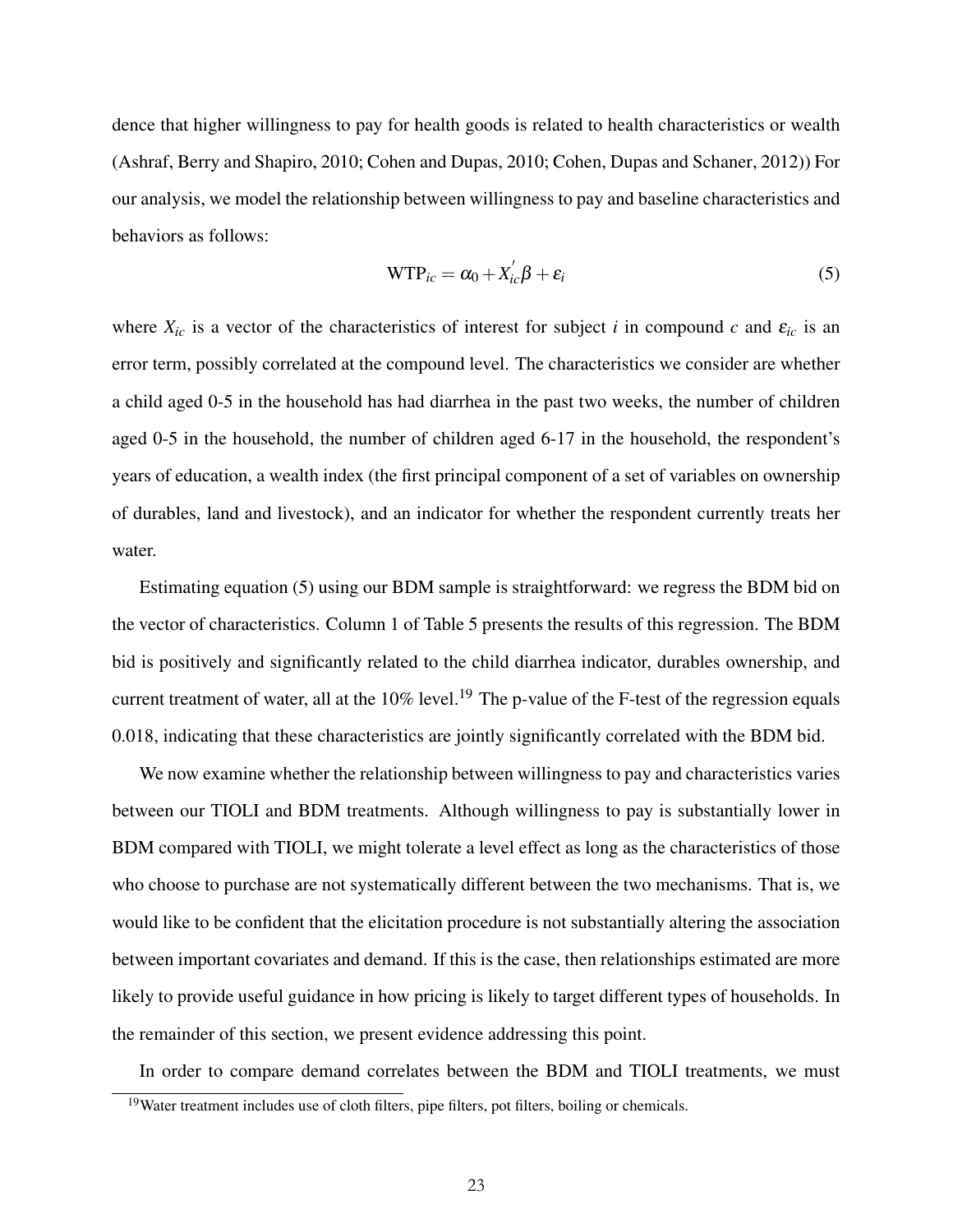first reduce the BDM data to simulate the data generated under a TIOLI procedure. From each BDM observation, we create three synthetic observations and assign to each a synthetic price of  $p \in \{2, 4, 6\}$ . We then use the BDM bids to simulate TIOLI purchase behavior at each price by creating a simulated purchase variable  $\text{Buy}_{i,p} = 1 \{ \text{WTP}_i > p \}$ . For TIOLI, we simply use the actual purchase behavior at the randomly assigned price. We continue to model the relationship between willingness to pay and baseline characteristics as in equation [\(5\)](#page-23-0). For households assigned to the TIOLI treatment, we do not observe WTP, but a binary indicator for whether WTP is greater than a certain value. That is, for respondent *i* assigned price *p*, we observe

$$
Buy_{i,p} = 1 \{ WTP_i \ge p_i \} = 1 \{ WTP_i - p_i \ge 0 \} = 1 \left\{ \alpha_0 + X_{ic}' \beta + \varepsilon_{ic} - p_i \ge 0 \right\}.
$$
 (6)

We therefore run a probit model on the TIOLI data and simulated BDM purchase data. In this case, because the latent variable WTP<sub>*i*</sub> is of primary interest, we focus on the estimated  $\beta$  coefficients rather than on marginal effects. That is, by normalizing the coefficient on price to be equal to -1, the coefficients obtained via probit are directly interpretable in terms of willingness to pay.

Table 5 shows the results of estimating the probit equation above on the BDM (Column (2)) and TIOLI (Column  $(3)$ ) samples individually.<sup>[20](#page-24-0)</sup> Column  $(4)$  displays the differences. Comparing the BDM sample between the OLS in Column 1 and probit in Column 2, the results are broadly similar, but the conversion of the BDM bid data to synthetic purchase decisions has clearly decreased precision. Turning to the relationship between TIOLI willingness to pay and characteristics, most of the estimates are statistically indistinguishable from zero, except that a recent episode of diarrhea has a significantly negative impact on willingness to pay. Column 4 indicates that there are very few significant differences between the estimates for BDM and TIOLI, except for the child diarrhea variable. The difference in the estimates between the two samples is significant at the 1% level. Overall, the joint test that all of the differences between BDM and TIOLI are zero rejects at the

<span id="page-24-0"></span> $^{20}$ Because each BDM respondent appears three times, the default standard errors will be too small, since they assume triple the sample size that we actually have. Therefore, we compute bootstrap standard errors in which, in each of 1,000 repetitions, we sample just one of the three observations for each respondent and run the probit estimation described above. The sample size reported in Table (5) is the actual number of BDM respondents, not the number of synthetic observations.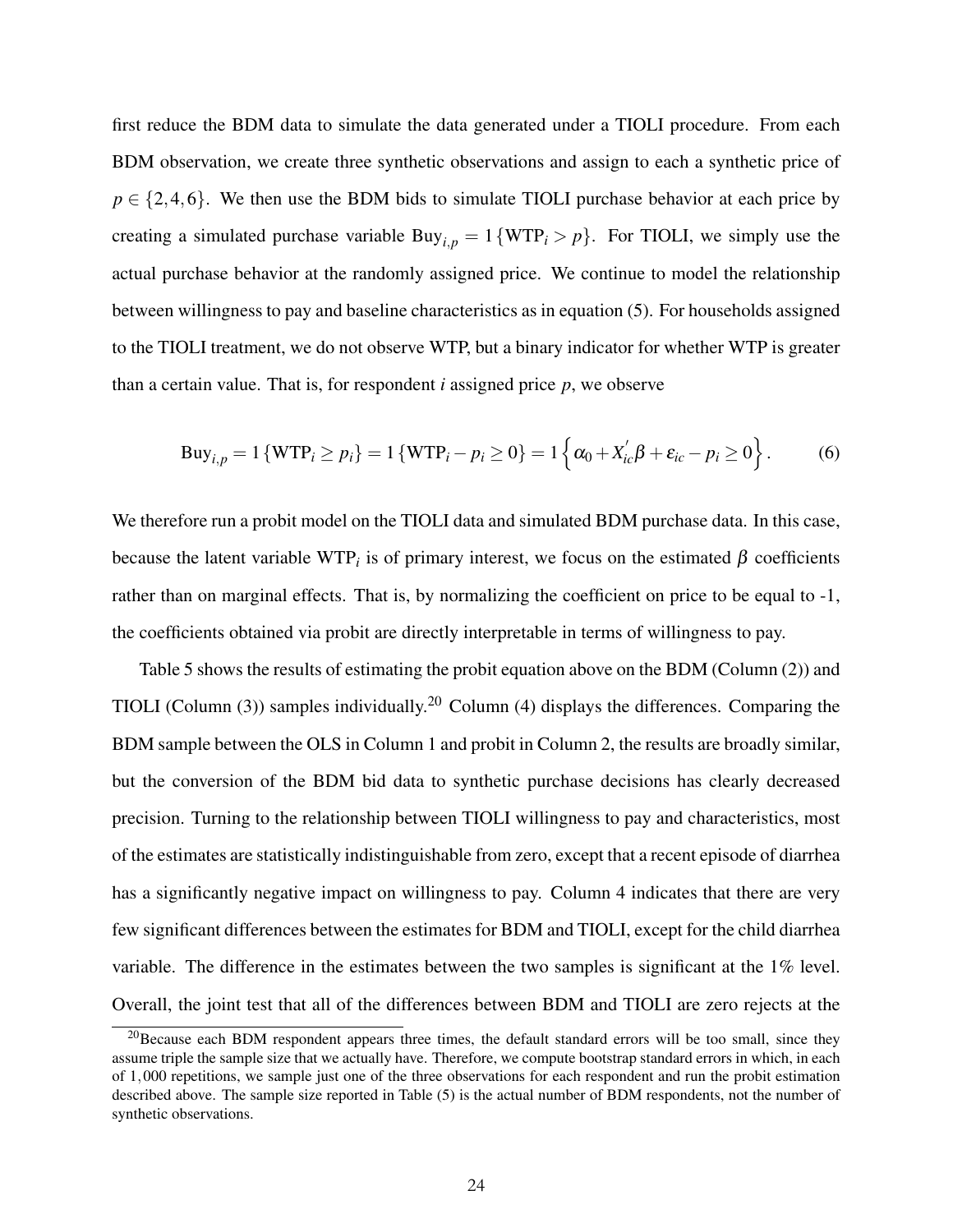$5\%$  level (p-value = 0.039). This suggests that willingness to pay, as measured through the two mechanisms, may reflect different underlying characteristics between the two samples.

We also examine the relationships between willingness to pay and characteristics more flexibly. We consider two key continuous covariates, observable water quality and household wealth. We estimate the following equation via a flexible probit:

<span id="page-25-0"></span>
$$
Buyicp = 1 { $\alpha_0 + \alpha_1 x_{ic} + \alpha_2 x_{ic}^2 + \alpha_3 x_{ic}^3 +$   
\n $\beta_0 BDMic + \beta_1 (BDMic \times x_{ic}) + \beta_2 (BDMic \times x_{ic}^2) + \beta_3 (BDMic \times x_{ic}^3) + \varepsilon_{icp} > p$  }, (7)
$$

where buy<sub>icp</sub> is, for TIOLI subjects, an indicator for the subject purchasing at price  $p$ , and, for BDM subjects, an indicator for whether the subject's bid was at least *p*, BDM*ic* is an indicator for a BDM subject, and *xic* is the covariate of interest. We are interested in whether the relationship between the propensity to purchase and *xic* varies between BDM and TIOLI subjects. That is, we are interested in the interaction term  $BDM_{ic} \times x_{ic}$  and its powers. Because coefficients on interaction terms in nonlinear models can be difficult to interpret [\(Ai and Norton, 2003\)](#page-32-13), we instead present predicted probabilities (with confidence intervals) for TIOLI and BDM subjects for a range of values of  $x_i$ . We estimate equation [\(7\)](#page-25-0) for each TIOLI price  $p \in \{2, 4, 6\}$ . Figures 6, 7 and 8 plot results for prices of 2, 4, and 6, respectively, where the covariate *xic* is the turbidity of the subject's household water. While there is certainly a level effect of BDM, the overall shape of the relationship between demand and turbidity is similar between BDM and TIOLI. In Figures 9, 10, and 11, we repeat the same exercise using our wealth index, and again find that the shapes of the relationships are similar.

We view these results as support for the idea that while BDM and TIOLI may not provide exactly the same information on the relationship between demand and observables, BDM nevertheless provides useful and precise information.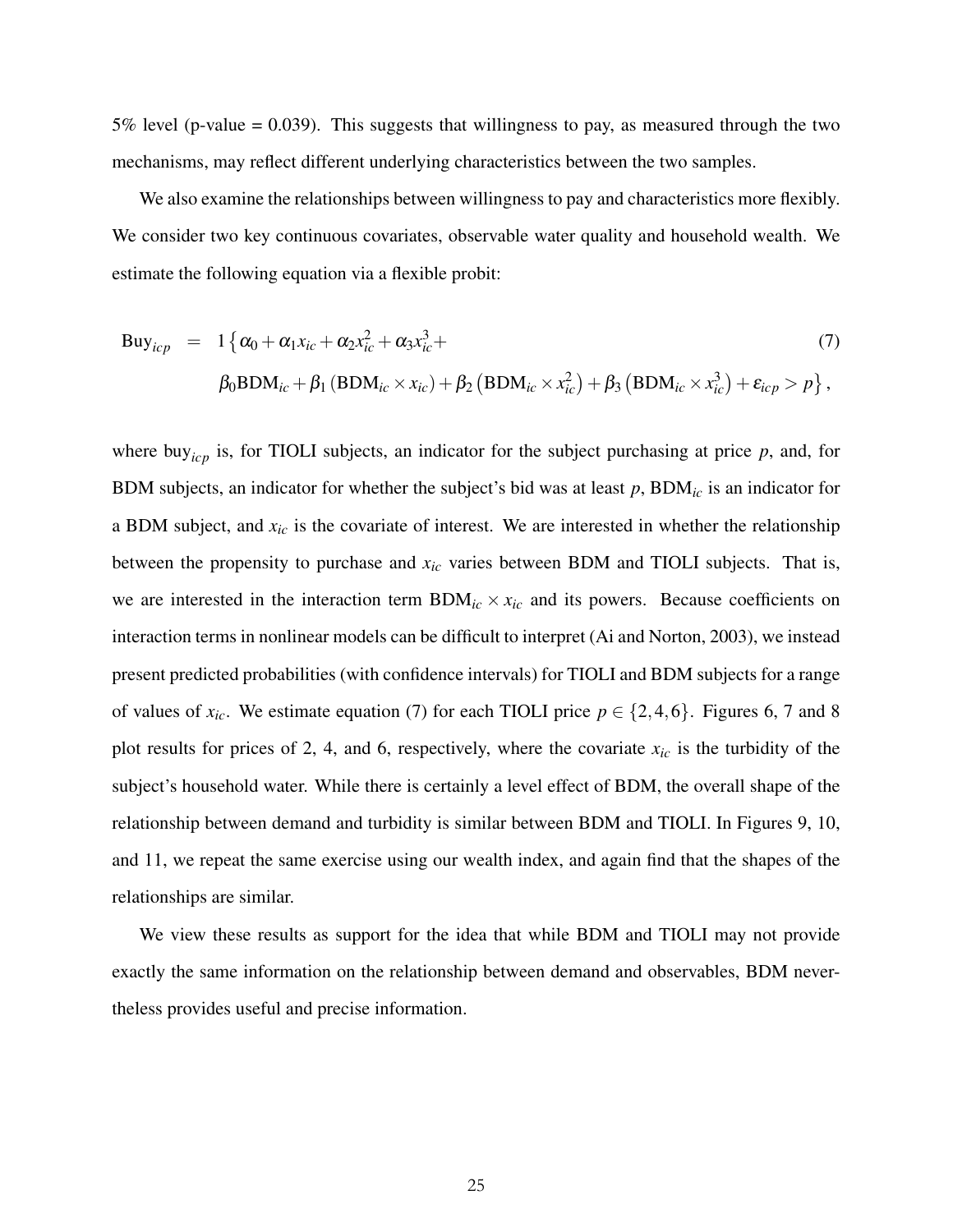### <span id="page-26-0"></span>6 Screening and Sunk-cost effects

As noted in the introduction, the BDM mechanism allows us to identify whether prices screen out less intensive users, or whether higher prices have a causal effect on use. That is, we are able to separate the extent to which usage of the filter varies by willingness to pay (independent of price paid) and by price paid (independent of willingness to pay). It is possible to identify these effects separately because the BDM elicits willingness to pay before randomly assigning price paid. Because filter usage is only measurable among buyers (i.e., those with bids above their draw), we restrict our estimates to the sample of buyers. Among this group, price paid is still random conditional on willingness to pay.

We utilize four sets of usage measures. First, we include indicators for whether the filter was found in the compound, and whether it was found *and* undamaged. Second, we include two surveyor-observed measures based on the water level in the plastic bucket. Water can only be drawn from the bucket once the water level in the bucket reaches the level of the spigot (after about one-half liter of filtering). Water below the level of the spigot indicates that the bucket has been emptied or has been in disuse for some time. We therefore use a variable indicating the water level at or above the level of the spigot, and one indicating the water level strictly above the level of the spigot. Third, we use an indicator of whether the surveyor observes water in the clay filter pot. This indicates that the filter is actively filtering water. Finally, the one-month followup data include a self-report of how many times per day the respondent fills the filter.

Tables 6A and 6B estimate screening and causal effects of prices among respondents who received the BDM treatment, using the one-month and one-year followup data, respectively.<sup>[21](#page-26-1)</sup> These tables present ordinary-least-squares estimates of the regression of usage on the BDM bid (willingness to pay) and draw (price paid):

 $use_{ic} = \alpha_0 + \alpha_1 WTP_{ic} + \alpha_2 D_{ic} + \varepsilon_{ic}$ 

<span id="page-26-1"></span> $21$ The variables indicating whether the filter was found are not included in the two-week followup measures because over 92% of buyers had functional filters as at the time of the survey.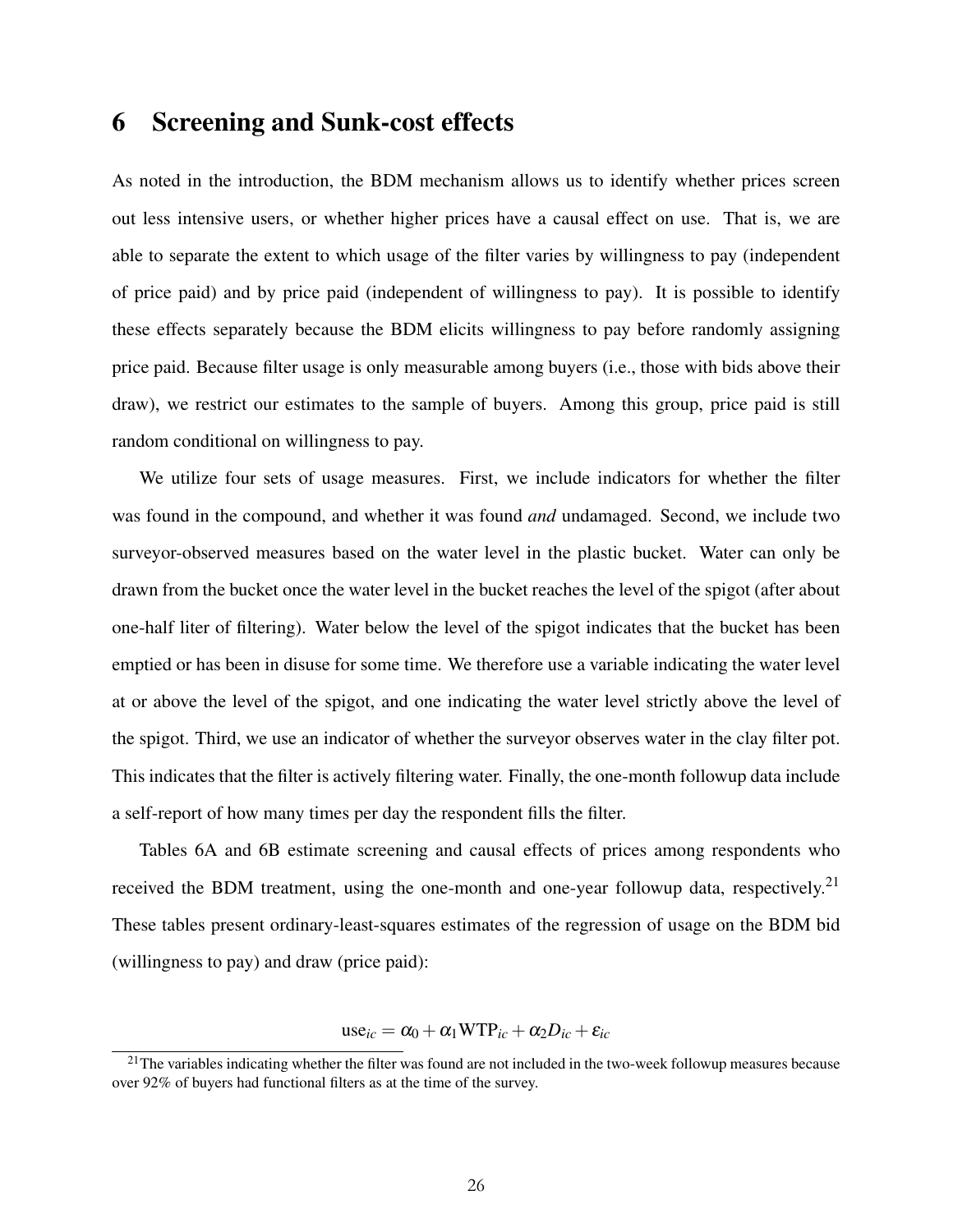where use*ic* represents the usage measure, WTP*ic* is the respondent's BDM bid, and *Dic* is her draw. Provided that the effects of each of these on usage are linear, the coefficients separately identify screening and causal effects. Tables 6A and 6B indicate that there is little evidence of either effect across all usage measures and both at two-week and one-year followup. Households who bid more reported filling their filter slightly more often at the two-week followup (significant at the 10% level), but given that the evidence is inconsistent across usage measures we cannot conclude that there is a strong screening effect of prices in this context.

We also compare the relationship between willingness to pay and use between the BDM and TIOLI treatments. There are several issues to confront in making this comparison. First, because the TIOLI treatment did not include a second-stage randomization of the price paid, the relation-ship between prices and use could reflect both screening and causal effects.<sup>[22](#page-27-0)</sup>Second, as in Section [\(5\)](#page-22-0), we must make the BDM and TIOLI data comparable. We use the same procedure of constructing 3 synthetic purchase decisions, one at each TIOLI price, from each BDM observation. We then include in our regressions actual BDM buyers who would have bought at the generated price ("synthetic buyers"). We run the following OLS regression, both among TIOLI buyers and BDM synthetic buyers:

use<sub>ic</sub> = 
$$
\alpha_0 + \alpha_1 1 \{ \text{WTP}_{ic} \ge X \} + \varepsilon_{ic}
$$

The results of this exercise are presented in Tables 7A and 7B. Overall, these tables present little evidence for a relationship between price and use for either the BDM or TIOLI treatments. The results for the BDM treatment are similar to the screening effects results in Tables 6A and 6B, except that at the two-week followup there is now a *negative* relationship between price and whether the ceramic pot contains water (significant at the 10% level). At the one-year followup, higher prices in the TIOLI treatment are positively associated with the respondent having her filter and having the filter undamaged. However, the other measures do not indicate more intensive use at higher prices.

<span id="page-27-0"></span> $22$ Because we cannot separately identify screening and causal effects in this section, if the true screening and causal effects are different from zero but have opposite signs, we may still find a null result.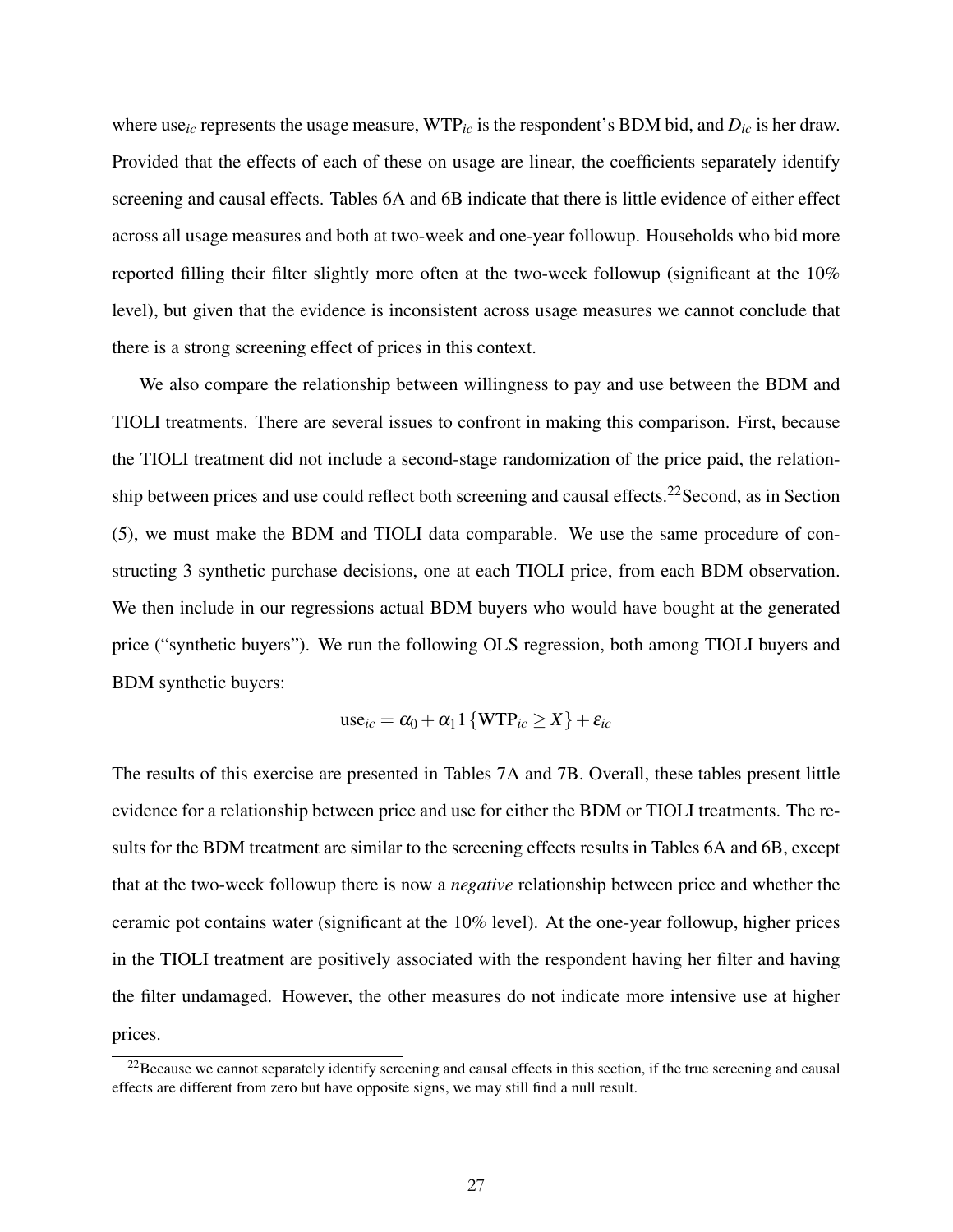### <span id="page-28-0"></span>7 Heterogeneous Treatment Effects

The random nature of the BDM price draw creates an experiment that allows estimation of treatment effects, in which the random price draw provides an instrument for allocation of the filter. In this BDM is no different than TIOLI, which also provides an instrument: the random offer price. However, BDM additionally allows for the estimation of *heterogeneous* treatment effects, where treatment effects are allowed to vary by willingness to pay.

[Heckman and Vytlacil](#page-32-3) [\(2005\)](#page-32-3) and [Heckman, Urzua and Vytlacil](#page-32-4) [\(2006\)](#page-32-4) provide local instrumental variables (LIV) methods for estimating marginal treatment effects when there is unobserved heterogeneity in gains to treatment. Central to their method is the propensity score  $p(z) = P(T = 1|Z = z)$ , the probability of being treated when the value of the exogenous instrument *Z* is *z*. The marginal treatment effect at *z*, then, is the change in the outcome of interest on those brought into treatment by small changes in *Z* around *z*:  $\partial E[y|p(z)]/\partial p(z)$ .<sup>[23](#page-28-1)</sup> [Heckman,](#page-32-4) [Urzua and Vytlacil](#page-32-4) [\(2006\)](#page-32-4) provide semi-parametric methods for estimating this quantity.

However, in our context, BDM permits us to observe directly one key dimension of heterogeneity: willingness to pay.[24](#page-28-2) We can therefore directly estimate heterogeneous treatment effects by conditioning standard IV methods on the value of willingness to pay.[25](#page-28-3)

To illustrate the value of this approach, we first present simple IV estimates using the random TIOLI price as an instrument for take-up among the TIOLI subjects and the BDM draw as an instrument for take-up among BDM subjects. More precisely, we estimate the following outcome equation by linear two-stage least squares:

$$
y_{ic} = \beta_0 + \beta_1 T_{ic} + x'_{ic} \beta_2 + u_{ic},
$$
\n(8)

where  $y_i$  is the outcome of interest (cases of diarrhea among children age 5 or below in the previous 2 weeks) for subject *i* in compound *c*, *Tic* is a dummy for whether the subject possesses a filter,

<span id="page-28-1"></span> $^{23}$ Intuition for this object can be developed by seeing it as a differential analogue of the traditional Wald estimator  $(E[Y|Z=1]-E[Y|Z=0])/(P[T|Z=1]-P[T|Z=0])$  in the case of a binary instrument.

<span id="page-28-3"></span><span id="page-28-2"></span><sup>&</sup>lt;sup>24</sup>There may, of course, be other interesting dimensions of heterogeneity, which BDM will not allow us to observe. <sup>25</sup>We are grateful to Sergio Urzua for discussions on this point.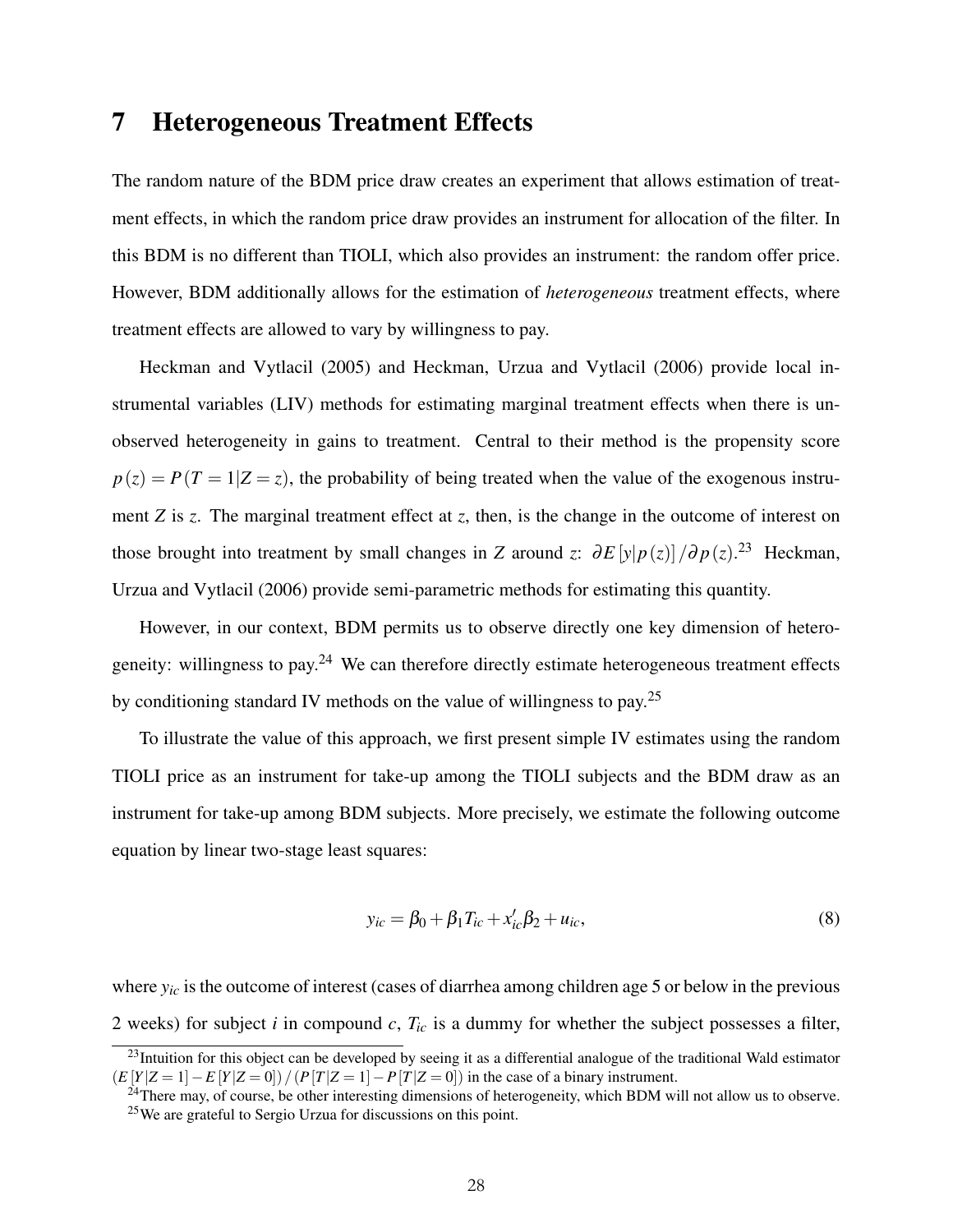and *xic* is a vector of covariates. To instrument for the endogenous treatment variable, we use the following first-stage equation:

$$
T_{ic} = \gamma_0 + \gamma_1 P_{ic} + x'_{ic} \gamma_2 + v_{ic},\tag{9}
$$

where  $P_{ic}$  is the TIOLI offer price for TIOLI subjects and the BDM draw for BDM subjects. Since  $P_{ic}$  is random, it is uncorrelated with  $u_{ic}$  and therefore it is a valid instrument for treatment.

Table 8 presents results from this estimation for our short-term (one month) follow-up data. In columns (1) and (2), we use only the TIOLI observations; with raw 2SLS in column (1) and adding covariates in column (2);<sup>[26](#page-29-0)</sup> in columns (3) and (4), we use only the BDM observations; and in columns (5) and (6) we pool the TIOLI and BDM data. At first glance, it would appear there is little benefit to BDM: the estimates have the same sign and are of similar magnitude, with the TIOLI estimates being somewhat larger in magnitude and showing greater statistical significance.

However, the advantage of BDM in this context is that it allows us to uncover a richer pattern of treatment effects than just one average LATE for all compliers. With BDM, we can consider treatment effects separately at different levels of willingness to pay. To implement this, we conduct a set of kernel IV regressions in the neighborhood of each level of WTP.<sup>[27](#page-29-1)</sup> We perform this exercise for each GHS 0.1 step between GHS 1 and 6 (inclusive), both with and without controls.[28](#page-29-2)

The top panel of Figure 12 presents results from kernel IV regressions with the short-term health measure as the dependent variable and no controls. We see evidence of an inverse-U shaped relationship, with benefits appearing to be highest among respondents with WTP of between 3 and 4 GHS (corresponding roughly to the 60th to 75th percentile of the distribution of bids). In the

<span id="page-29-1"></span><span id="page-29-0"></span><sup>&</sup>lt;sup>26</sup>We use the same controls as the demand regressions in Section [5,](#page-22-0) including village fixed-effects.

 $^{27}$ An alternative method would be to divide subjects into bins by willingness to pay (e.g. terciles or quartiles) and estimate separate 2SLS regressions. In our study, this was not suitable because there was substantial lumpiness in bids (i.e. a large number of subjects bid 2 GHS exactly), which made the estimation quite sensitive to the choice of endpoints of the bins. Another alternative would be to interact the instrument with powers of WTP. We did not have an ex-ante reason to expect any particular shape of the relationship between WTP and treatment effects, so we chose to let the data decide via kernel estimate.

<span id="page-29-2"></span> $28$ Notes on implementation: we do not include village fixed effects in this set of regressions as some villages have zero or one subject in the domain of the kernel. We use an Epanechnikov kernel and Silverman's rule of thumb to choose the bandwidth.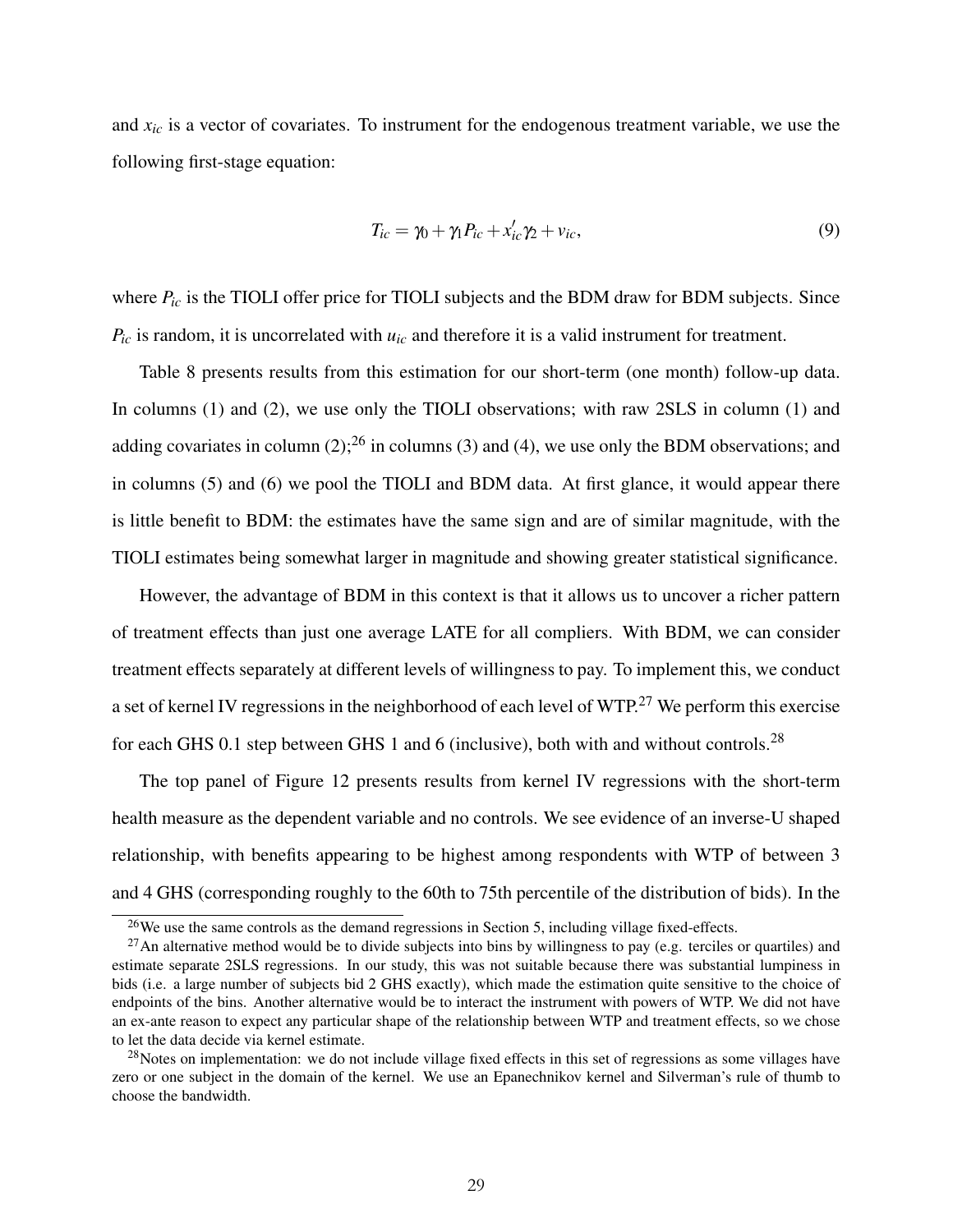bottom panel, we present sample sizes and Shea's partial R-squared statistics for each level of WTP at which we took a kernel estimate [\(Shea, 1997\)](#page-33-16). Since the distribution of WTP is concentrated in the lower values (median 2.5), the effective sample size falls as WTP increases. However, our confidence intervals do not grow as rapidly as might be expected, because the instrument is stronger at higher levels of WTP. Intuitively, the instrument has less strength at lower levels of WTP because these individuals have only a small chance of receiving the filter. Figure 13 repeats the exercise, adding controls to the regression, with similar results.

In Table 9 and Figures 14 and 15, we examine our long-term data, collected in a random subsample of half our villages roughly one year after the filter sale. The benefits of the ability to conduct local IV estimation are even more readily apparent in these longer-term data. Table 9 would suggest that the filter is no longer beneficial after one year. However, this overlooks the substantial fraction of the population that does benefit, as can be seen in Figures 14 and 15.

### <span id="page-30-0"></span>8 Conclusion

This paper provides an empirical test of whether BDM provides an accurate measure of an individual's willingness to pay through the sales of point-of-use water filters in Ghana. We provide strong evidence that BDM under-predicts willingness to pay relative to TIOLI. We find evidence against several potential explanations for this difference, including strategic bidding and anchoring. We demonstrate the usefulness of BDM in measuring heterogeneous treatment effects and testing for screening and sunk-cost effects.

We conclude by describing the direction of our future research. First, we will explore the alternative explanations driving the differences between willingness-to-pay estimates through BDM and TIOLI. As outlined in the model in Section [\(4.4\)](#page-20-0), these differences could be driven by ambiguity aversion, disappointment aversion, in addition to strategic behavior. To distinguish among these potential channels, we measure risk preferences among our original sample through measurement of risk, ambiguity, and disappointment aversion, as in e.g., [Holt and Laury](#page-32-14) [\(2002\)](#page-32-14).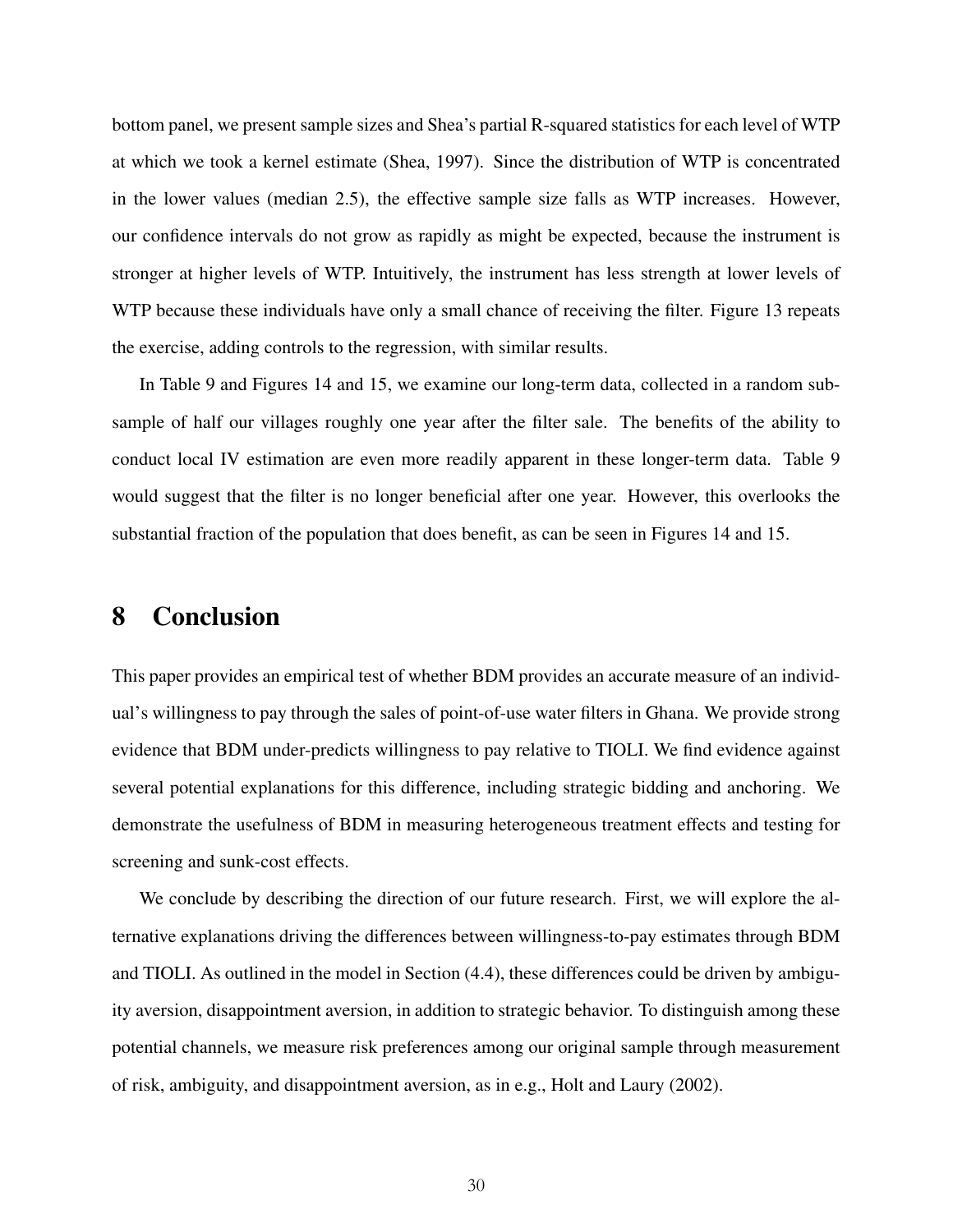Second, we plan to use the results of the analyses described above to refine BDM methods so that it is more readily understood by participants and more amenable to implementation in the field, while retaining the desirable characteristics of BDM, in particular improved precision in measuring WTP, the ability to heterogeneous treatment effects, and to estimate selection and sunk cost effects.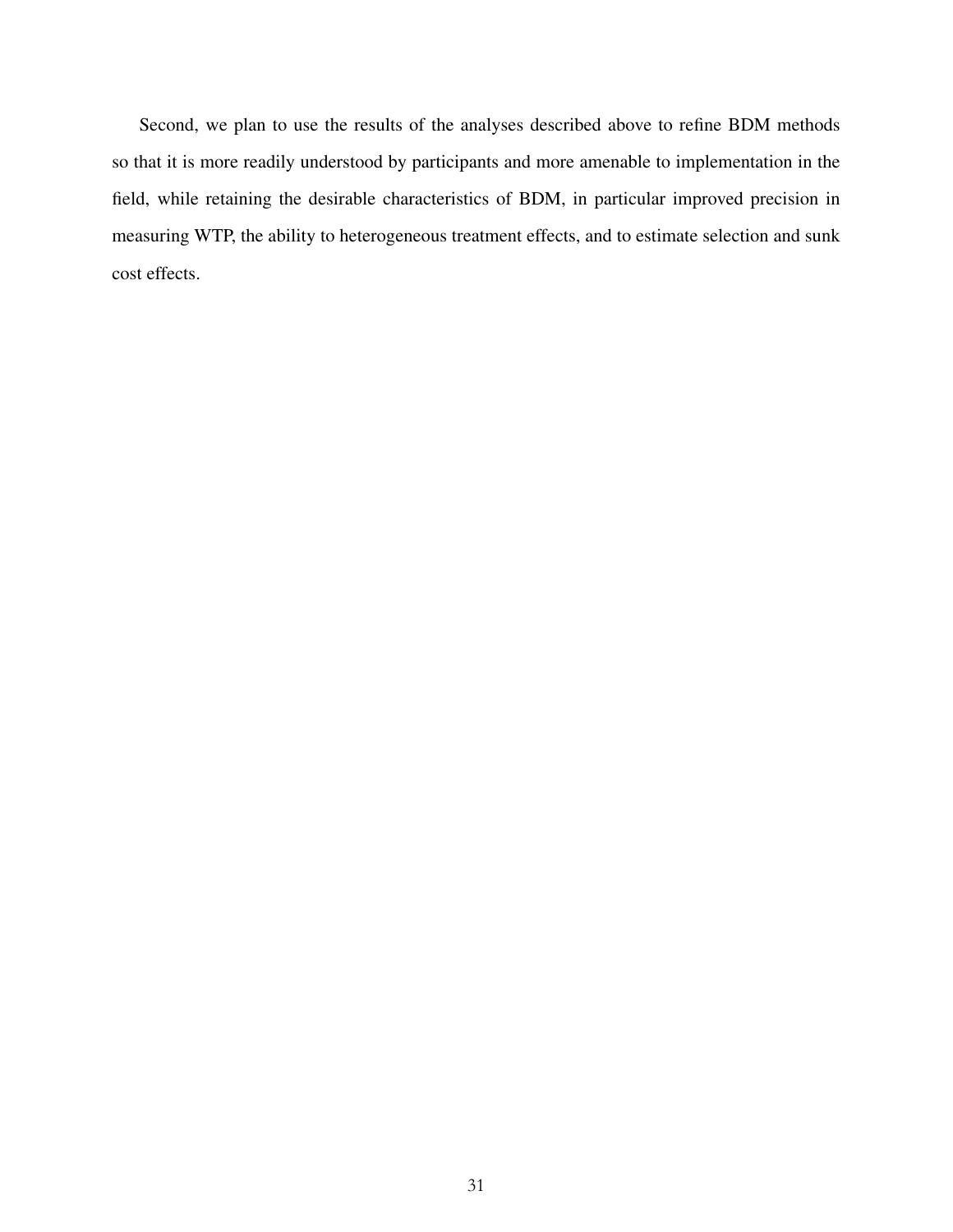### References

- <span id="page-32-13"></span>Ai, Chunrong and Edward C. Norton, "Interaction terms in logit and probit models," *Economics Letters*, 2003, *80*, 123–129.
- <span id="page-32-2"></span>Ashraf, Nava, James Berry, and Jesse M. Shapiro, "Can Higher Prices Stimulate Product Use? Evidence from a Field Experiment in Zambia," *American Economic Review*, December 2010, *100* (5), 2383–2413.
- <span id="page-32-0"></span>Becker, G., M. DeGroot, and J. Marschak, "Measuring utility by a single-response sequential method.," *Behavioral Science*, 1964, *9*, 226–236.
- <span id="page-32-11"></span>Bohm, Peter, Johan Linden, and Joakin Sonnegård, "Eliciting Reservation Prices: Becker-DeGroot-Marschak Mechanisms vs. Markets," *The Economic Journal*, July 1997, *107* (443), 1079–1089.
- <span id="page-32-5"></span>Chassang, S., G. Padro i Miquel, and E. Snowberg, "A Principal-Agent Approach to Randomized Controlled Experiments," September 2010. Mimeo, London School of Economics.
- <span id="page-32-1"></span>Cohen, Jessica and Pascaline Dupas, "Free Distribution or Cost-Sharing? Evidence from a Randomized Malaria Prevention Experiment," *Quarterly Journal of Economics*, February 2010, *125*  $(1), 1-45.$
- <span id="page-32-12"></span> $\ldots$ , and Simone Schaner, "Price Subsidies, Diagnostic Tests and Targeting of Malaria Treatment: Evidence from a Randomized Controlled Trial," *Mimeo, Dartmouth College*, 2012.
- <span id="page-32-9"></span>Gul, Faruk, "A Theory of Disappointment Aversion," *Econometrica*, 1991, *59* (3), 667–86.
- <span id="page-32-3"></span>Heckman, James J. and Edward Vytlacil, "Structural Equations, Treatment Effects, and Econometric Policy Evaluation," *Econometrica*, 2005, *73* (3), 669–738.
- <span id="page-32-4"></span>Heckman, James, Sergio Urzua, and Edward Vytlacil, "Understanding Instrumental Variables in Models with Essential Heterogeneity," *The Review of Economics and Statistics*, 2006, *88* (3), 389–432.
- <span id="page-32-8"></span>Hoffmann, Vivian, "Intrahousehold Allocation of Free and Purchased Mosquito Nets," *American Economic Review*, 2009, *99* (2), 236–41.
- <span id="page-32-7"></span> $\overline{\phantom{a}}$ , Christopher B. Barrett, and David R. Just, "Do Free Goods Stick to Poor Households? Experimental Evidence on Insecticide Treated Bednets," *World Development*, 2009, *37* (3), 607– 617.
- <span id="page-32-14"></span>Holt, Charles A. and Susan K. Laury, "Risk Aversion and Incentive Effects," *American Economic Review*, 2002, *92* (5), 1644–1655.
- <span id="page-32-6"></span>Horowitz, John K., "The Becker-DeGroot-Marschak mechanism is not necessarily incentive compatible, even for non-random goods," *Economics Letters*, 2006, *93* (1), 6–11.
- <span id="page-32-10"></span> $\Box$ , "What Do We Know About the Performance of the Becker-DeGroot-Marschak Mechanism?," 2006.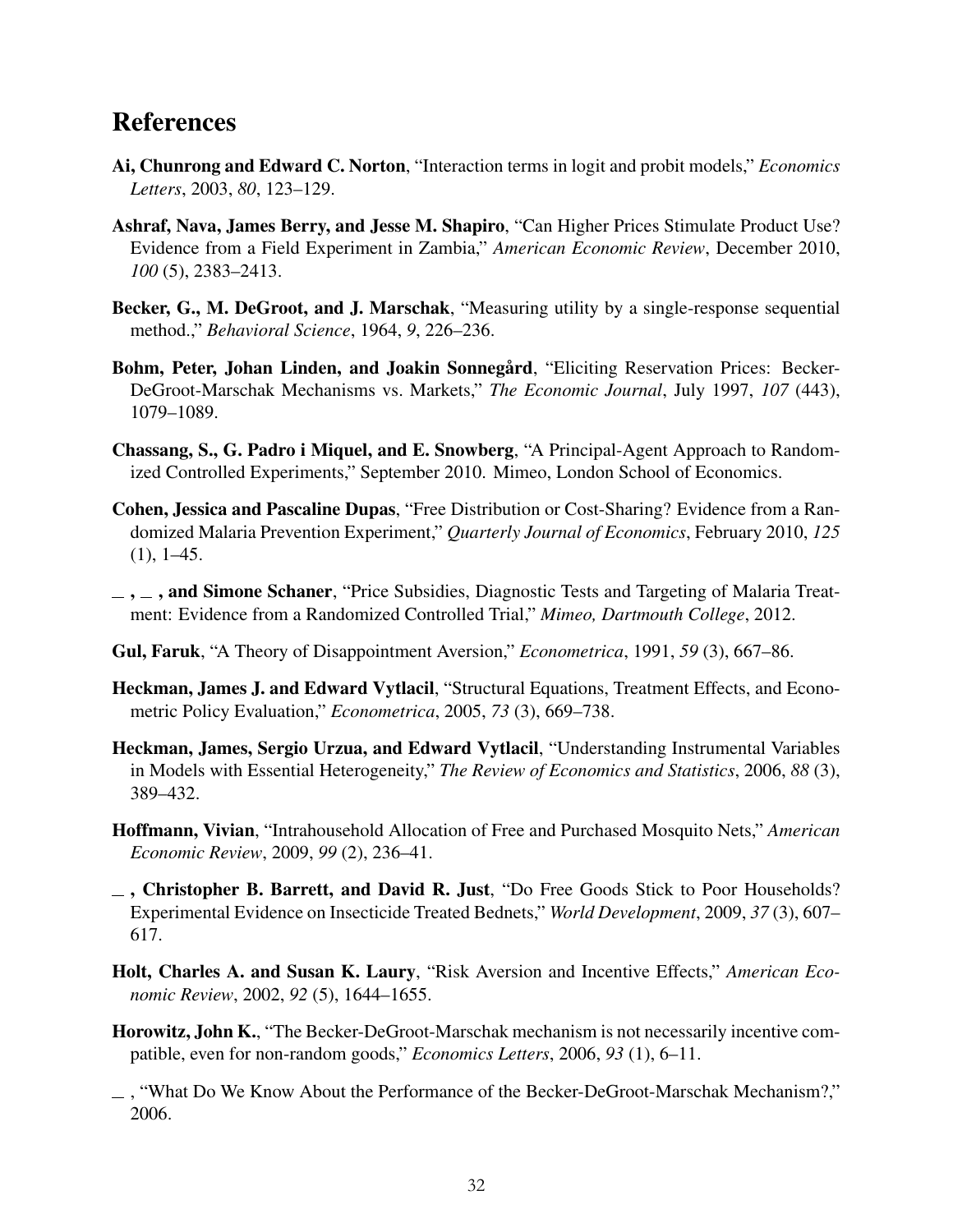- <span id="page-33-4"></span>Irwin, Julie R., Gary McClelland, Michael McKee, and William D. Schulze, "Payoff Dominance Vs. Cognitive Transparency in Decision Making," *Economic Inquiry*, 1998, *36* (2).
- <span id="page-33-7"></span>Jack, B.K., "Alternative Allocation Mechanisms for Conservation Contracts: Evidence from a Field Experiment in Malawi," 2010. Mimeo, Harvard University.
- <span id="page-33-1"></span>Karlan, Dean and Jonathan Zinman, "Observing Unobservables: Identifying Information Asymmetries With a Consumer Credit Field Experiment," *Econometrica*, 2009, *77* (6), 1993– 2008.
- <span id="page-33-8"></span>Karni, Edi and Zvi Safra, "Vickrey Auctions in the Theory of Expected Utility with Rank Dependent Probability," *Economics Letters*, 1985, *20*, 15–18.
- <span id="page-33-2"></span> $\equiv$  and  $\equiv$ , "Preference Reversal and the Observability of Preferences by Experimental Methods," *Econometrica*, May 1987, *55* (3), 675–685.
- <span id="page-33-5"></span>Keller, L. Robin, Uzi Segal, and Tan Wang, "The Becker-DeGroot-Marschak mechanism and generalized utility theories: Theoretical predictions and empirical observations," *Theory and Decision*, March 1993, *34* (2), 83–97.
- <span id="page-33-15"></span>Machina, Mark J, "Expected Utility Analysis without the Independence Axiom," *Econometrica*, 1982, *50* (2), 277–323.
- <span id="page-33-10"></span>Mazar, Nina, Botond Koszegi, and Dan Ariely, "Price-Sensitive Preferences," *SSRN eLibrary*, February 2010.
- <span id="page-33-9"></span>Miller, Klaus M., Reto Hofstetter, Harley Krohmer, and Z. John Zhang, "How Should Consumers' Willingness to Pay Be Measured? An Empirical Comparison of State-of-the-Art Approaches," *Journal of Marketing Research*, 2011, *48* (1), 172–184.
- <span id="page-33-0"></span>Moldovanu, Benny and Manfred Tietzel, "Goethe's Second-Price Auction," *Journal of Political Economy*, August 1998, *106* (4), 854–859.
- <span id="page-33-3"></span>Noussair, Charles, Stephane Robin, and Bernard Ruffieux, "Revealing consumers' willingness-to-pay: A comparison of the BDM mechanism and the Vickrey auction," *Journal of Economic Psychology*, 2004, *25* (6), 725–741.
- <span id="page-33-16"></span>Shea, John, "Instrument Relevance in Multivariate Linear Models: A Simple Measure," *The Review of Economics and Statistics*, 1997, *79* (2), 348–352.
- <span id="page-33-6"></span>Smith, Vernon L., "Microeconomic Systems as an Experimental Science," *The American Economic Review*, December 1982, *72* (5), 923–955.
- <span id="page-33-11"></span>Urbancic, Michael B., "Testing Distributional Dependence in the Becker-DeGroot-Marschak Mechanism," November 2011. Manuscript, U.C. Berkeley Department of Economics.
- <span id="page-33-12"></span>World Health Organization, "Water, sanitation and hygiene: links to health," http://www.who.int/water\_sanitation\_health/publications/facts2004/en/ 2004.
- <span id="page-33-13"></span>, *World Health Report 2005* 2005.
- <span id="page-33-14"></span>, *World health statistics 2011*, Geneva Switzerland: World Health Organization, 2011.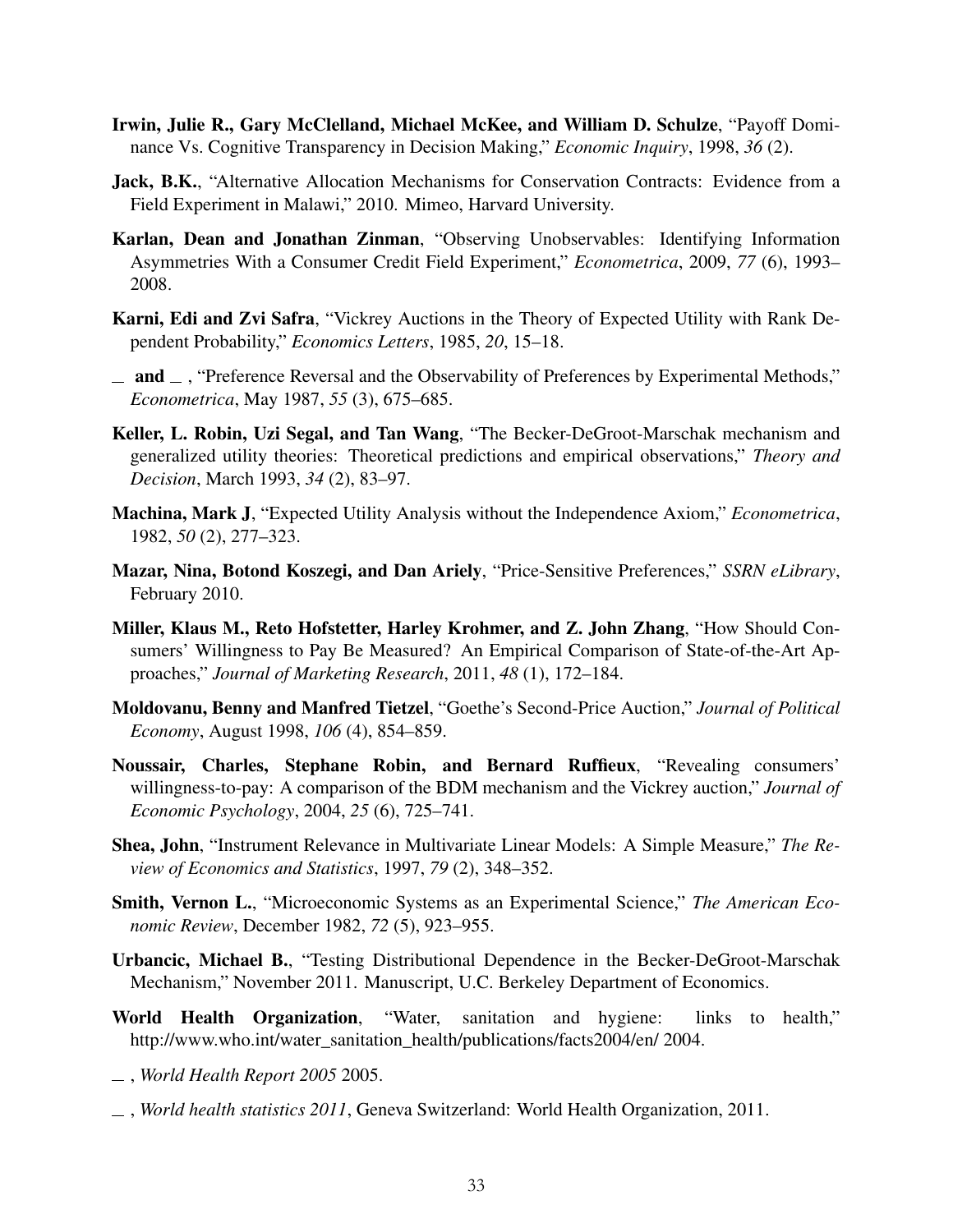| 1.801                 |                    |      |                    |      |  |  |  |  |
|-----------------------|--------------------|------|--------------------|------|--|--|--|--|
|                       | Assigned           |      | Sales Offer Made   |      |  |  |  |  |
|                       | Compounds Subjects |      | Compounds Subjects |      |  |  |  |  |
| <b>BDM</b> Standard   | 99                 | 249  | 88                 | 213  |  |  |  |  |
| <b>BDM</b> Marketing  | 93                 | 240  | 81                 | 196  |  |  |  |  |
| <b>BDM</b> Anchoring  | 97                 | 242  | 83                 | 196  |  |  |  |  |
| <b>Total BDM</b>      | 289                | 731  | 252                | 605  |  |  |  |  |
| <b>TIOLI</b> Standard | 100                | 264  | 85                 | 220  |  |  |  |  |
| <b>TIOLI</b> Anchor   | 94                 | 247  | 86                 | 211  |  |  |  |  |
| <b>TIOLI</b> Random   | 99                 | 268  | 87                 | 229  |  |  |  |  |
| Total TIOLI           | 293                | 779  | 258                | 660  |  |  |  |  |
| Total                 | 582                | 1510 | 510                | 1265 |  |  |  |  |

Table 1: Sample Composition

Notes: Our unit of observation is any primary caretaker of one or more children age 12 and under. A compound is an extended patrilineal family of several sub-families living in a cluster of homes. Treatments were randomized at the compound level and all inference is robust to clustering at the compound level. Our activities were conducted in 14 villages, selected according to several criteria described in the text.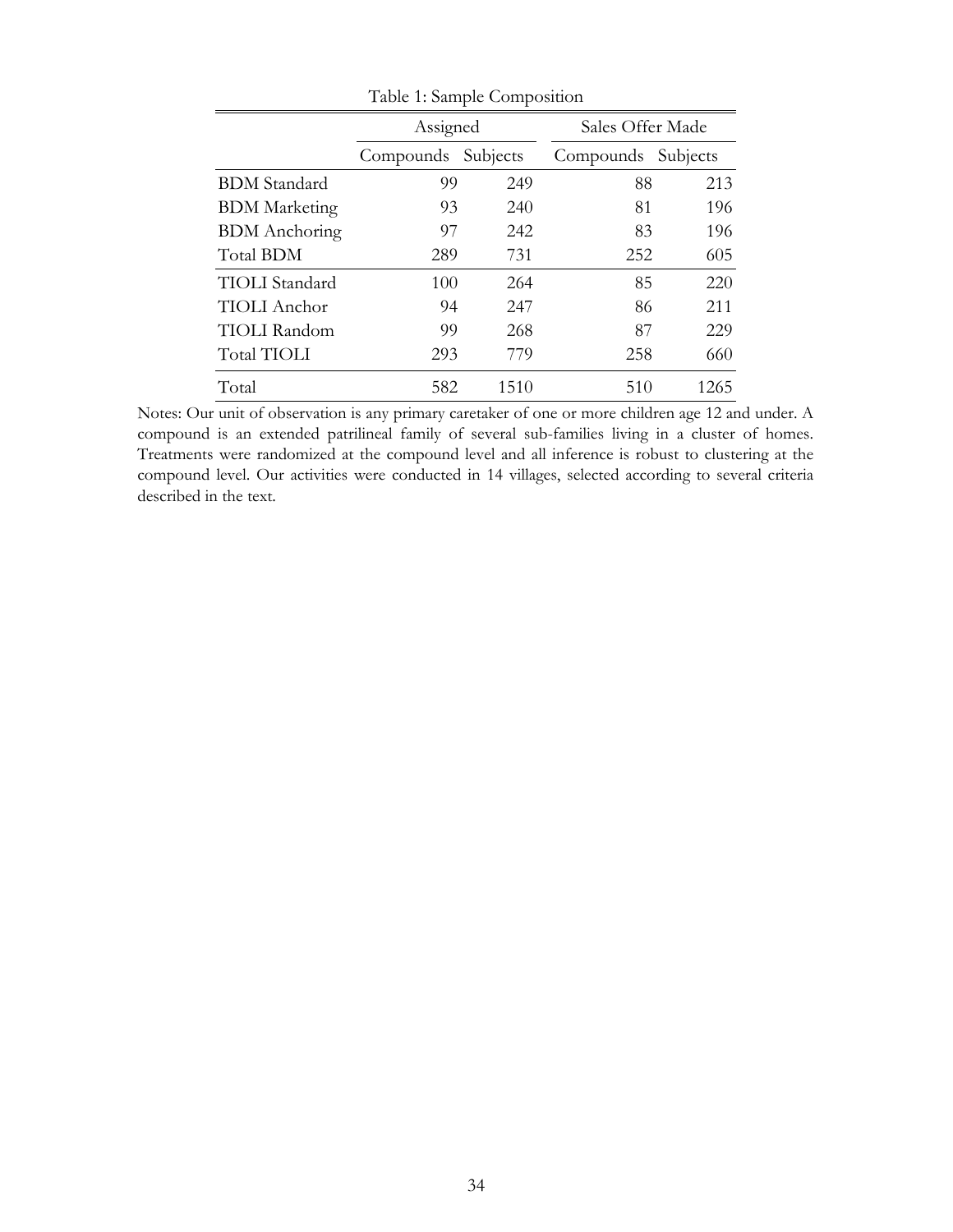| Table 2: BDM Effect |                  |                  |                    |  |  |
|---------------------|------------------|------------------|--------------------|--|--|
|                     | $price=2$        | $price=4$        | $price=6$          |  |  |
| <b>BDM</b>          | $-0.185$<br>$**$ | $-0.159$<br>$**$ | $-0.091$<br>$\ast$ |  |  |
|                     | (0.033)          | (0.053)          | (0.039)            |  |  |
| Constant            | 0.916<br>$**$    | $**$<br>0.470    | 0.199<br>$**$      |  |  |
|                     | (0.024)          | (0.046)          | (0.035)            |  |  |
| Observations        | 841              | 822              | 789                |  |  |
| Num. clusters       | 391              | 385              | 374                |  |  |

 $T11.2$  BDM Effect

p-value for joint test that BDM=0 in all three equations: 0.000.

Notes: the dependent variable is a dummy variable indicating either that the individual did purchase the filter at the indicated price (for take-it-or-leave-it subjects) or that the individual's willingness to pay was as least as high as the indicated price (for BDM subjects). The intercept represents the share purchasing under TIOLI, while the coefficient on BDM indicated the difference in demand between BDM and TIOLI at that price. Each BDM subject appears in all three regressions, while each TIOLI subject appears only in the regression corresponding to her offer price. The p-value for a joint test that the BDM coefficient is zero in all three equations is calculated from SUR estimation. All standard errors account for clustering at the compound (extended family) level.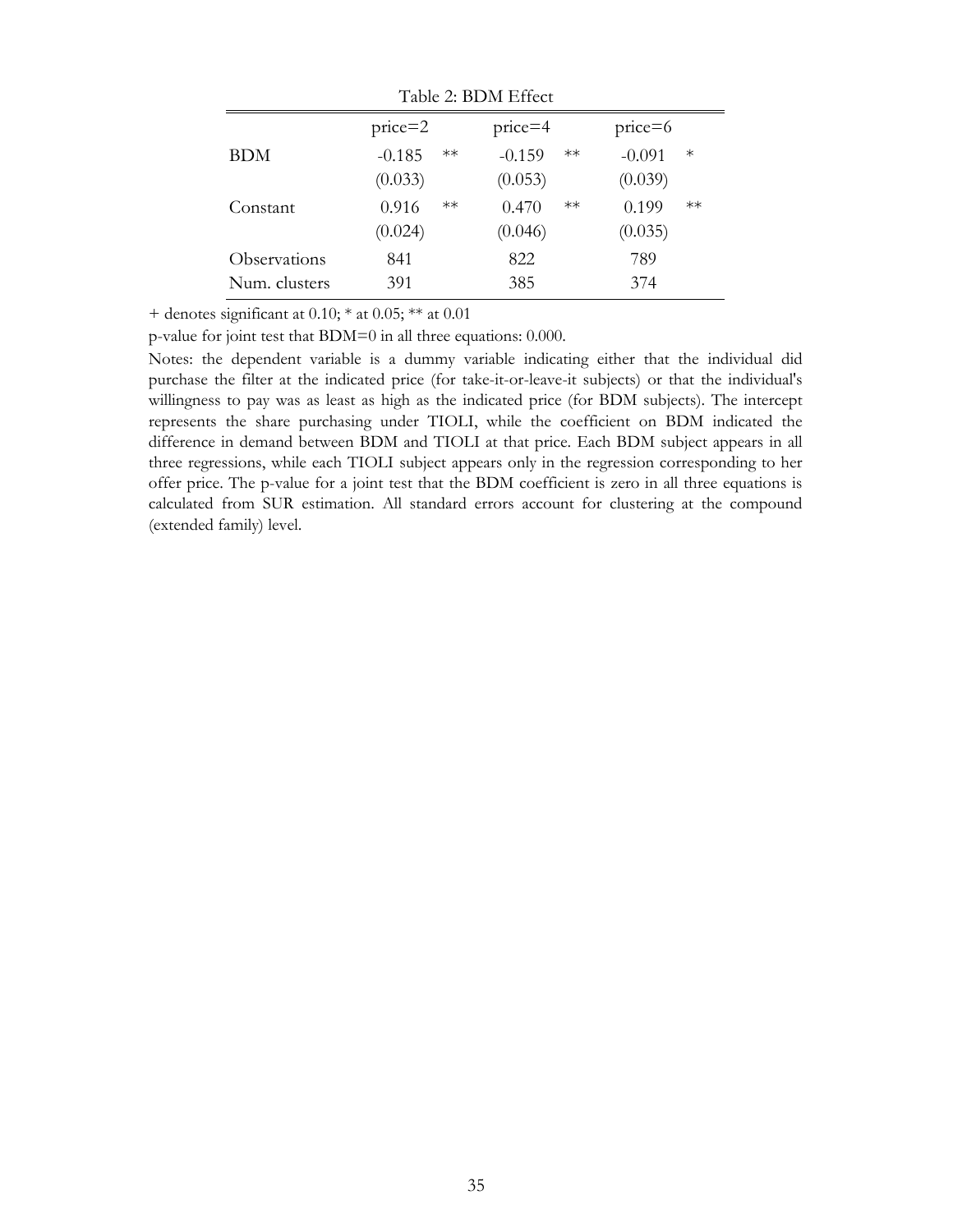| Comparison with Standard BDM |                    |         |  |  |  |  |
|------------------------------|--------------------|---------|--|--|--|--|
| Wilcoxon                     |                    |         |  |  |  |  |
|                              | Market             | Anchor  |  |  |  |  |
| Z-statistic                  | 2.82               | $-0.92$ |  |  |  |  |
| P-value                      | 0.022              | 0.758   |  |  |  |  |
| Num. Obs.                    | 408                | 407     |  |  |  |  |
|                              | Kolmogorov-Smirnov |         |  |  |  |  |
|                              | Anchor<br>Market   |         |  |  |  |  |
| D-statistic                  | 0.141              | 0.061   |  |  |  |  |
| P-value                      | 0.052              | 0.756   |  |  |  |  |
| Num. Obs.                    | 408                |         |  |  |  |  |

Table 3: Equality of Distributions of Bids

Notes: this table reports results of nonparametric tests for equality of bid distributions across BDM treatments. The anchoring and marketing treatments (described in the text) are separately compared to standard BDM. P-values are calculated via cluster-bootstrapping with resampling at the compound level.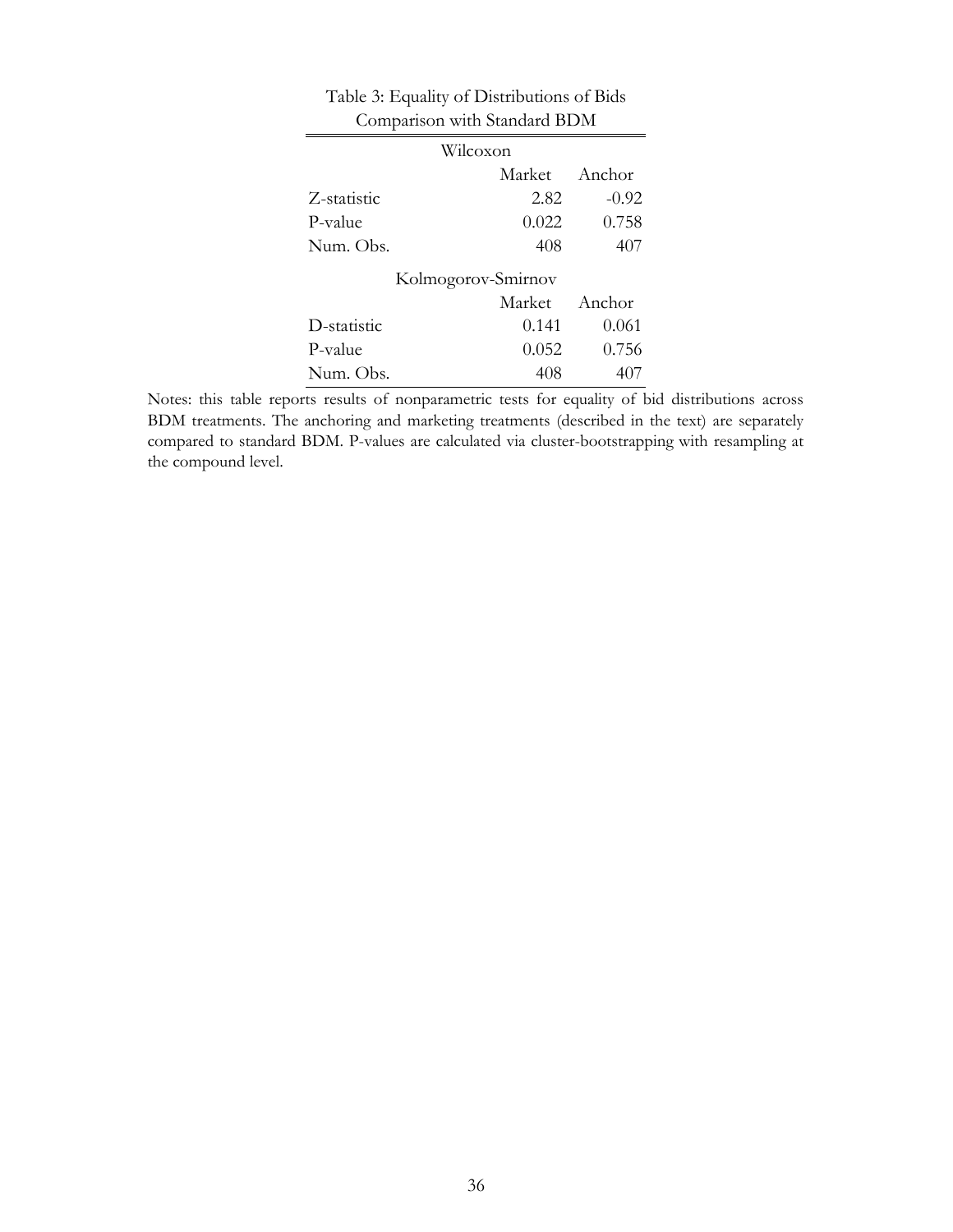| Table 4: Differences between TIOLI subtreatments |           |                    |           |  |  |
|--------------------------------------------------|-----------|--------------------|-----------|--|--|
|                                                  | $price=2$ | $price=4$          | $price=6$ |  |  |
| Random TIOLI                                     | 0.009     | $-0.135$           | 0.024     |  |  |
|                                                  | (0.063)   | (0.105)            | (0.084)   |  |  |
| Anchoring TIOLI                                  | 0.053     | $-0.226$<br>$^{+}$ | $-0.073$  |  |  |
|                                                  | (0.060)   | (0.118)            | (0.079)   |  |  |
| Constant                                         | 0.899     | 0.594              | 0.218     |  |  |
| (Standard TIOLI)                                 | (0.053)   | (0.084)            | (0.054)   |  |  |
| Observations                                     | 238       | 219                | 186       |  |  |
| Num. clusters                                    | 119       | 113                | 102       |  |  |

p-val for joint test that coefficient on Random TIOLI = 0 in all three equations: 0.595. p-val for joint test that coefficient on Anchoring TIOLI =  $0$  in all three equations: 0.081.

Notes: this table reports results of a linear probability model for purchase of the filter at the take-it-orleave-it price indicated in the column header. The ommitted category is standard TIOLI. The p-values for joint tests across equations are calculated from SUR estimation. All standard errors account for clustering at the compound (extended family) level.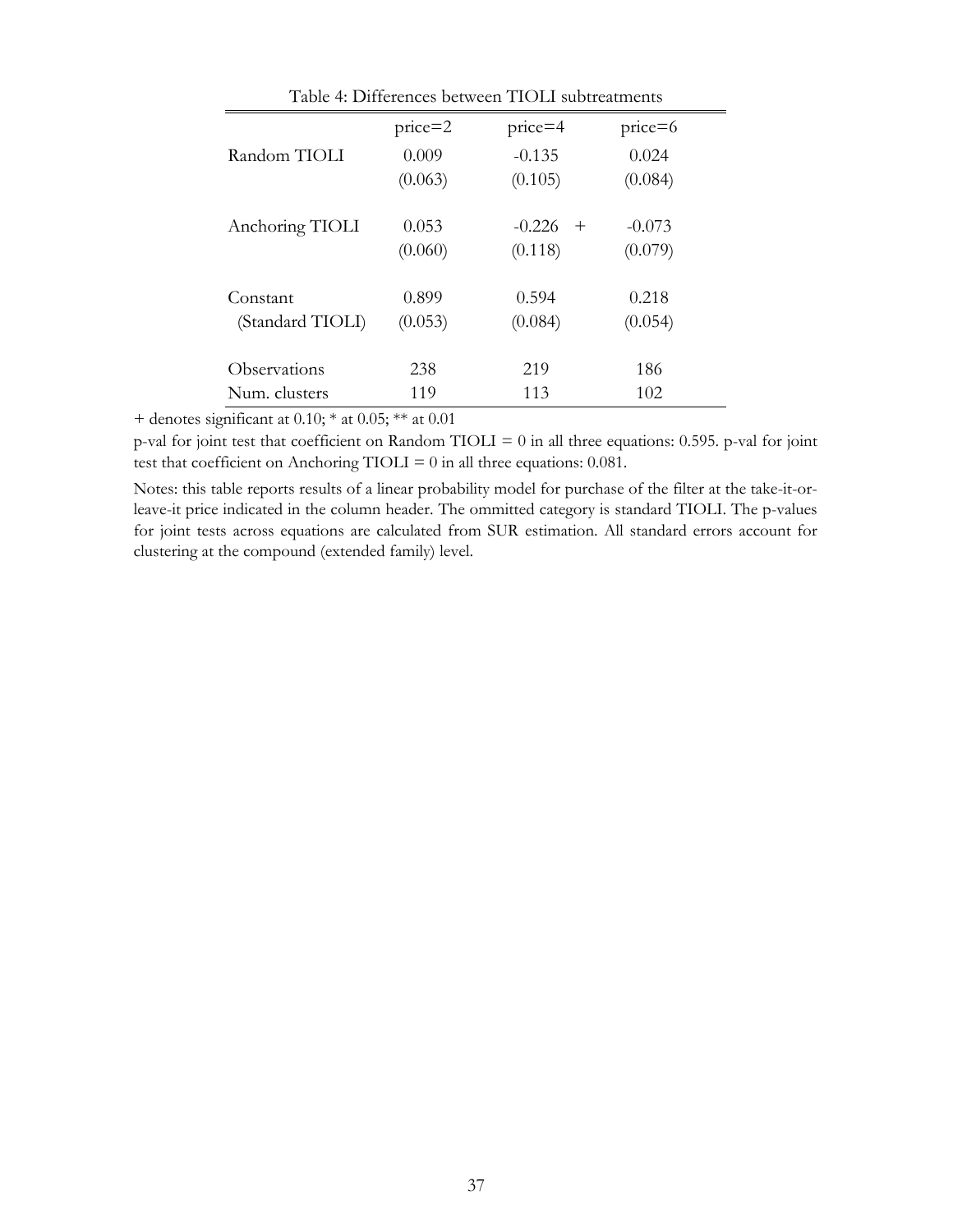| of recallently Decircult Willinghood to I ay and Daochine |                 |                   |                   |                    |
|-----------------------------------------------------------|-----------------|-------------------|-------------------|--------------------|
|                                                           | <b>WTP</b>      |                   | Purchase Decision |                    |
|                                                           | <b>OLS</b>      | Probit            |                   |                    |
|                                                           |                 | <b>BDM</b>        | <b>TIOLI</b>      | Diff.              |
|                                                           | (1)             | (2)               | (3)               | (4)                |
| Child 0-5 had diarrhea past two weeks                     | 0.598<br>$+$    | 0.416             | $-0.41$<br>$^{+}$ | $\ast$<br>$-0.826$ |
|                                                           | (0.320)         | (0.305)           | (0.246)           | (0.392)            |
| Number of children 0-5                                    | 0.14            | 0.066             | $-0.095$          | $-0.162$           |
|                                                           | (0.114)         | (0.121)           | (0.107)           | $(-0.096)$         |
| Number of children 6-17                                   | 0.015           | 0.053             | 0.169<br>$*$      | 0.116              |
|                                                           | (0.064)         | (0.072)           | (0.078)           | $(-0.051)$         |
| Years education                                           | 0.066           | $-0.007$          | $-0.044$          | $-0.037$           |
|                                                           | (0.077)         | (0.070)           | (0.052)           | $(-0.053)$         |
| First principal component of durables                     | 0.122<br>$^{+}$ | 0.077             | $-0.007$          | $-0.083$           |
|                                                           | (0.070)         | (0.077)           | (0.072)           | $(-0.062)$         |
| Water currently treated                                   | 0.413<br>$^{+}$ | 0.42              | 0.376             | $-0.044$           |
|                                                           | (0.236)         | (0.272)           | (0.269)           | $(-0.214)$         |
| Price (GHS)                                               |                 | $-1$              | $-1$              |                    |
|                                                           |                 | $\left( .\right)$ | $\left( .\right)$ |                    |
| P-value: joint significance                               | 0.018           | 0.041             | 0.039             | 0.021              |
| Num. Obs.                                                 | 600             | 602               | 660               | 1,262              |

Table 5: Relationship Between Willingness to Pay and Baseline Characteristics

+ denotes significant at 0.10; \* significant at 0.05; \*\* significant at 0.01

Notes: Column (1) displays coefficients from a linear regression of WTP (BDM bid) on key baseline characteristics. Columns (2) and (3) display coefficients from probit regressions of the household's purchase decision on the same covariates. For the BDM subjects (column (2)), the purchase decision is synthetic, constructed as an indicator for the subject's bid being at least as high as a randomly generated synthetic TIOLI price in {2,4,6}. (See discussion in the text.) Because the coefficient on price in columns (2) and (3) is normalized to -1, the estimated coefficients can be interpreted as analogous to willingness to pay and are directly comparable to those in Column (1). Column (4) displays differences between coefficients. Standard errors clustered at the compound (extended family) level in parentheses. See the text for a discussion of the bootstrap procedure used to calculate these standard errors.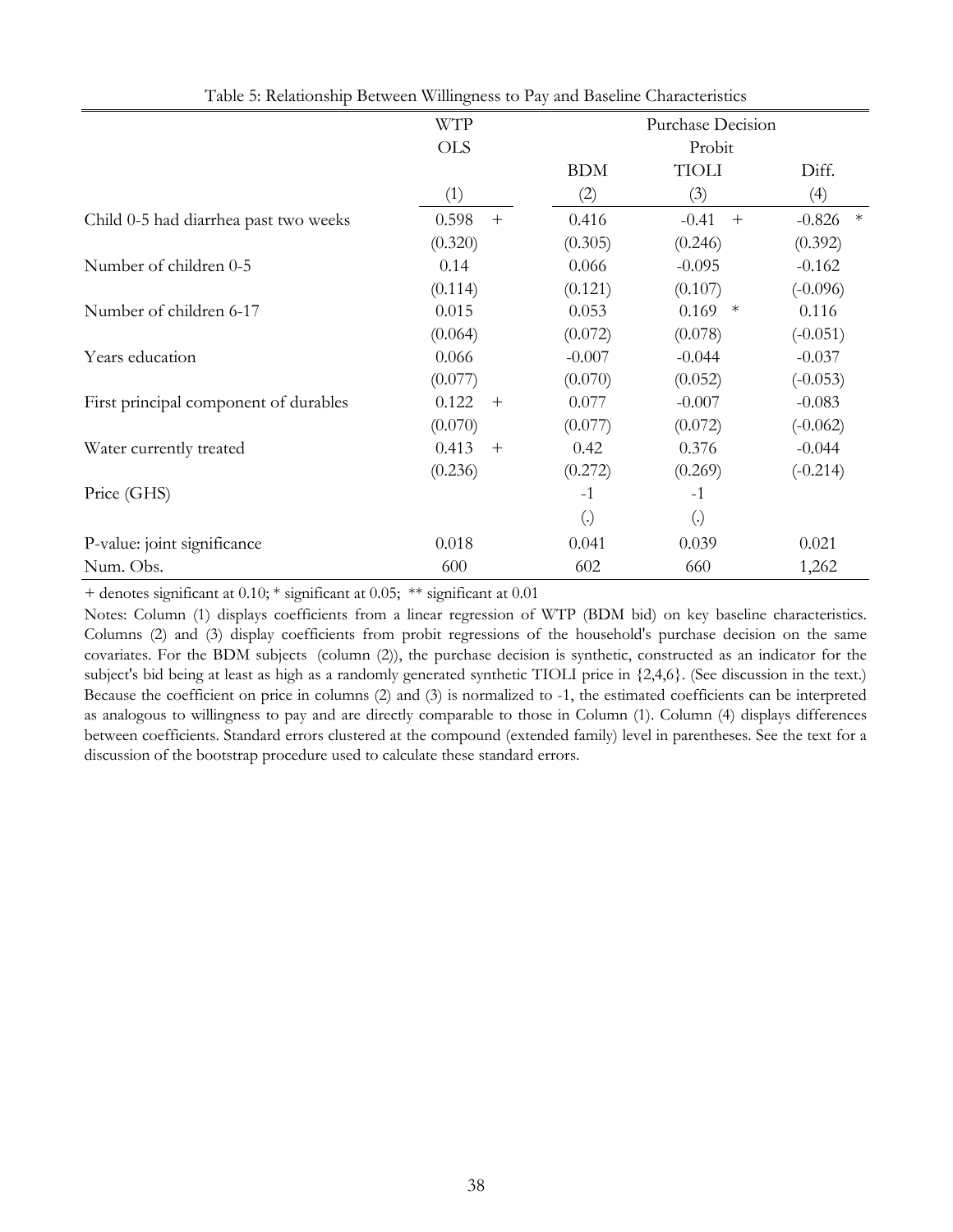|                | Dependent Variable   |          |          |                   |  |
|----------------|----------------------|----------|----------|-------------------|--|
|                | Water at             |          | Pot      |                   |  |
|                | or Above<br>Water At |          | contains |                   |  |
|                | Spigot               | Spigot   | water    | Fill Freq.        |  |
|                | (1)                  | (2)      | (3)      | $\left( 4\right)$ |  |
| Bid            | $-0.018$             | $-0.016$ | $-0.007$ | $0.053*$          |  |
|                | (0.014)              | (0.015)  | (0.014)  | (0.027)           |  |
| Draw           | 0.033                | $-0.010$ | $-0.012$ | $-0.038$          |  |
|                | (0.021)              | (0.027)  | (0.023)  | (0.040)           |  |
| Mean Dep. Var. | 0.757                | 0.528    | 0.728    | 1.521             |  |
| R-squared      | 0.013                | 0.010    | 0.005    | 0.024             |  |
| Num. Obs.      | 235                  | 235      | 235      | 218               |  |

Table 6.A: Screening and Causal Effects of Prices Regression of use on bid and draw

Notes: The sample includes those in the BDM treatment who purchased the filter. Each column presents the results of a separate regression of use on BDM bid and BDM draw, among those whose draw was below their bid.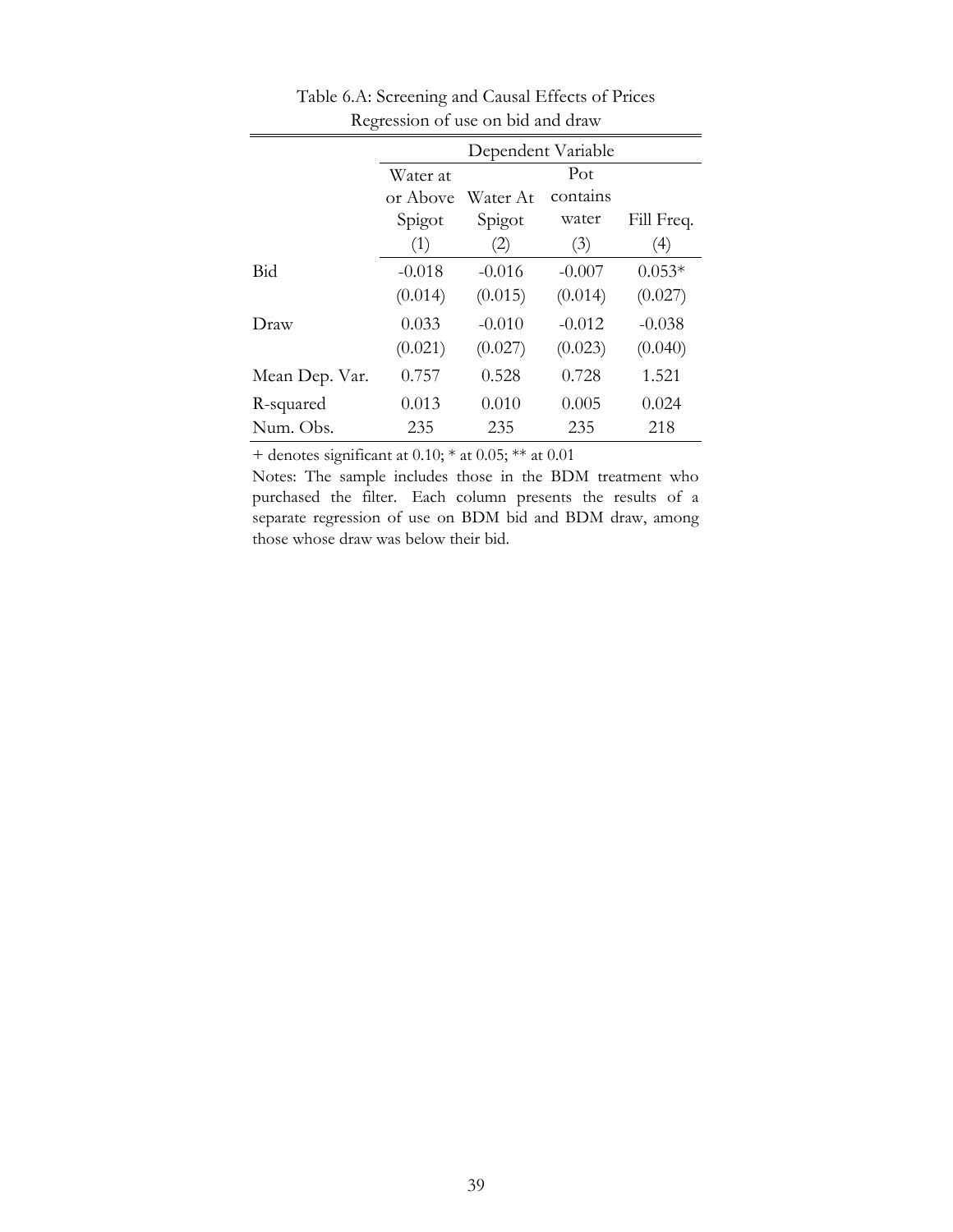|                | Dependent Variable |           |          |                  |          |  |
|----------------|--------------------|-----------|----------|------------------|----------|--|
|                |                    | Pot       |          |                  |          |  |
|                | Filter             | Filter    | or Above | above            | contains |  |
|                | present            | undamaged | Spigot   | spigot           | water    |  |
|                | (1)                | (2)       | (3)      | $\left(4\right)$ | (5)      |  |
| Bid            | $-0.022$           | $-0.006$  | 0.020    | $-0.007$         | $-0.019$ |  |
|                | (0.014)            | (0.015)   | (0.016)  | (0.016)          | (0.014)  |  |
| Draw           | 0.028              | 0.002     | 0.022    | 0.018            | 0.023    |  |
|                | (0.018)            | (0.032)   | (0.032)  | (0.030)          | (0.030)  |  |
| Mean Dep. Var. | 0.880              | 0.655     | 0.486    | 0.310            | 0.380    |  |
| R-squared      | 0.026              | 0.001     | 0.027    | 0.003            | 0.009    |  |
| Num. Obs.      | 142                | 142       | 142      | 142              | 142      |  |

Table 6.B: Screening and Causal Effects of Prices after One Year Regression of use on bid and draw

Notes: The sample includes those in the BDM treatment who purchased the filter. Each column presents the results of a separate regression of use on BDM bid and BDM draw, among those whose draw was below their bid.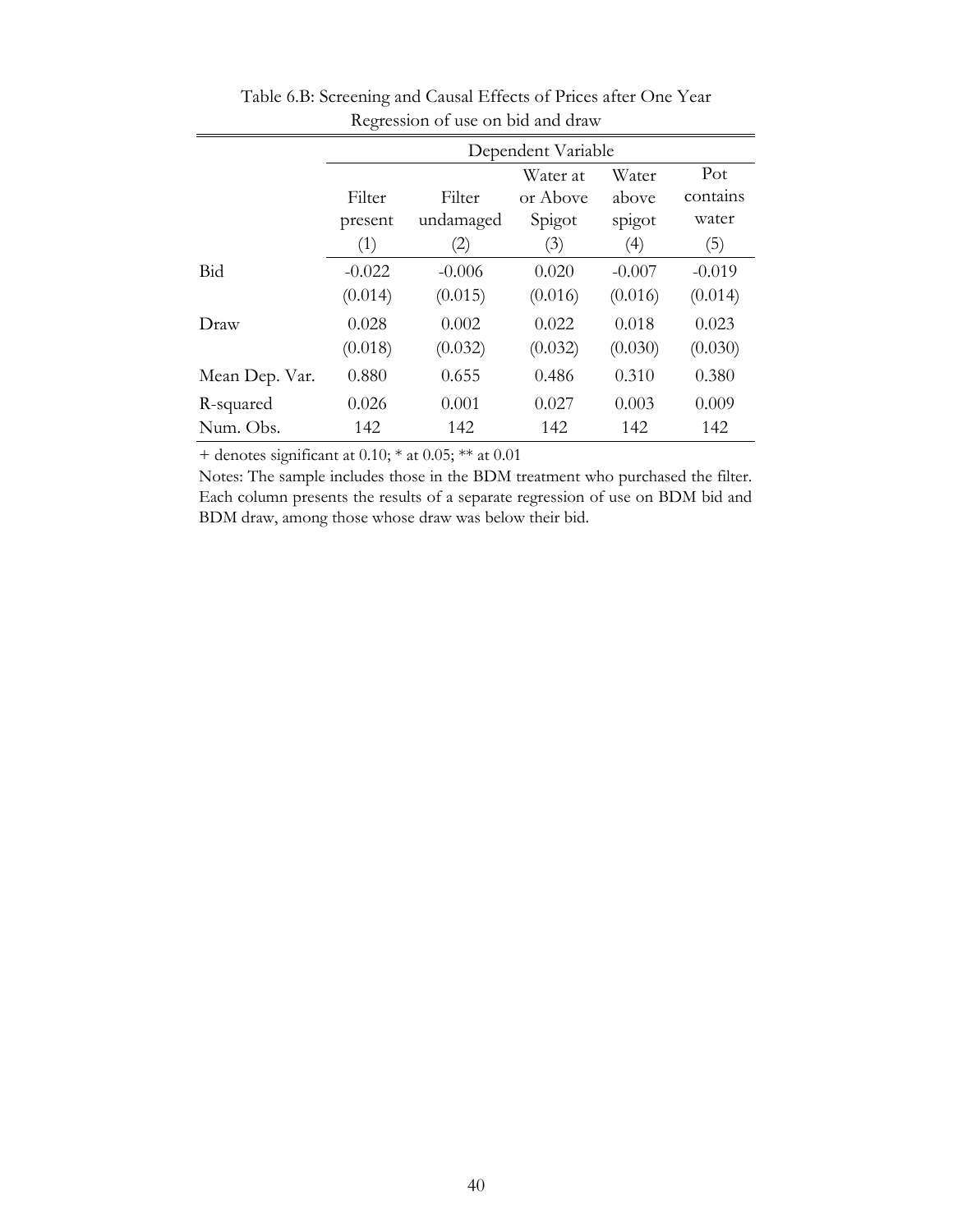|                                                       | <b>TIOLI</b>                       | <b>BDM</b> | Difference |
|-------------------------------------------------------|------------------------------------|------------|------------|
|                                                       | (1)                                | (2)        | (3)        |
| Panel A: Dependent Variable: Water at or Above Spigot |                                    |            |            |
| Price                                                 | $-0.001$                           | $-0.021$   | $-0.020$   |
|                                                       | (0.017)                            | (0.015)    | (0.022)    |
| Mean Dep. Var.                                        | 0.749                              | 0.738      |            |
| R-squared                                             | 0.000                              | 0.005      |            |
| Observations                                          | 319                                | 355        |            |
| Panel B: Dependent Variable: Water Above Spigot       |                                    |            |            |
| Price                                                 | $-0.021$                           | $-0.034*$  | $-0.013$   |
|                                                       | (0.022)                            | (0.016)    | (0.027)    |
| Mean Dep. Var.                                        | 0.476                              | 0.482      |            |
|                                                       | 0.003                              | 0.009      |            |
| R-squared<br>Observations                             | 319                                | 355        |            |
|                                                       | Panel C: Filter Pot Contains Water |            |            |
|                                                       |                                    |            |            |
| Price                                                 | $-0.008$                           | $-0.020$   | $-0.011$   |
|                                                       | (0.020)                            | (0.015)    | (0.024)    |
| Mean Dep. Var.                                        | 0.794                              | 0.774      | 0.783      |
| R-squared                                             | 0.001                              | 0.004      |            |
| Observations                                          | 296                                | 327        |            |
| Panel D: Dependent Variable: Frequency of filling     |                                    |            |            |
| Price                                                 | $-0.005$                           | $0.074**$  | 0.080      |
|                                                       | (0.044)                            | (0.026)    | (0.051)    |
| Mean Dep. Var.                                        | 1.481                              | 1.620      |            |
| R-squared                                             | 0.000                              | 0.018      |            |
| Observations                                          | 289                                | 326        |            |

Table 7.A: Relationship between WTP and Use

Notes: Columns 1 and 2 present the results of regressions of use on price. For TIOLI treatments, price equals the assigned price. Price equals WTP≥X for  $X = \{2, 4, 6\}$  for BDM observations. Each BDM observation is split into three observations (one for each price) for the purposes of these regressions. See text for additional details. Column 3 presents the difference in coefficients between the TIOLI sample (Column 1) and the BDM sample (Column 2).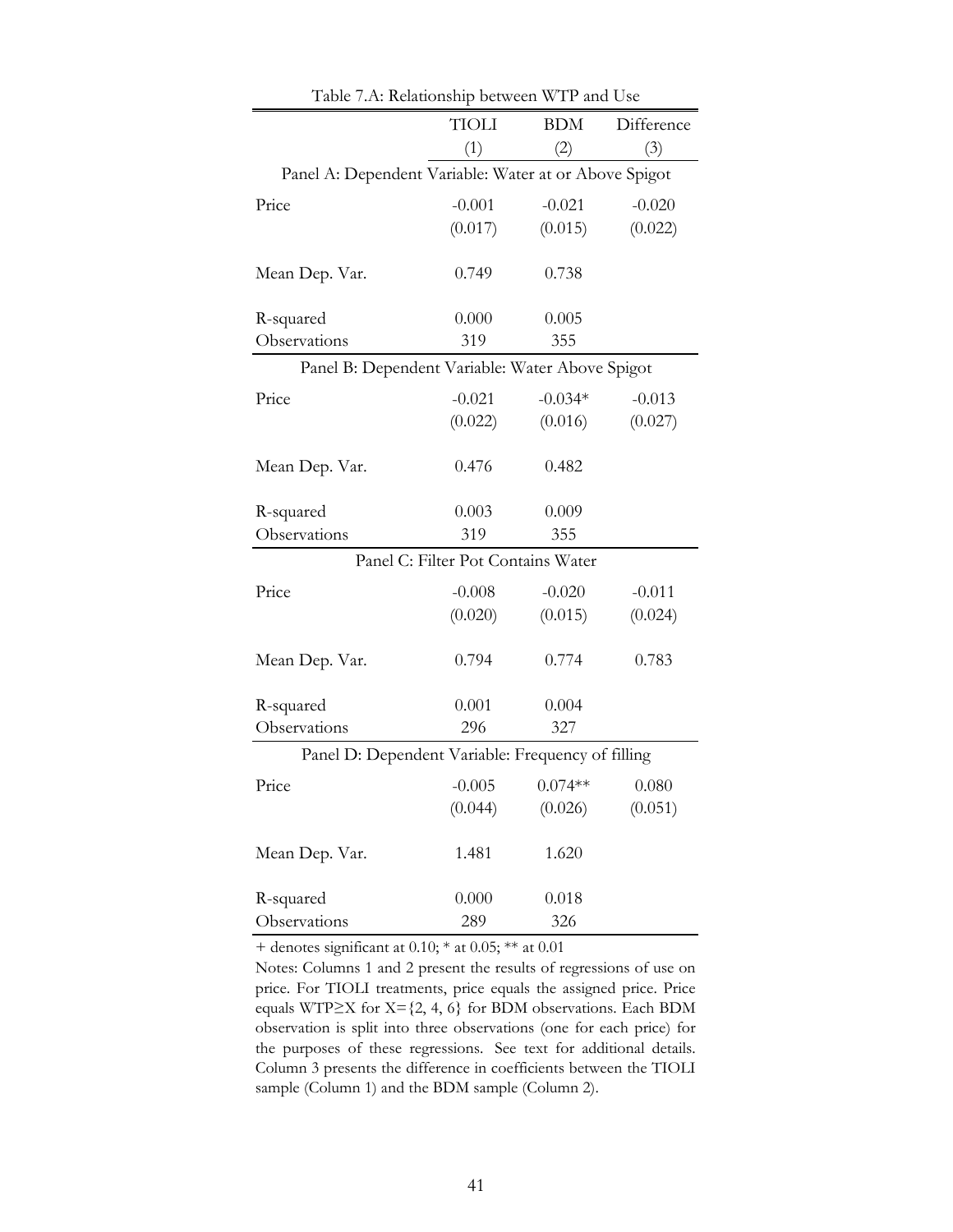|                                                       | <b>TIOLI</b>                              | <b>BDM</b> | Difference |
|-------------------------------------------------------|-------------------------------------------|------------|------------|
|                                                       | (1)                                       | (2)        | (3)        |
|                                                       | Panel A: Dependent Variable: Filter Found |            |            |
| Price                                                 | $0.037+$                                  | $-0.015$   | $-0.051*$  |
|                                                       | (0.018)                                   | (0.014)    | (0.023)    |
| Mean Dep. Var.                                        | 0.820                                     | 0.861      |            |
| R-squared                                             | 0.015                                     | 0.004      |            |
| Observations                                          | 178                                       | 223        |            |
| Panel B: Dependent Variable: Filter Undamaged         |                                           |            |            |
| Price                                                 | $0.043+$                                  | $-0.018$   | $-0.061*$  |
|                                                       | (0.024)                                   | (0.018)    | (0.030)    |
| Mean Dep. Var.                                        | 0.635                                     | 0.646      |            |
| R-squared                                             | 0.014                                     | 0.003      |            |
| Observations                                          | 178                                       | 223        |            |
| Panel C: Dependent Variable: Water at or above spigot |                                           |            |            |
| Price                                                 | $-0.006$                                  | $-0.000$   | 0.006      |
|                                                       | (0.030)                                   | (0.021)    | (0.036)    |
| Mean Dep. Var.                                        | 0.382                                     | 0.520      |            |
| R-squared                                             | 0.000                                     | 0.000      |            |
| Observations                                          | 178                                       | 223        |            |
| Panel D: Dependent Variable: Water above spigot       |                                           |            |            |
| Price                                                 | 0.007                                     | $-0.022$   | $-0.029$   |
|                                                       | (0.028)                                   | (0.014)    | (0.032)    |
| Mean Dep. Var.                                        | 0.258                                     | 0.314      |            |
| R-squared                                             | 0.000                                     | 0.004      |            |
| Observations                                          | 178                                       | 223        |            |
| Panel E: Dependent Variable: Pot contains water       |                                           |            |            |
| Price                                                 | 0.009                                     | $-0.021$   | $-0.030$   |
|                                                       | (0.028)                                   | (0.017)    | (0.033)    |
| Mean Dep. Var.                                        | 0.354                                     | 0.368      |            |
| R-squared                                             | 0.001                                     | 0.004      |            |
| Observations                                          | 178                                       | 223        |            |

Table 7.B: Relationship between WTP and use after one year

Notes: Columns 1 and 2 present the results of regressions of use on price. For TIOLI treatments, price equals the assigned price. Price equals WTP≥X for  $X = \{2, 4, 6\}$  for BDM observations. Each BDM observation is split into three observations (one for each price) for the purposes of these regressions. See text for additional details. Column 3 presents the difference in coefficients between the TIOLI sample (Column 1) and the BDM sample (Column 2).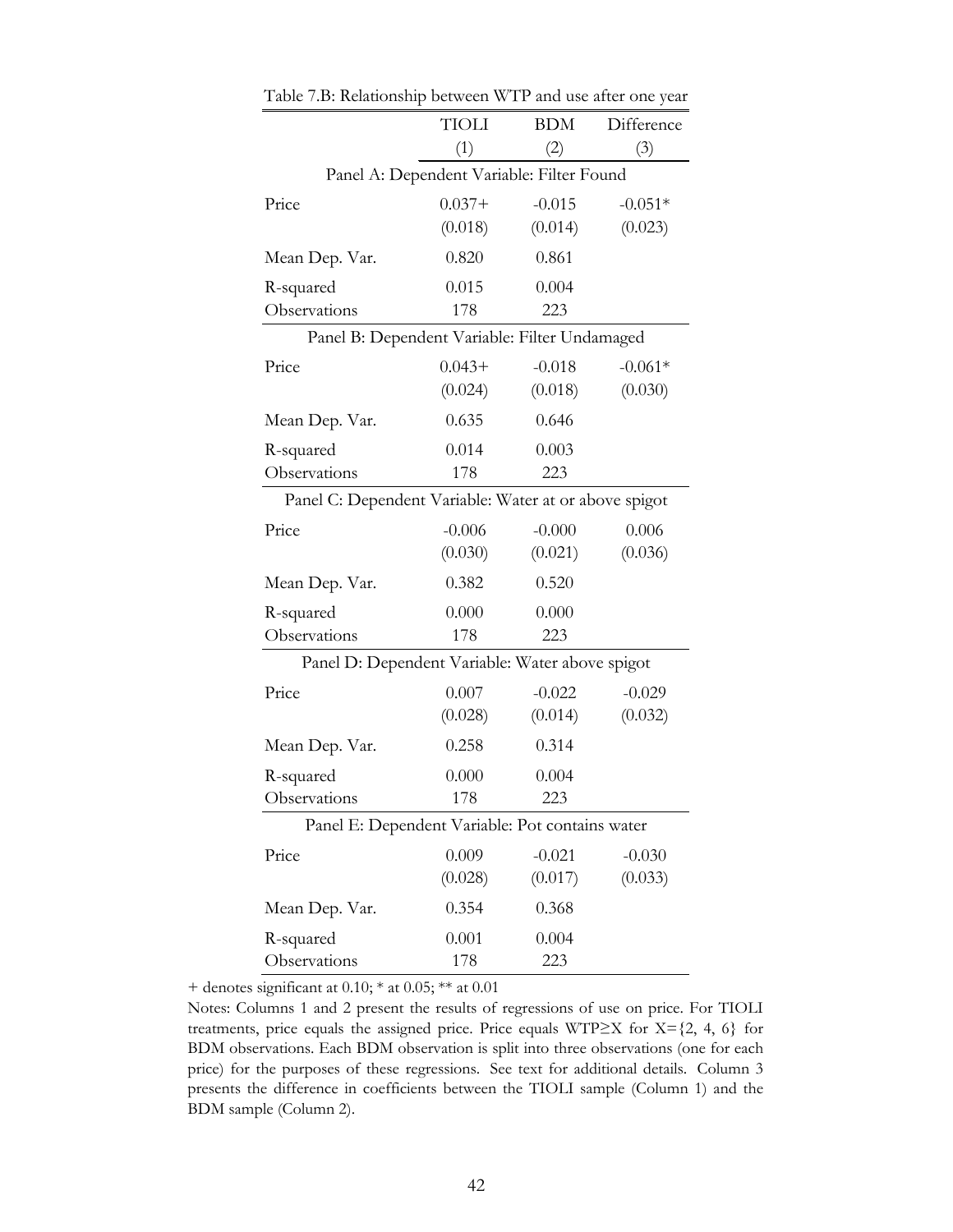|                 | <b>TIOLI</b> Subjects |                   | <b>BDM</b> Subjects |                  | All Subjects       |            |
|-----------------|-----------------------|-------------------|---------------------|------------------|--------------------|------------|
|                 | (1)                   | $\left( 2\right)$ | (3)                 | $\left(4\right)$ | (5                 | (6)        |
| Filter Purchase | $-0.149*$             | $-0.134*$         | $-0.083$            | $-0.108+$        | $-0.118**$         | $-0.121**$ |
|                 | (0.060)               | (0.062)           | (0.061)             | (0.057)          | (0.042)            | (0.041)    |
| Controls:       | $\rm No$              | Yes               | $\rm No$            | Yes              | $\overline{N}_{0}$ | Yes        |
| Village FEs:    | $\rm No$              | Yes               | $\rm No$            | Yes              | $\overline{N}_{0}$ | Yes        |
| Mean dep. var.: | 0.203                 | 0.202             | 0.184               | 0.189            | 0.193              | 0.195      |
| R-squared       | $-0.005$              | 0.083             | $-0.006$            | 0.097            | $-0.006$           | 0.055      |
| N               | 424                   | 415               | 365                 | 358              | 792                | 776        |

Table 8: IV Estimates of Short-Term Treatment Effects

+ denotes significant at 0.10; \* significant at 0.05; \*\* significant at 0.01

Notes: Dependent variable is number of cases of diarrhea in children aged 0-5 over the previous 2 weeks, roughly one month after the filter sale. Filter purchase is instrumented by TIOLI price for TIOLI subjects and BDM draw for BDM subjects. Standard errors clustered at the compound (extended family) level in parentheses.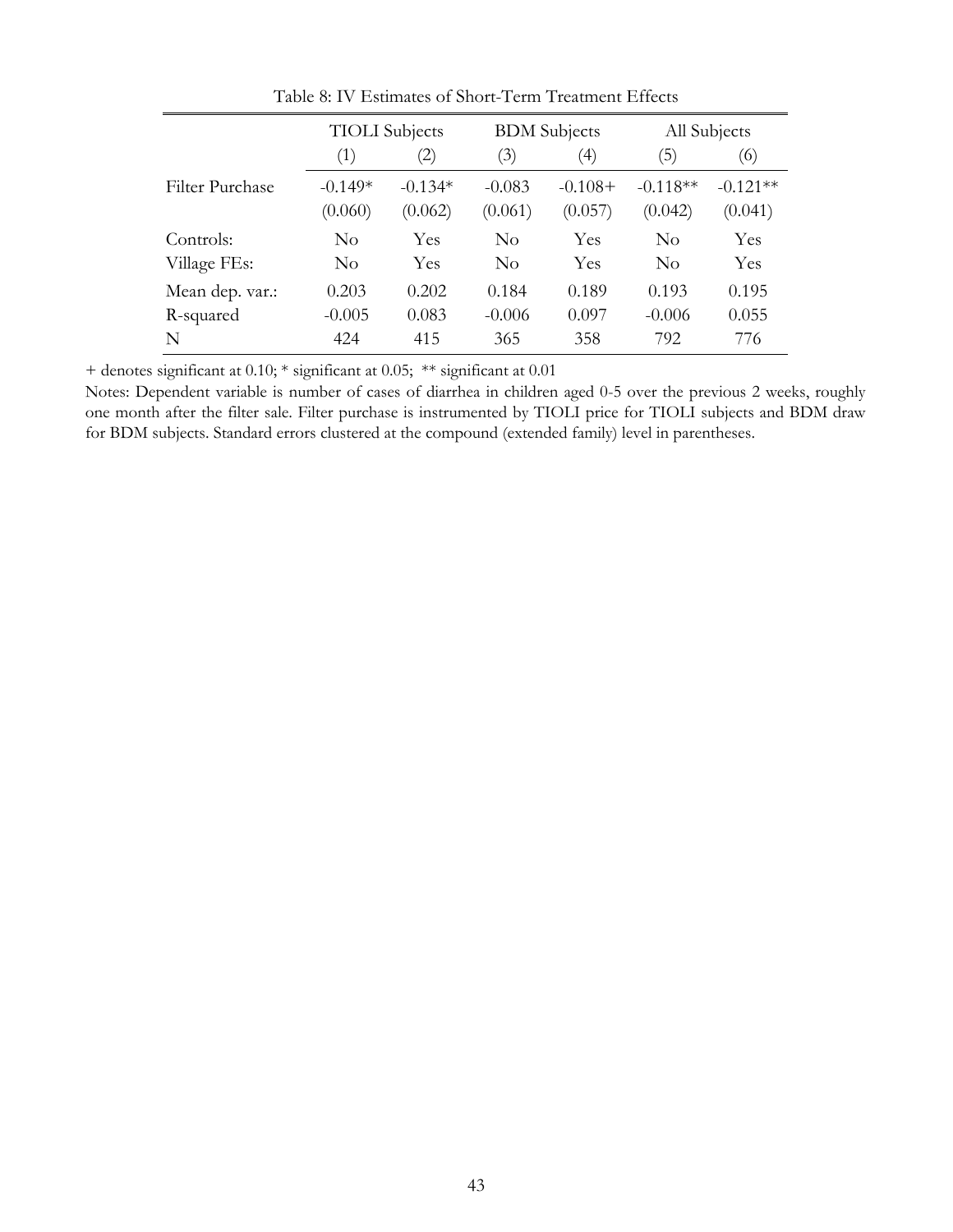|                 | <b>TIOLI</b> Subjects |                   |                  | <b>BDM</b> Subjects |                  | All Subjects         |  |
|-----------------|-----------------------|-------------------|------------------|---------------------|------------------|----------------------|--|
|                 | (1)                   | $\left( 2\right)$ | (3)              | $\left(4\right)$    | $\left(5\right)$ | (6)                  |  |
| Filter Purchase | 0.105<br>(0.099)      | 0.128<br>(0.104)  | 0.059<br>(0.102) | 0.104<br>(0.099)    | 0.069<br>(0.071) | $0.121 +$<br>(0.072) |  |
| Controls:       | $\rm No$              | Yes               | $\rm No$         | Yes                 | $\rm No$         | Yes                  |  |
| Village FEs:    | $\rm No$              | Yes               | $\rm No$         | Yes                 | $\rm No$         | Yes                  |  |
| Mean dep. var.: | 0.224                 | 0.221             | 0.282            | 0.255               | 0.253            | 0.238                |  |
| R-squared       | $-0.005$              | 0.035             | $-0.002$         | 0.067               | $-0.002$         | 0.031                |  |
| N               | 242                   | 236               | 207              | 202                 | 449              | 438                  |  |

Table 9: IV Estimates of One-year Treatment Effects

+ denotes significant at 0.10; \* significant at 0.05; \*\* significant at 0.01

Notes: Dependent variable is number of cases of diarrhea in children aged 0-5 over the previous 2 weeks, roughly one year after the filter sale. Filter purchase is instrumented by TIOLI price for TIOLI subjects and BDM draw for BDM subjects. Standard errors clustered at the compound (extended family) level in parentheses.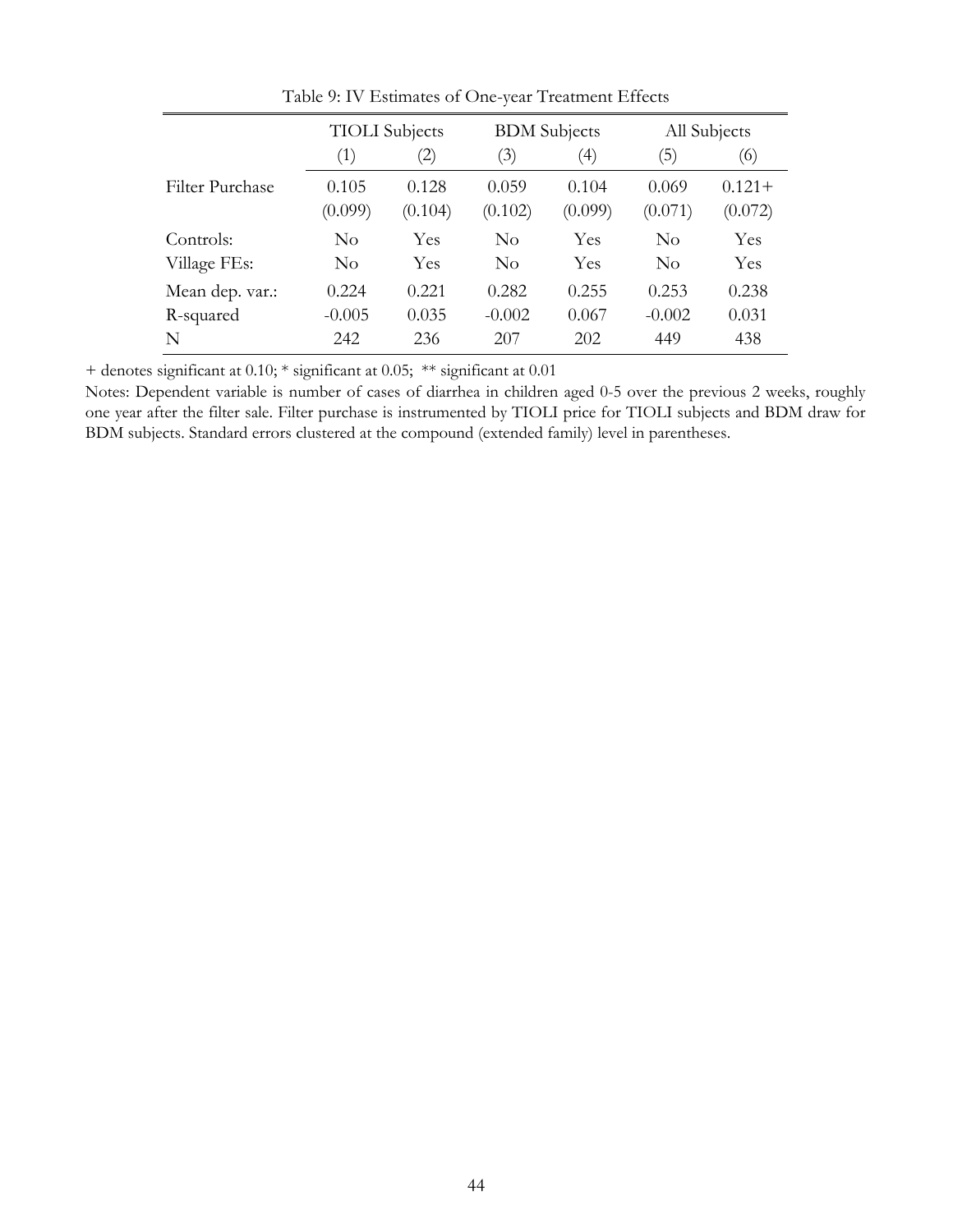### Figure 1 Kosim Filter

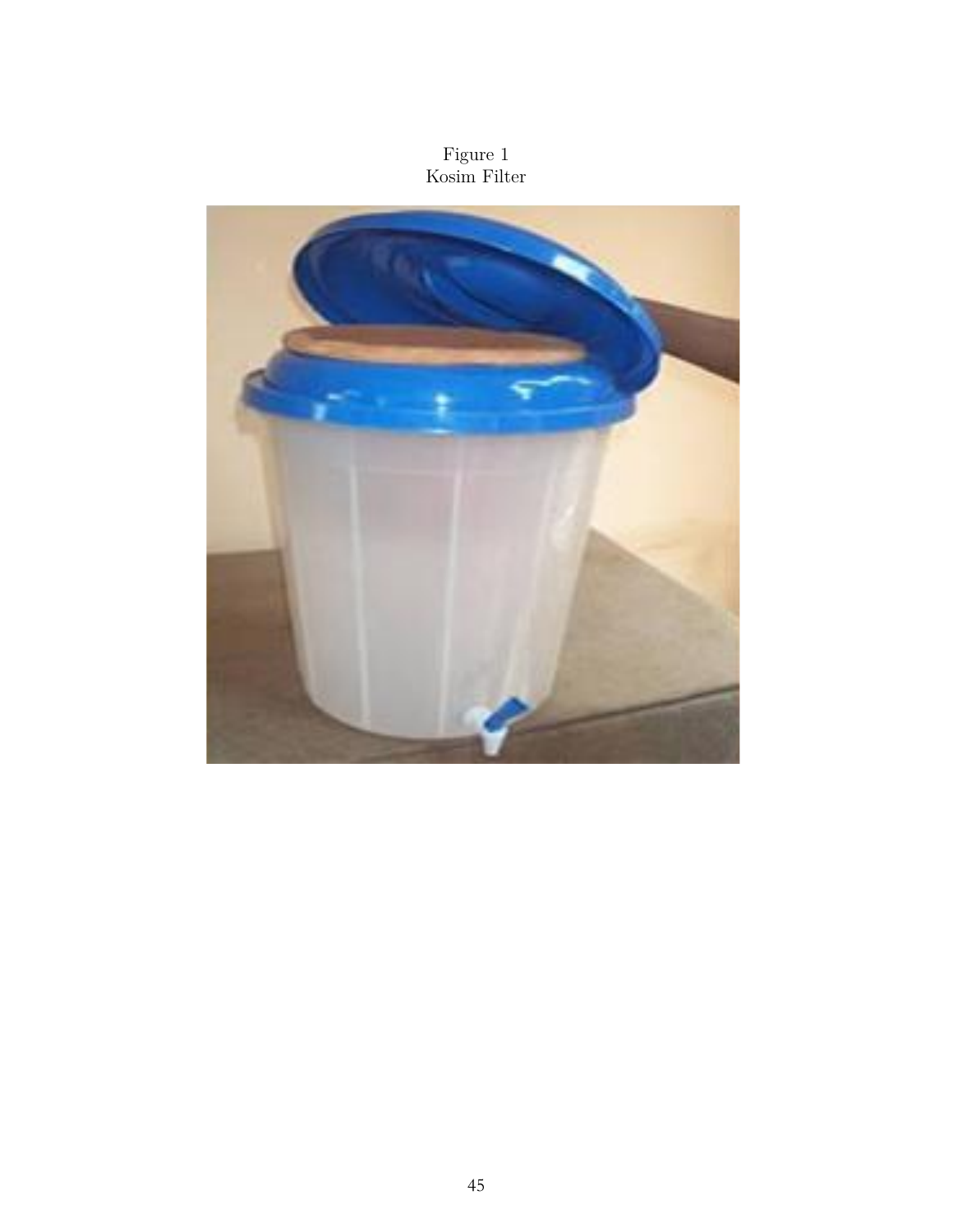Figure 2 Histogram of BDM Bids



Notes: this figure plots a histogram of all BDM bids for the filter (604 observations total). Approximately 1.5 GHS per USD.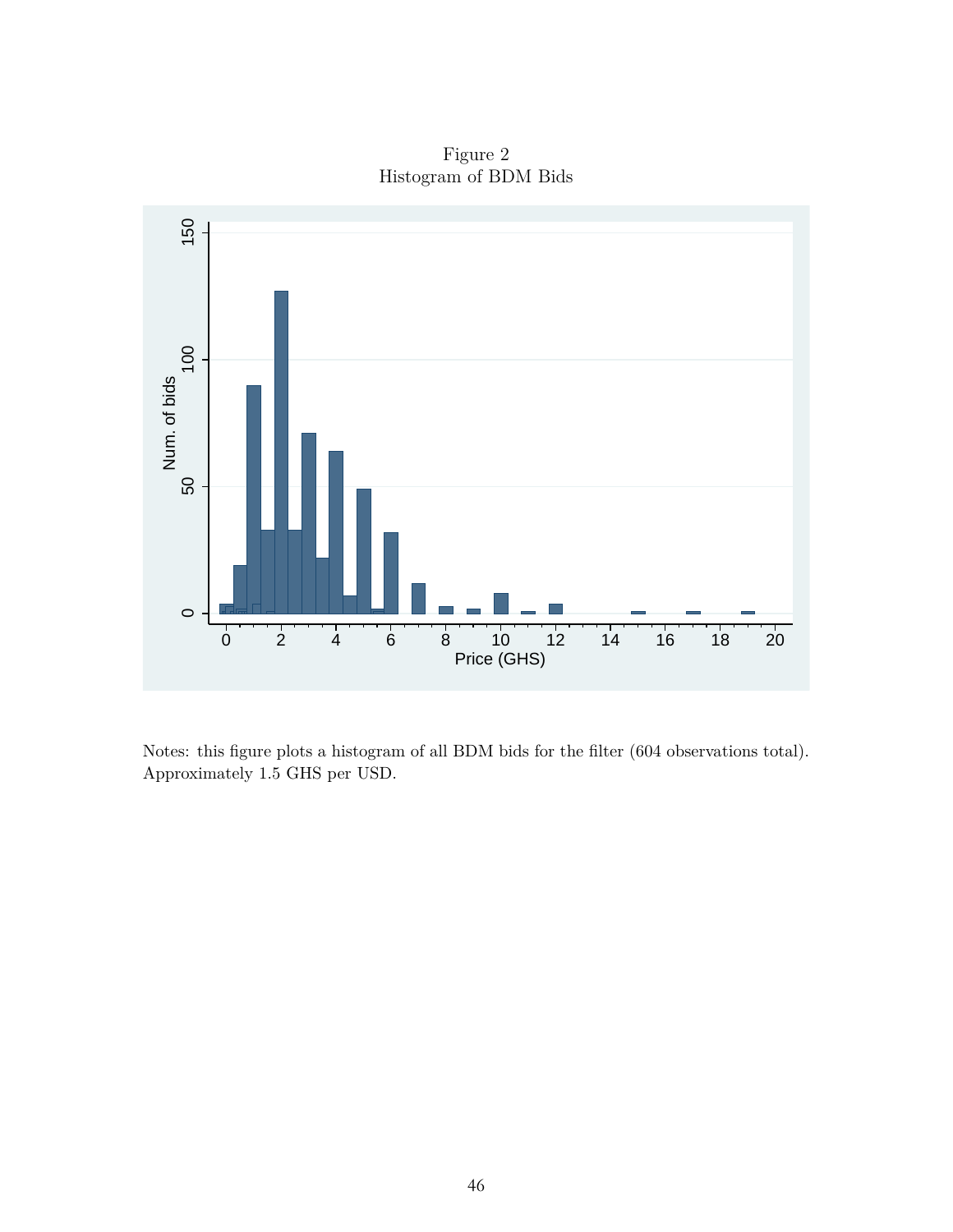Figure 3 BDM-TIOLI Comparison



Notes: the solid line plots the share of BDM respondents with bids at or above the indicated price. In the BDM case, the markers indicate the share of respondents with a bid greater than or equal to the indicated price, with 95% confidence intervals. In the TIOLI case, the markers indicate the share of respondents who purchased the filter at the offered price with 95% confidence intervals. 603 BDM observations. 660 TIOLI observations, of which 244 at a price of 2, 223 at a price of 4 and 187 at a price of 6.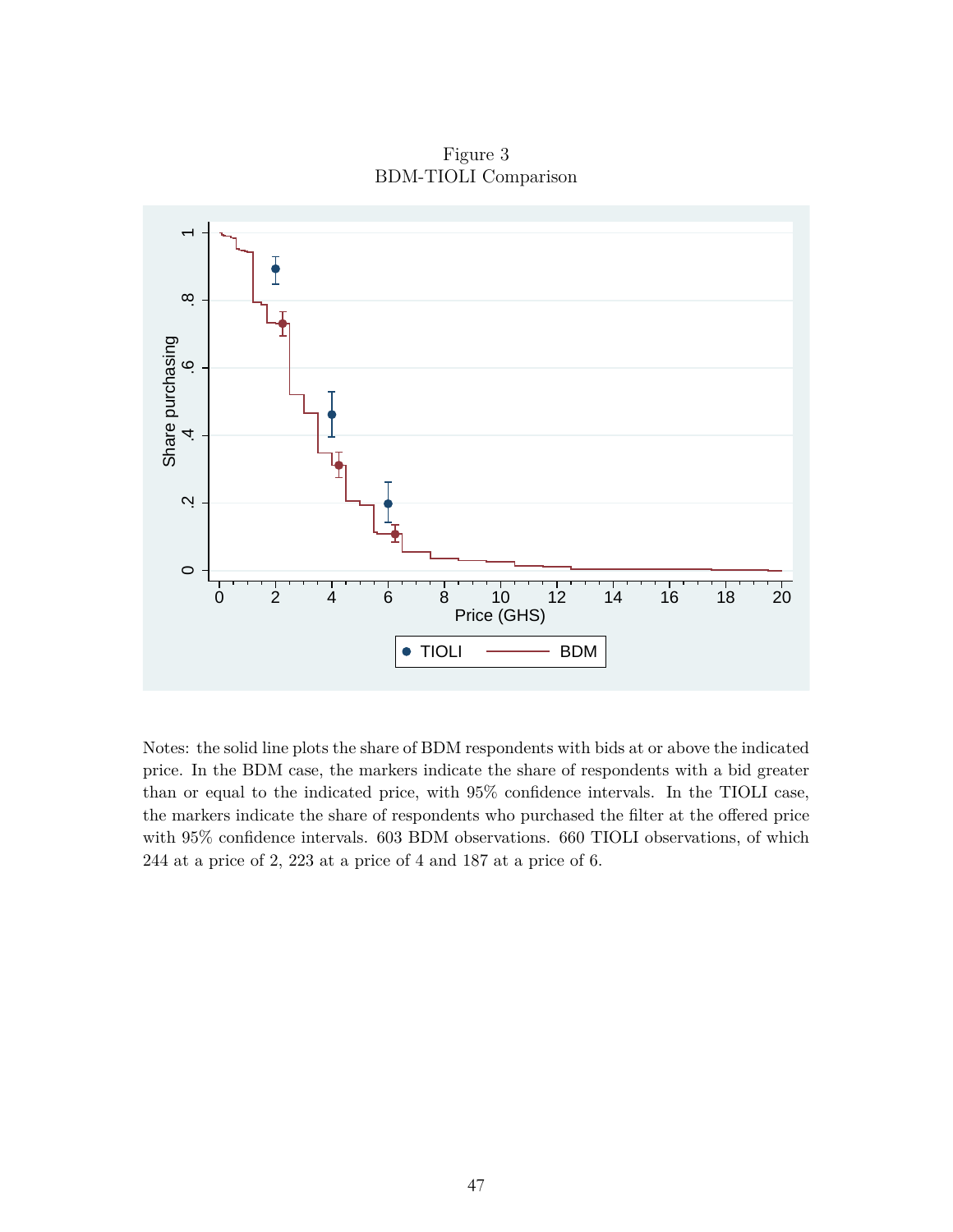Figure 4 Comparison of BDM Sub-treatments



Note: the standard, anchoring and marketing treatments are described in detail in the text. Bids are truncated at 12 GHS because there are no appreciable differences among the three treatments at prices above 12. 605 observations total, of which 213 are standard BDM, 196 are marketing BDM and 196 are anchoring BDM. All treatments were randomized at the compound (extended family level); prices were drawn by individual respondents.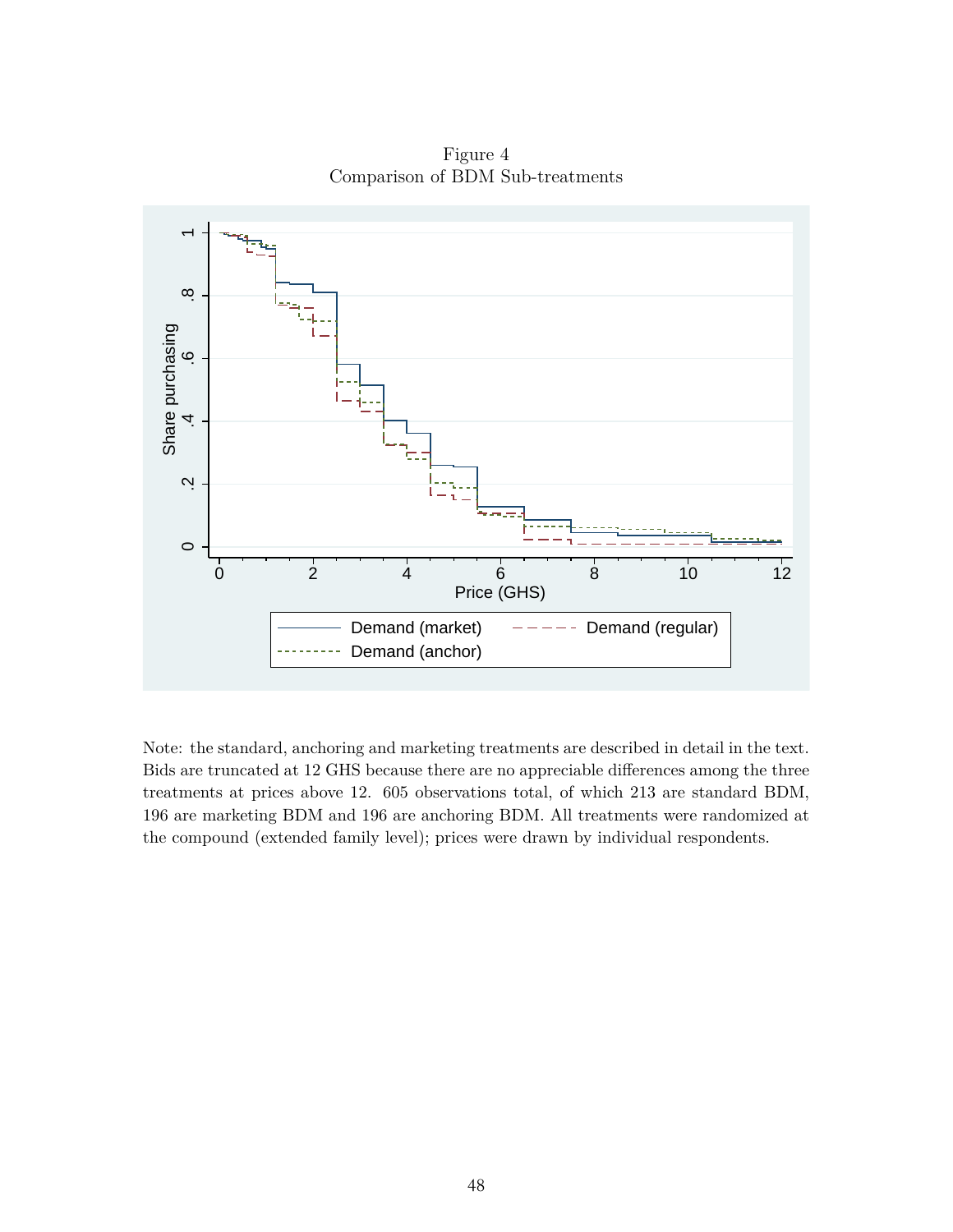Figure 5 Comparison of TIOLI Sub-treatments



Notes: this graph plots demand for the filter at each take-it-or-leave-it price, for each TIOLI sub-treatment. The random TIOLI, regular TIOLI and anchoring TIOLI treatments are described in detail in the text. Each treatment was randomized at the compound level. For the regular and anchoring TIOLI treatments, the price was also randomized at the compound level. For the random TIOLI treatment, the price was drawn by individual respondents. 660 observations, of which: random 229 (GHS2 87, GHS4 74, GHS6 62); anchoring 220 (GHS2 94, GHS4 71, GHS6 55); anchoring 211 (GHS2 63, GHS4 78, GHS6 70).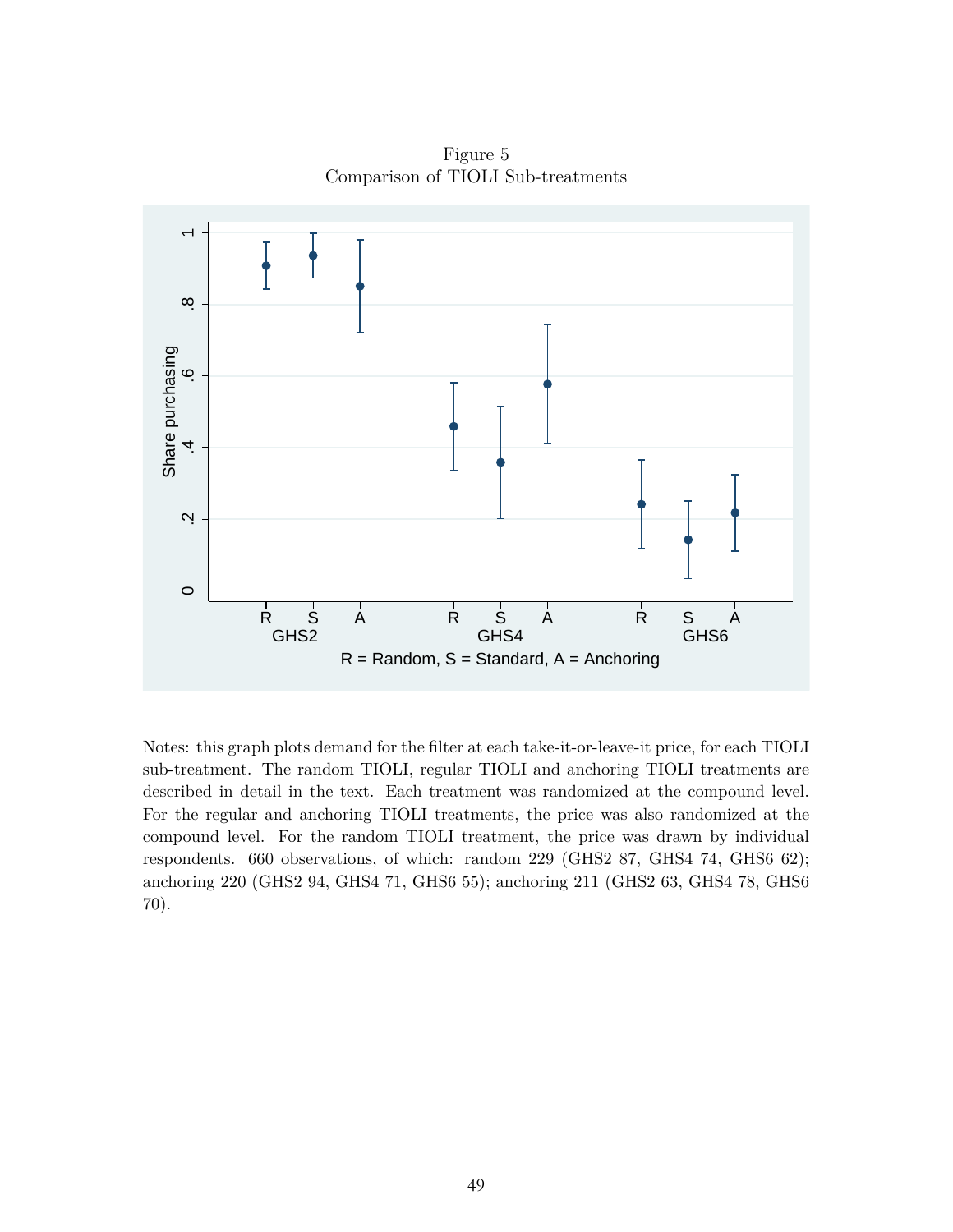Figure 6 Demand and Turbidity: BDM vs. TIOLI

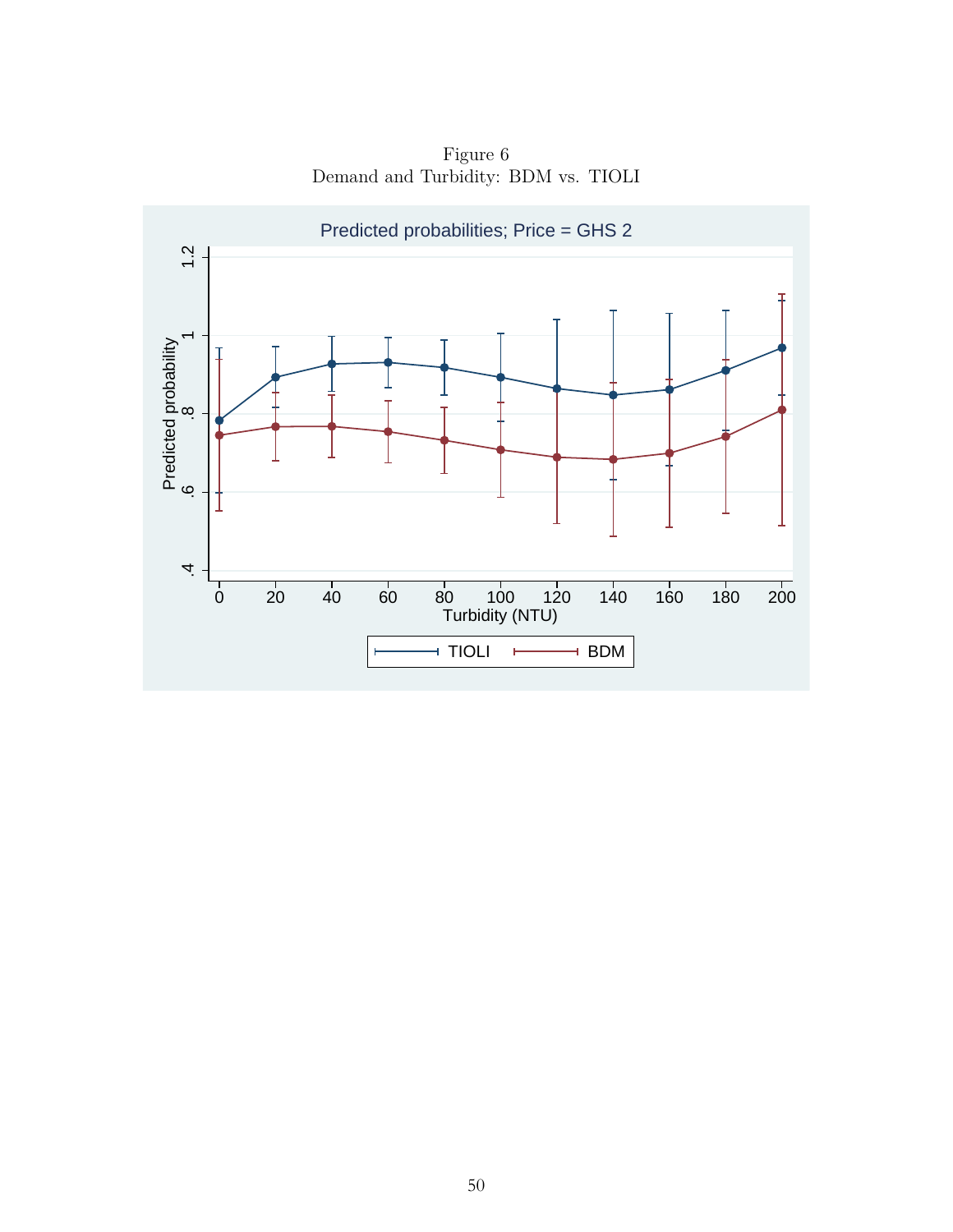Figure 7 Demand and Turbidity: BDM vs. TIOLI

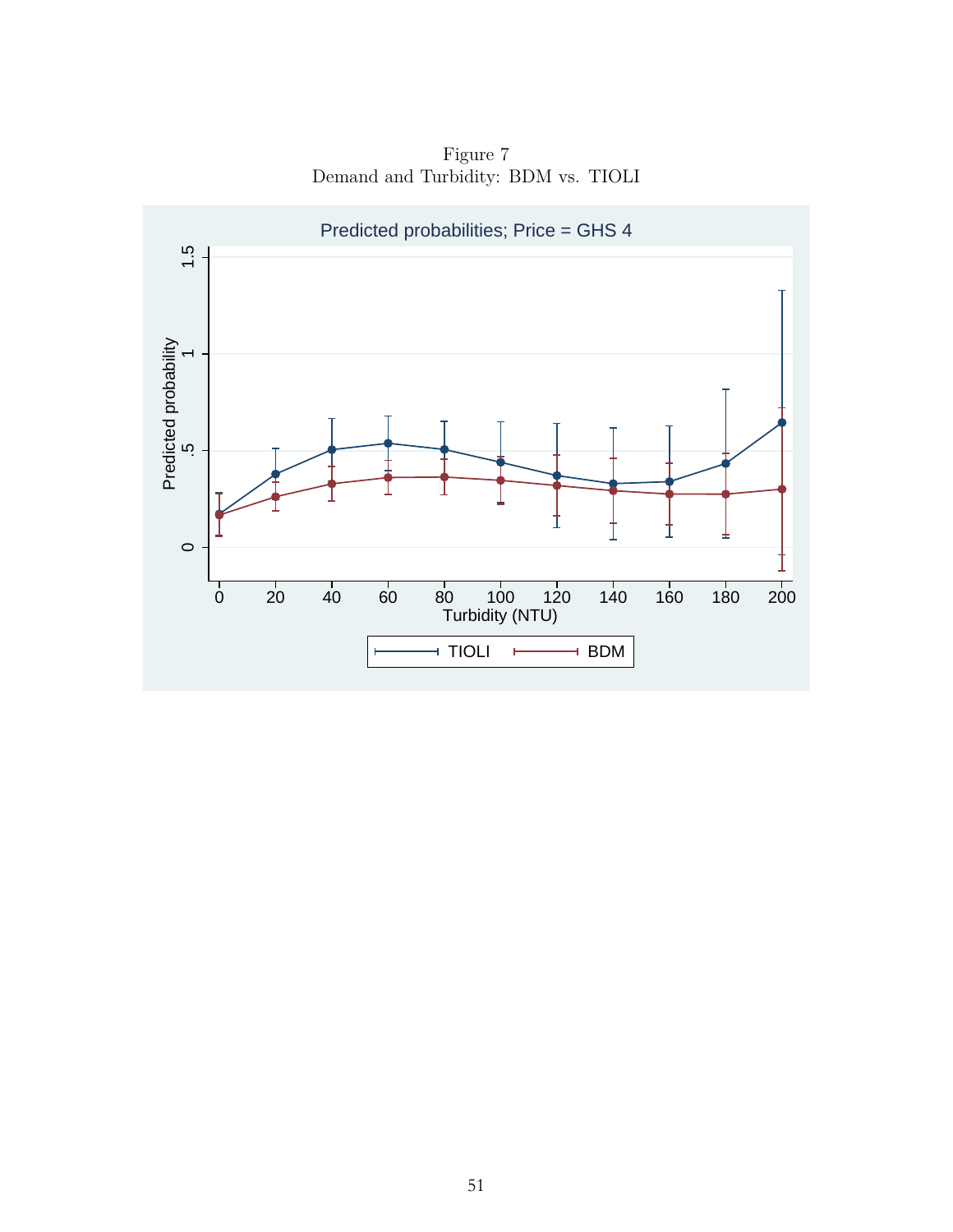

Figure 8 Demand and Turbidity: BDM vs. TIOLI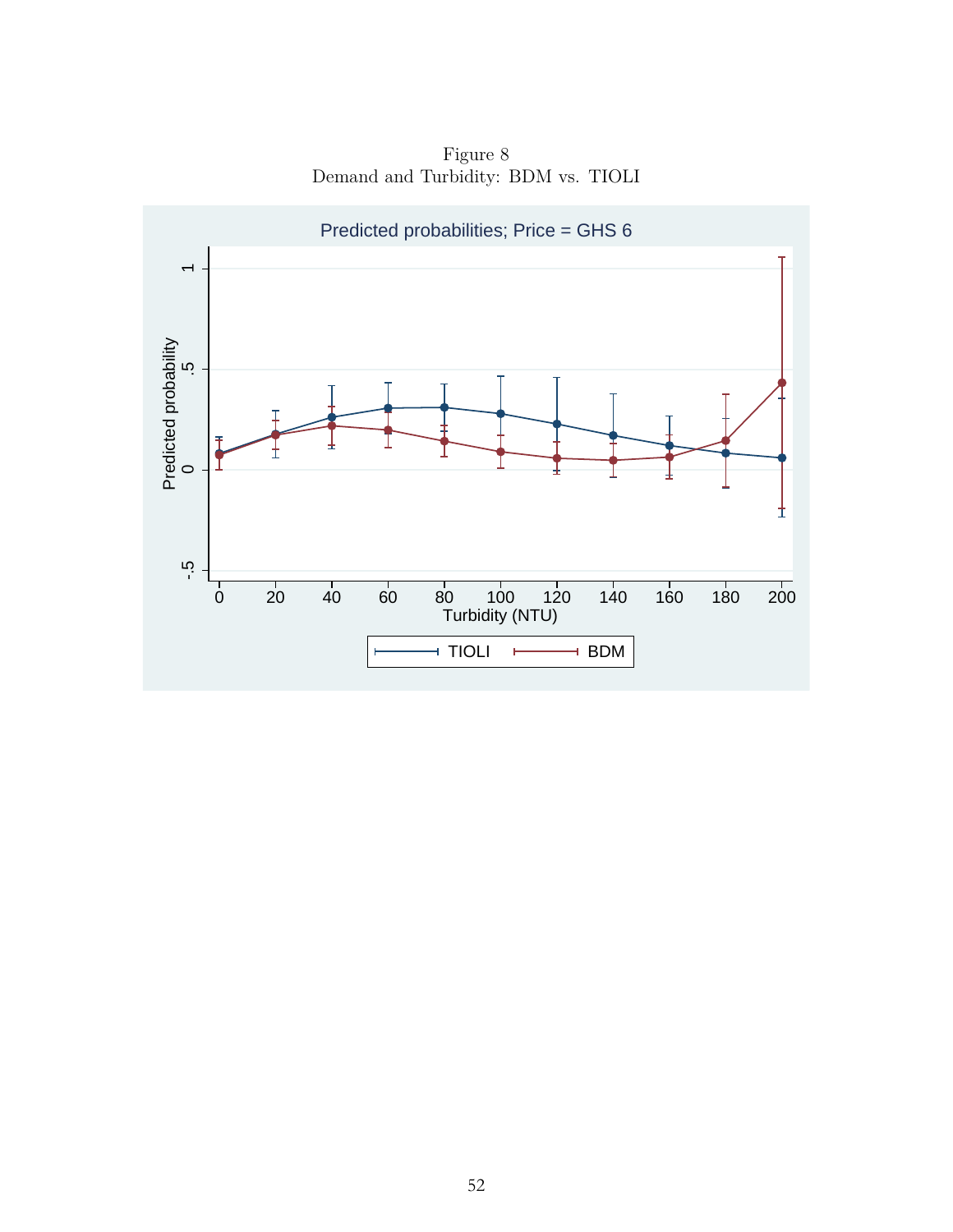Figure 9 Wealth Index: BDM vs. TIOLI

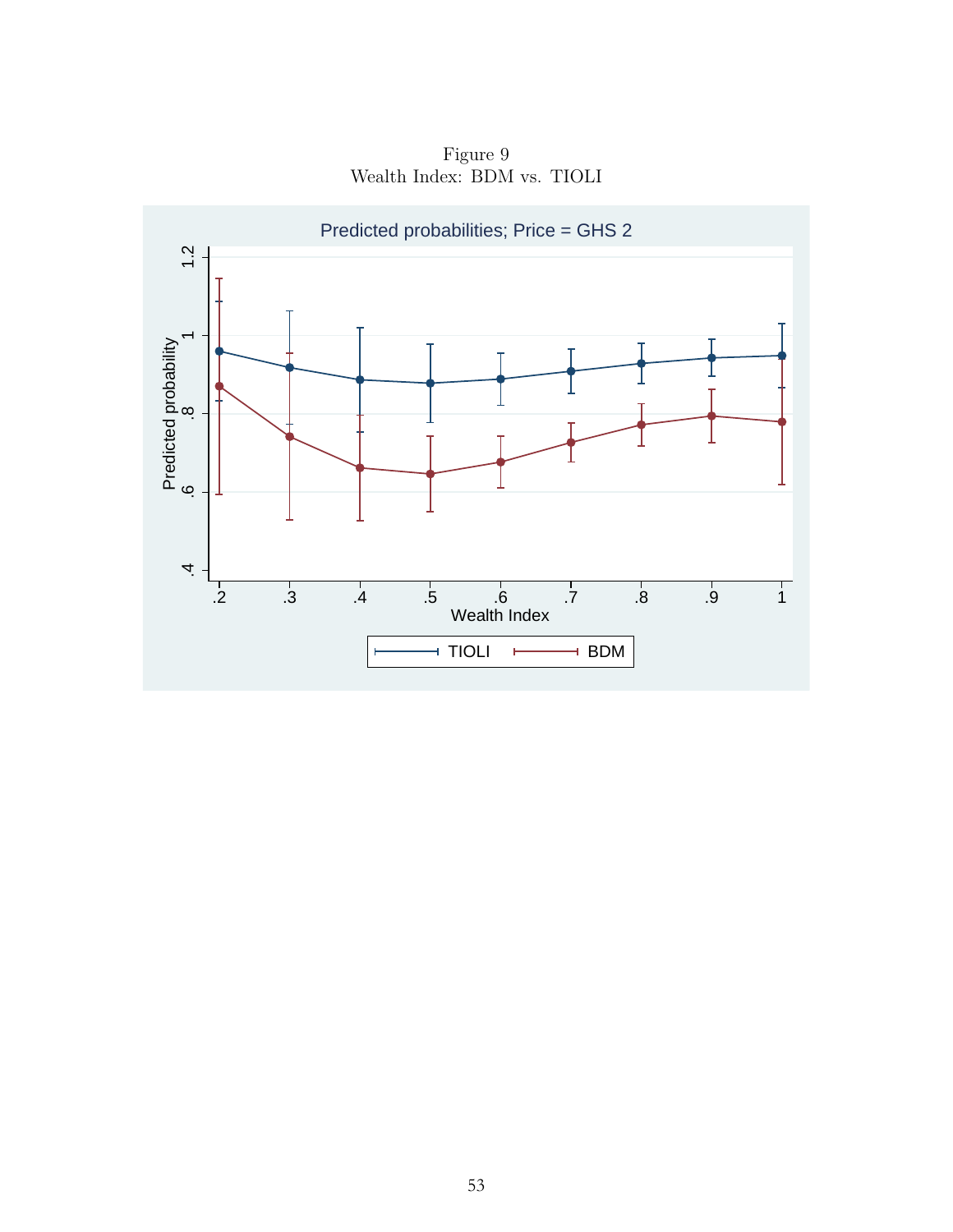

Figure 10 Wealth Index: BDM vs. TIOLI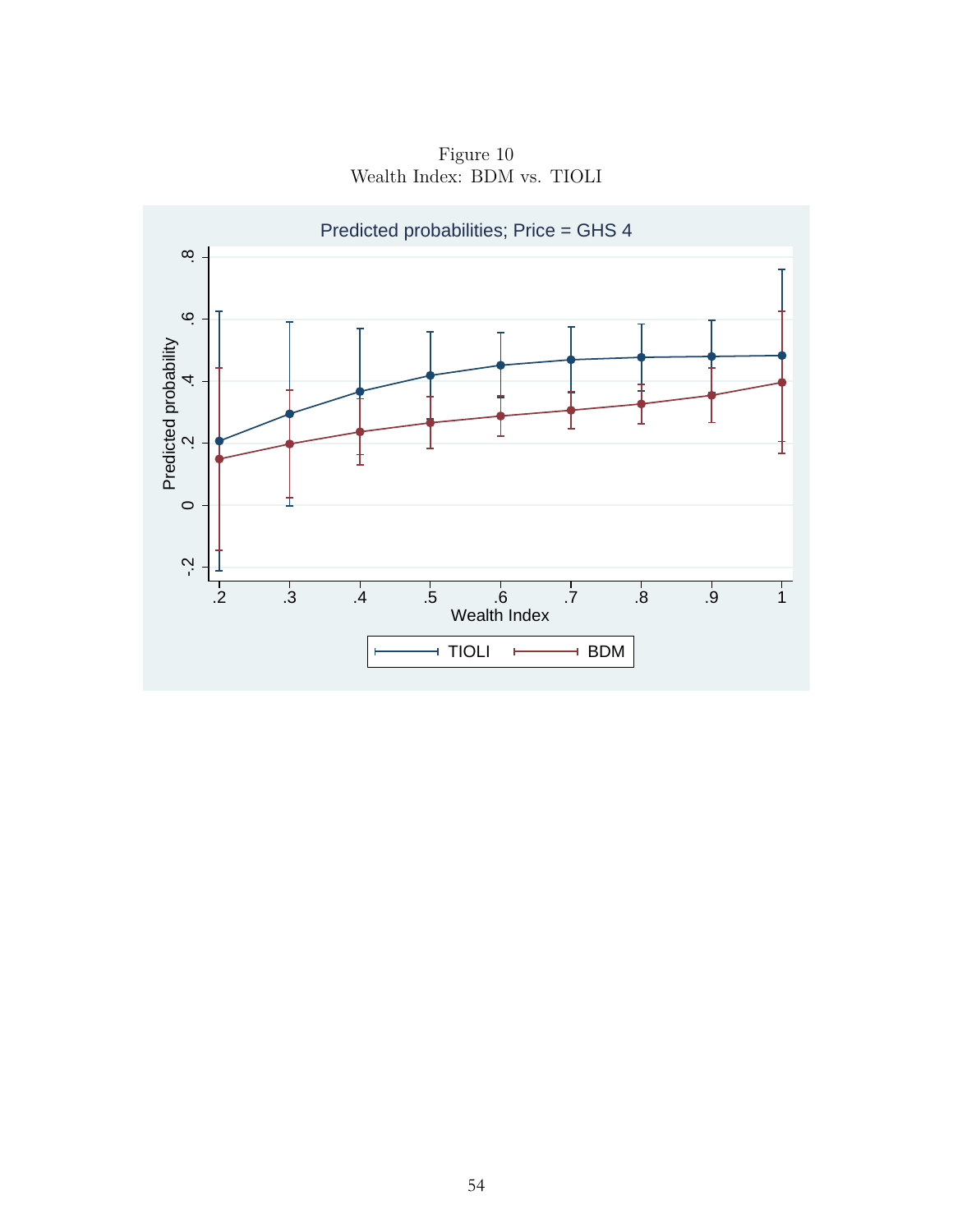

Figure 11 Wealth Index: BDM vs. TIOLI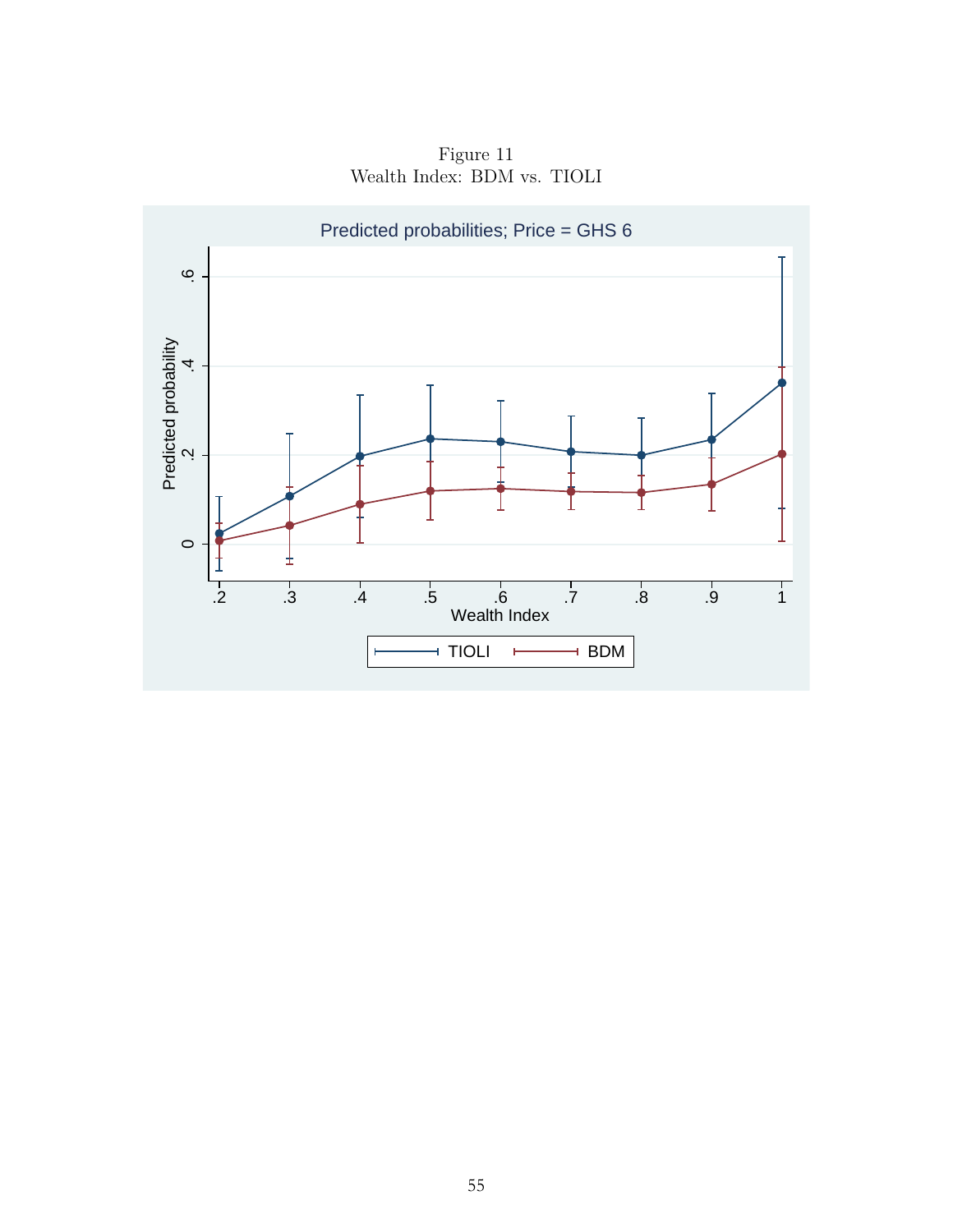Figure 12 Local IV Estimates of Short-Term Treatment Effects – No Controls



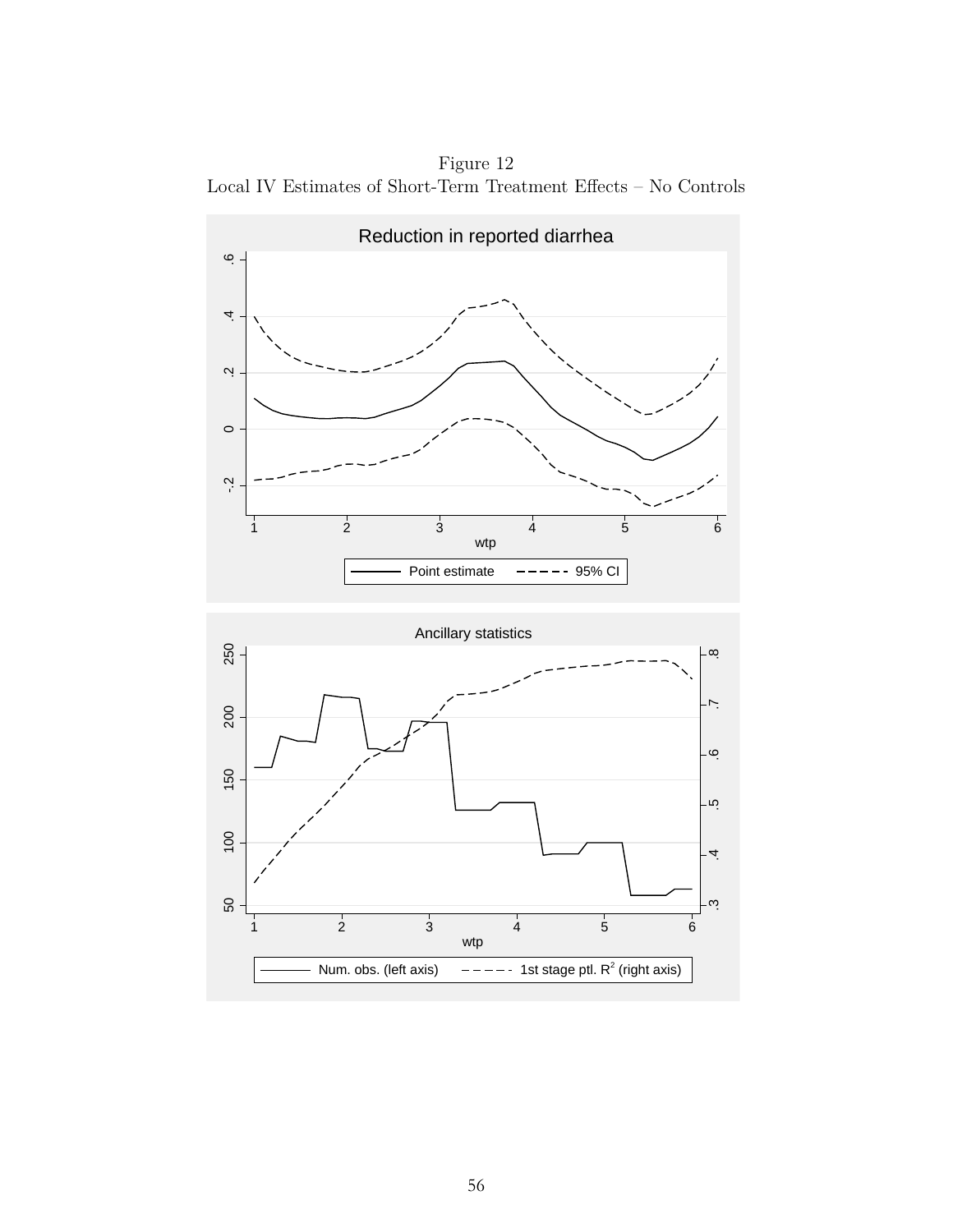Figure 13 Local IV Estimates of Short-Term Treatment Effects – With Controls



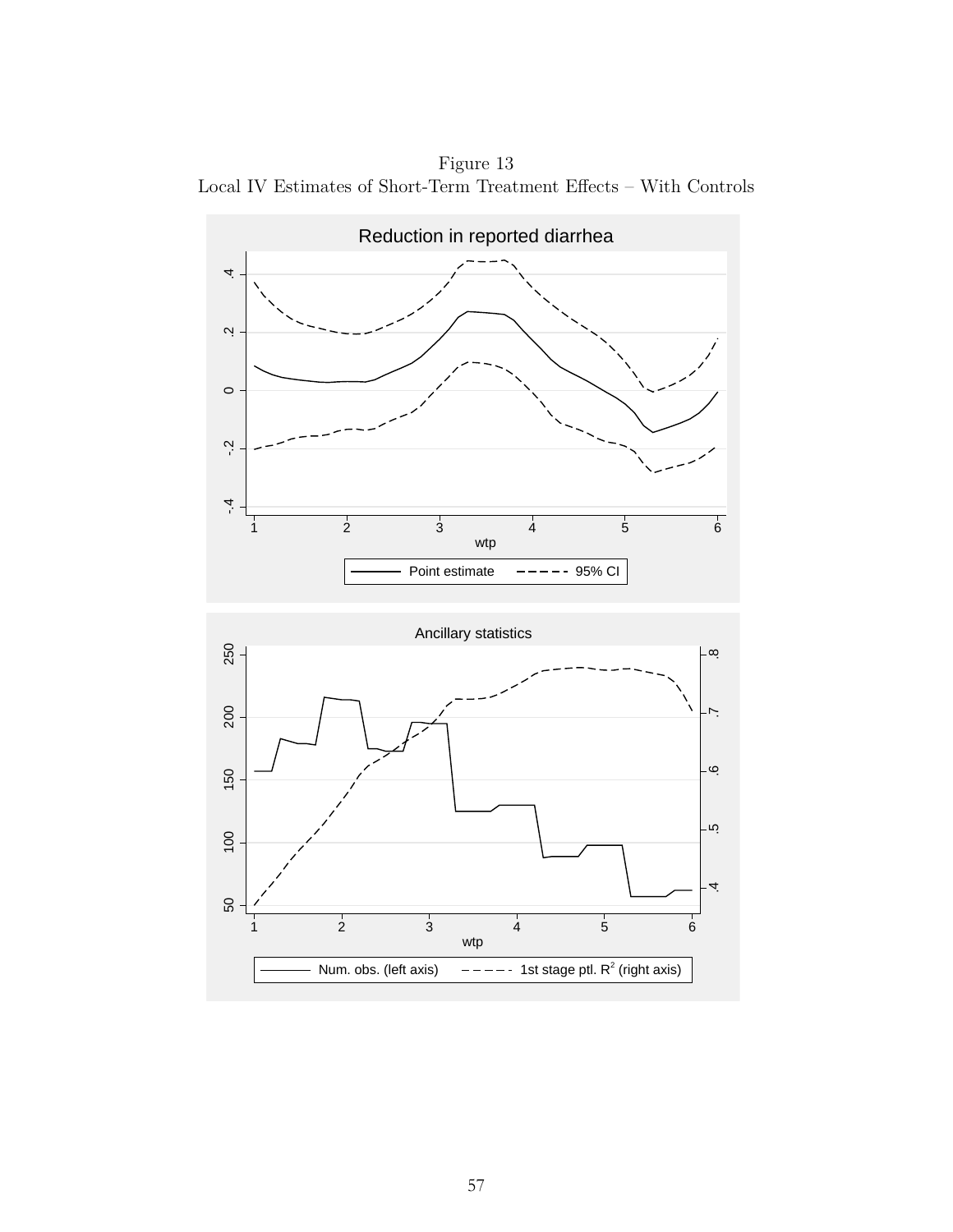Figure 14 Local IV Estimates of One-Year Treatment Effects – No Controls



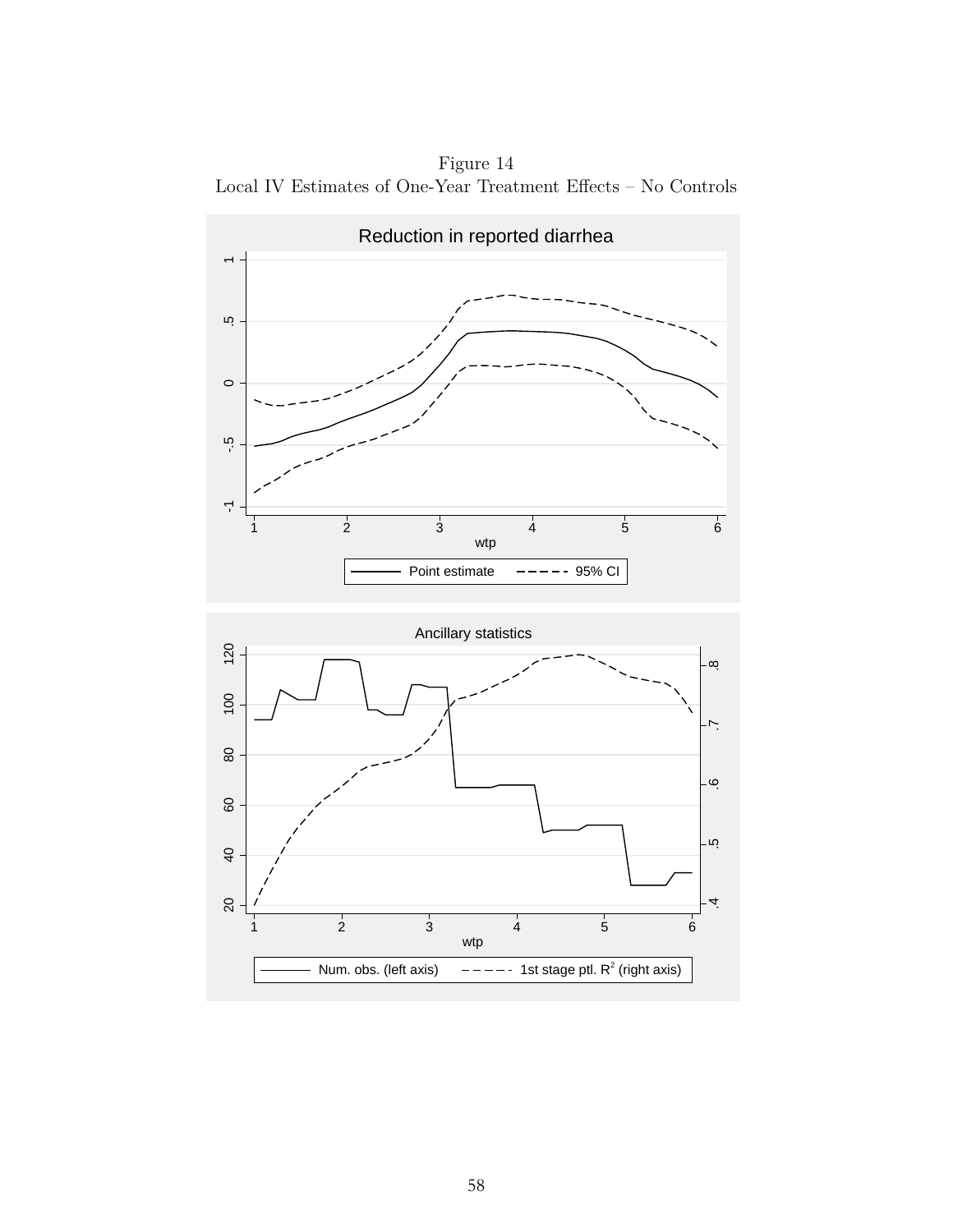Figure 15 Local IV Estimates of One-Year Treatment Effects – With Controls



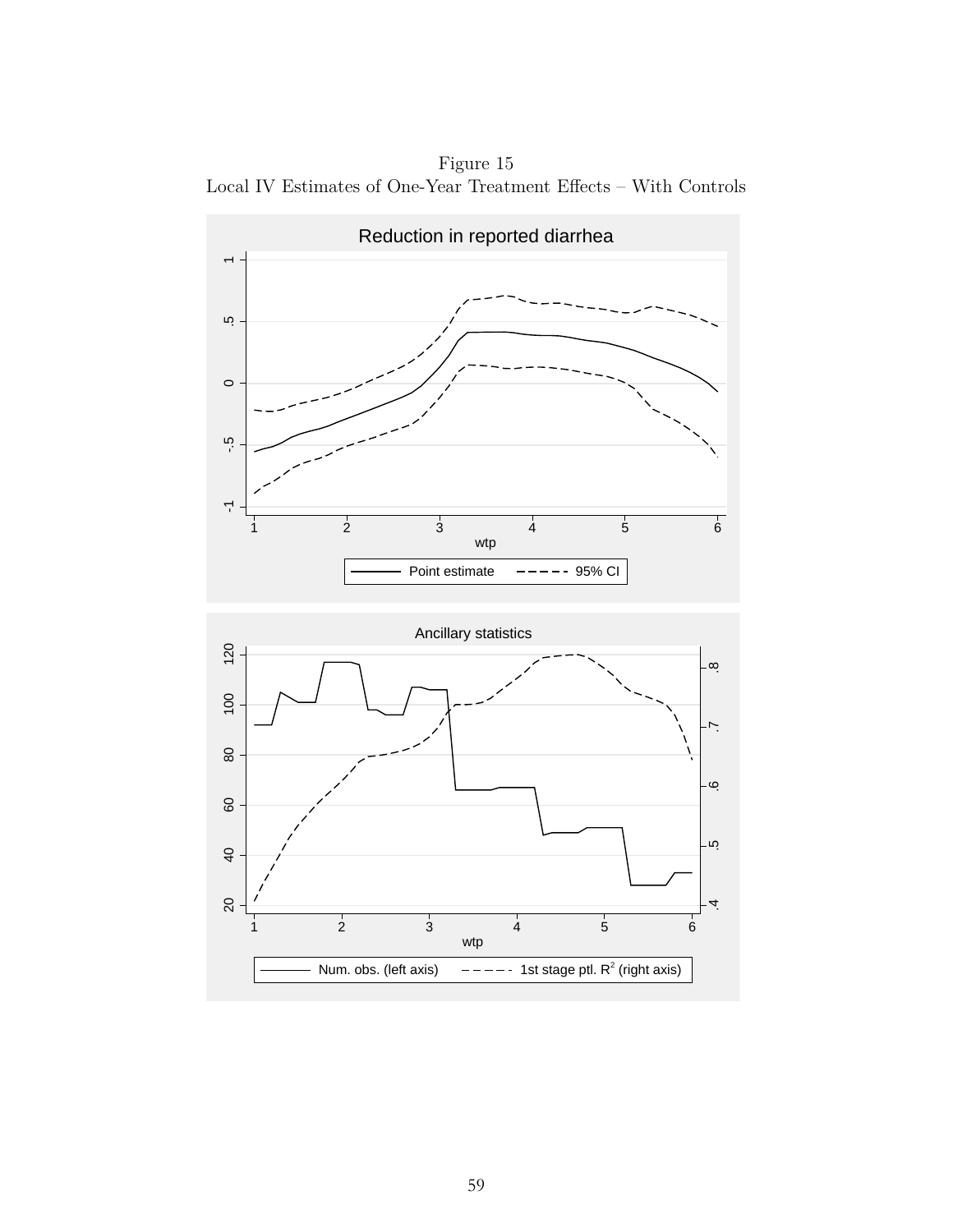# **Appendix 1: BDM Script**

### *Introduction:*

- We would like to sell you a filter but the price is not yet fixed. It will be determined by chance in a game we are about to play.
- You will not have to spend any more for the filter than you really want to.
- You may even be able to buy it for less.

Here is how the promotion works:

- I will ask you to tell me the maximum price (*dan kuli*) you are willing to pay (*ka a ni sagi dali*) for the *Kosim* filter (koterigu di mali lokorigu).
- In this cup, I have many different balls with different numbers on them.
- The numbers represent prices for the filter.
- Then I will ask you to pick a ball from the cup, and we will look at the price together.
- If the number you pick is less than or equal to your bid, you will buy (*ani too dali*) the filter and you will pay the price you pick from the cup.
- If the number you pick is greater than your bid, then you cannot buy the filter.
- You will only have one chance to play for the filter.
- You cannot change your bid after you draw from the cup.
- You must state a price that you are actually able to pay now.
- We will practice in one moment, but for now, do you have any questions?

### *Practice round:*

Before we play for the filter, let's practice the game. We'll play the same game, but instead of playing for the filter, we will play for this bar of soap. *Show respondent soap.*

**1)** What is the maximum amount (dan kuli) that you are willing to pay for this soap?

### **[***Respondent states price X***]**

- **2)** Now, if you pick a number that is less than or equal to X, you will buy the soap at the price you pick. If you pick a number greater than X, you will not be able to purchase the soap, even if you are willing to pay the greater number. You cannot change your bid after you pick a price. Do you understand?
- **3)** Please, tell me if you pick [X+5 peswas] now, what happens? *If respondent does not give correct answer, explain the rules again and then ask question again.*
- **4)** And if you pick [X-5 peswas] now, what happens? *If respondent does not give correct answer, explain the rules again and then ask question again.*
- **5)** If you draw  $[X+5]$ , will you want to purchase the soap for  $[X+5]$ ?
	- *IF YES:*  $\rightarrow$  6)
	- *IF NO:*  $\rightarrow$  7)
- **6)** Do you want to change your bid to  $[X+5]$ ?

*<i>IF YES:* OK, your new bid is  $[X+5]$ .  $\rightarrow$  2) [*use* X+5 *as new* X] *IF NO:*  $\rightarrow$  6)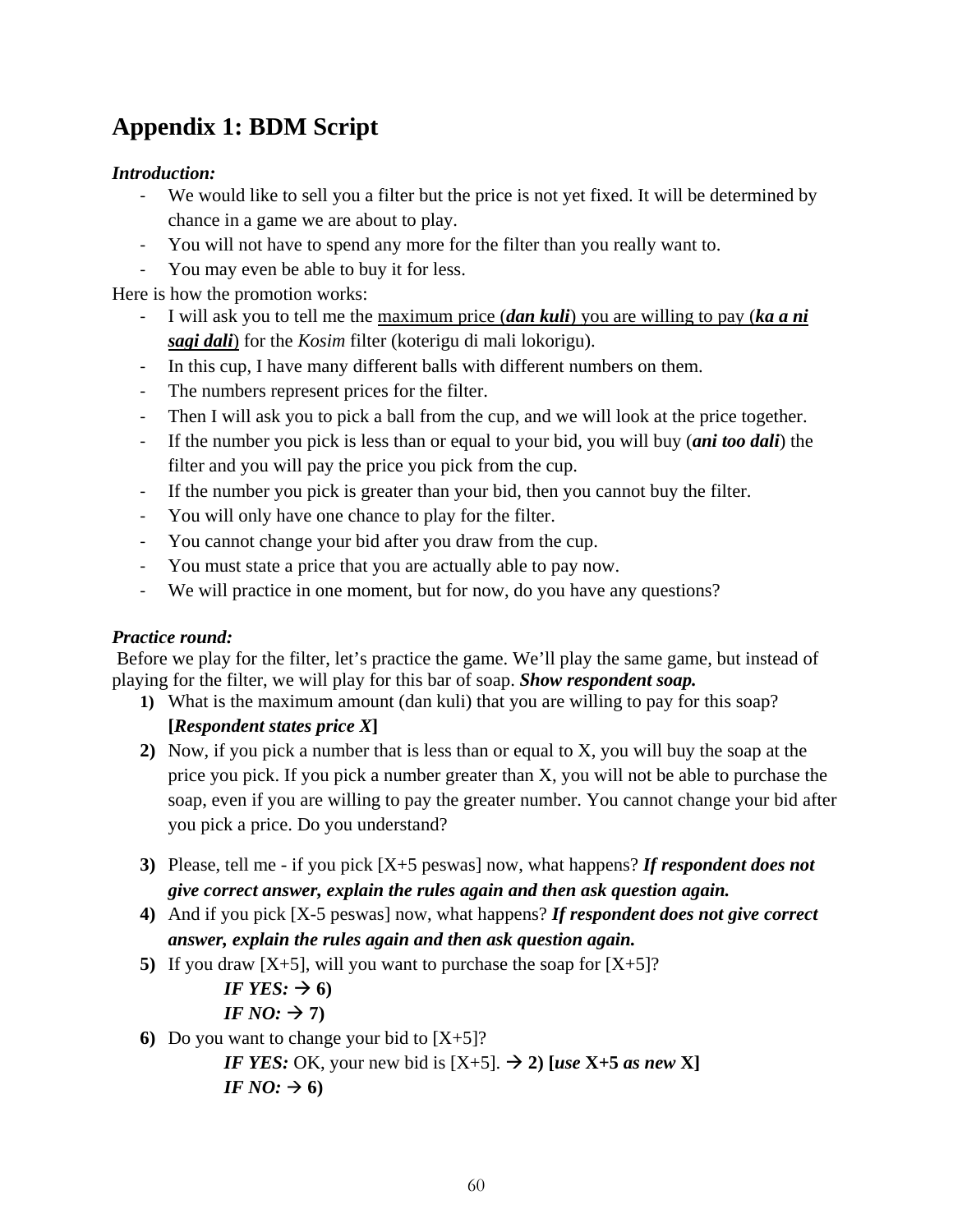- **7)** So, is X truly the most you would want to pay?
	- *IF YES:*  $\rightarrow$  7) *IF NO:*  $\rightarrow$  1)
- **8)** If you pick X, you must be able to pay X. Are you able to pay X now?
	- *IF YES:*  $\rightarrow$  *Record respondent's final bid and proceed to 9*

*IF NO:* What is the maximum price you are willing and able to pay now?  $\rightarrow$  2)  $\lceil u$ se new X $\rceil$ 

**9)** Could you please fetch the amount you have stated you are willing to pay and show it to me?

### *Wait for respondent to fetch money and check to see she has enough funds for Final Bid.*

**10)** Now you will pick a price from the cup. If you pick X or less, you will buy the soap at the price you pick. If you pick more than X, you will not be able to buy the soap. Are you ready to pick a ball?

### *Mix balls in cup, hold cup above eye level of respondent and have her pick a ball without looking.*

**11)** Now you can draw a ball from the cup. *Let respondent draw ball. Together, look at the ball and read the price picked.* **[***Drawn price is Y***]**

### *Record Drawn Price*

**12)** Let us look at the ball together.

### *Record if Drawn Price is lower/equal to or higher than Final Bid Survey*

a. *If Y <= X*: The price is Y which is [less than/equal to] the amount you said you would be willing and able to pay for this soap. You can now buy the item at this price.

### *Exchange payment for soap***.**

b.  $[If Y > X]$ : The price is Y, which is greater than the amount you said you would be willing to spend. You cannot purchase the soap.

**13)** Do you have any questions about the game?

### *Address any questions or concerns respondent has. Make sure she understands rules of game.*

### *Sale:*

- Now you will play to buy the filter
- Recall the community meeting on [day of community meeting]
- Have you thought about how much you are willing to pay for the filter?
- Do you have the funds available now? Let's begin:
- **1)** What is the maximum amount (dan kuli) that you are willing to pay for this filter? **[***Respondent states price X***]**
- **2)** Now, if you pick a number that is less than or equal to X, you will buy the filter at the price you pick. If you pick a number greater than X, you will not be able to purchase the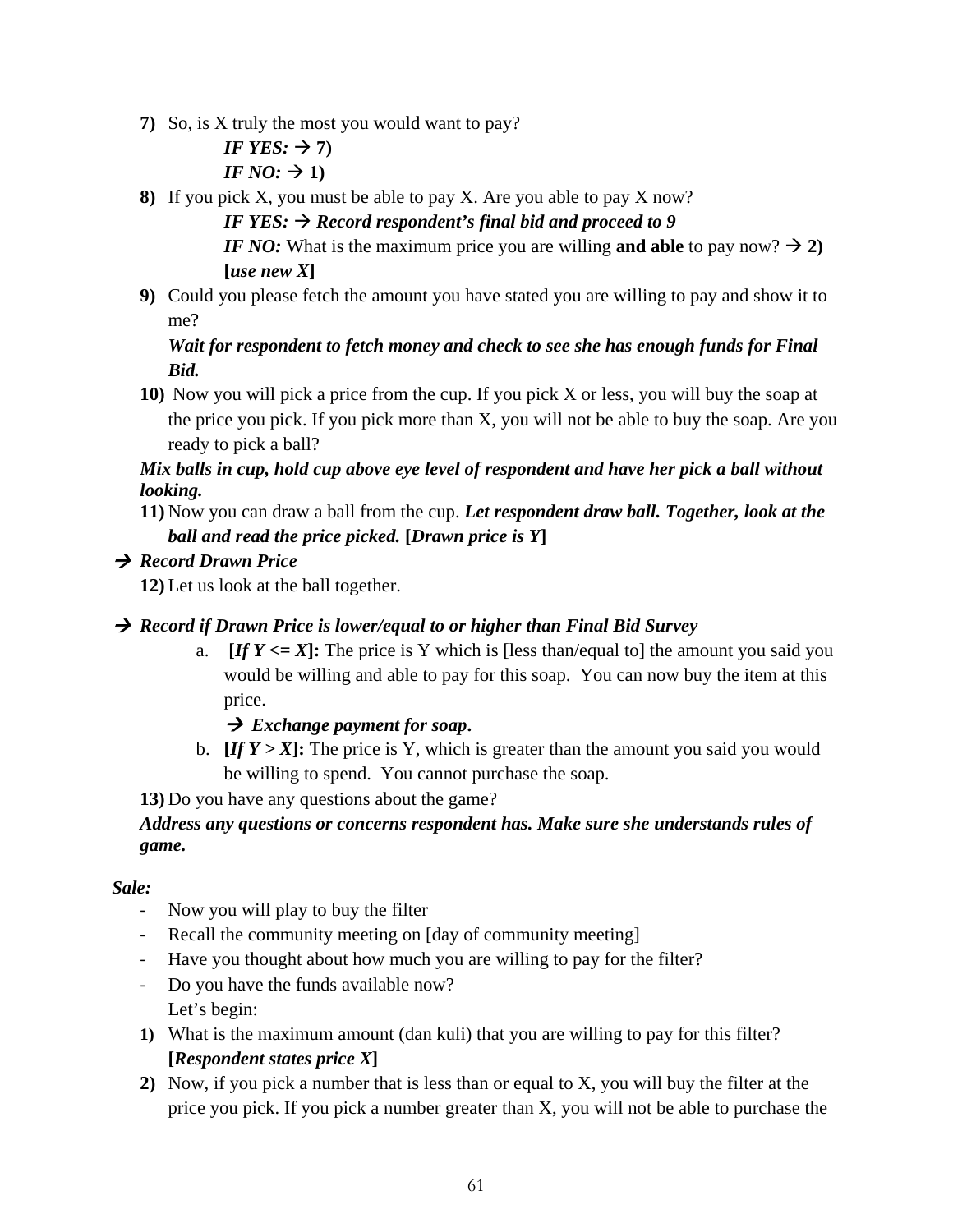filter, even if you are willing to pay the greater number. You cannot change your bid after you pick a price. Do you understand?

- **3)** Please, tell me if you pick [X+1 cedis] now, what happens? *If respondent does not give correct answer, explain the rules again and then ask question again.*
- **4)** And if you pick [X-1 cedis] now, what happens? *If respondent does not give correct answer, explain the rules again and then ask question again.*
- **5)** If you draw  $[X+1]$ , will you want to purchase the filter for  $[X+1]$ ?

*IF YES:*  $\rightarrow$  5) *IF NO:*  $\rightarrow$  6)

**6)** Do you want to change your bid to  $[X+1]$ ?

*IF YES:* OK, your new bid is  $[X+1]$ .  $\rightarrow$  2) [*use* X+1 *as new* X]

*IF NO:*  $\rightarrow$  6)

**7)** So, is X truly the most you would want to pay?

```
IF YES: \rightarrow 7)
IF NO: \rightarrow 1)
```
**8)** If you pick X, you must be able to pay X. Are you able to pay X now?

*IF YES:*  $\rightarrow$  *Record respondent's final bid and proceed to 9* 

*IF NO:* What is the maximum price you are willing and able to pay now?  $\rightarrow$  2) **[***use new X***]**

**9)** Could you please fetch the amount you have stated you are willing to pay and show it to me?

### *Wait for respondent to fetch money and check to see she has enough funds for Final Bid.*

**10)** Now you will pick a price from the cup. If you pick X or less, you will buy the filter at the price you pick. If you pick more than X, you will not be able to buy the filter. Are you ready to pick a ball?

### *Mix balls in cup, hold cup above eye level of respondent and have her pick a ball without looking.*

**11)** Now you can draw a ball from the cup. *Let respondent draw ball. Together, look at the ball and read the price picked.* **[***Drawn price is Y***]**

### *Record Drawn Price*

**12)** Let us look at the ball together.

### *Record if Drawn Price is lower/equal to or higher than Final*

- a. **[***If* $Y \leq X$ **]:** The price is Y which is [less than/equal to] the amount you said you would be willing and able to pay for this filter. You can now buy the filter at this price.
- b.  $[If Y > X]$ : The price is Y, which is greater than the amount you said you would be willing to spend. You cannot purchase the filter.